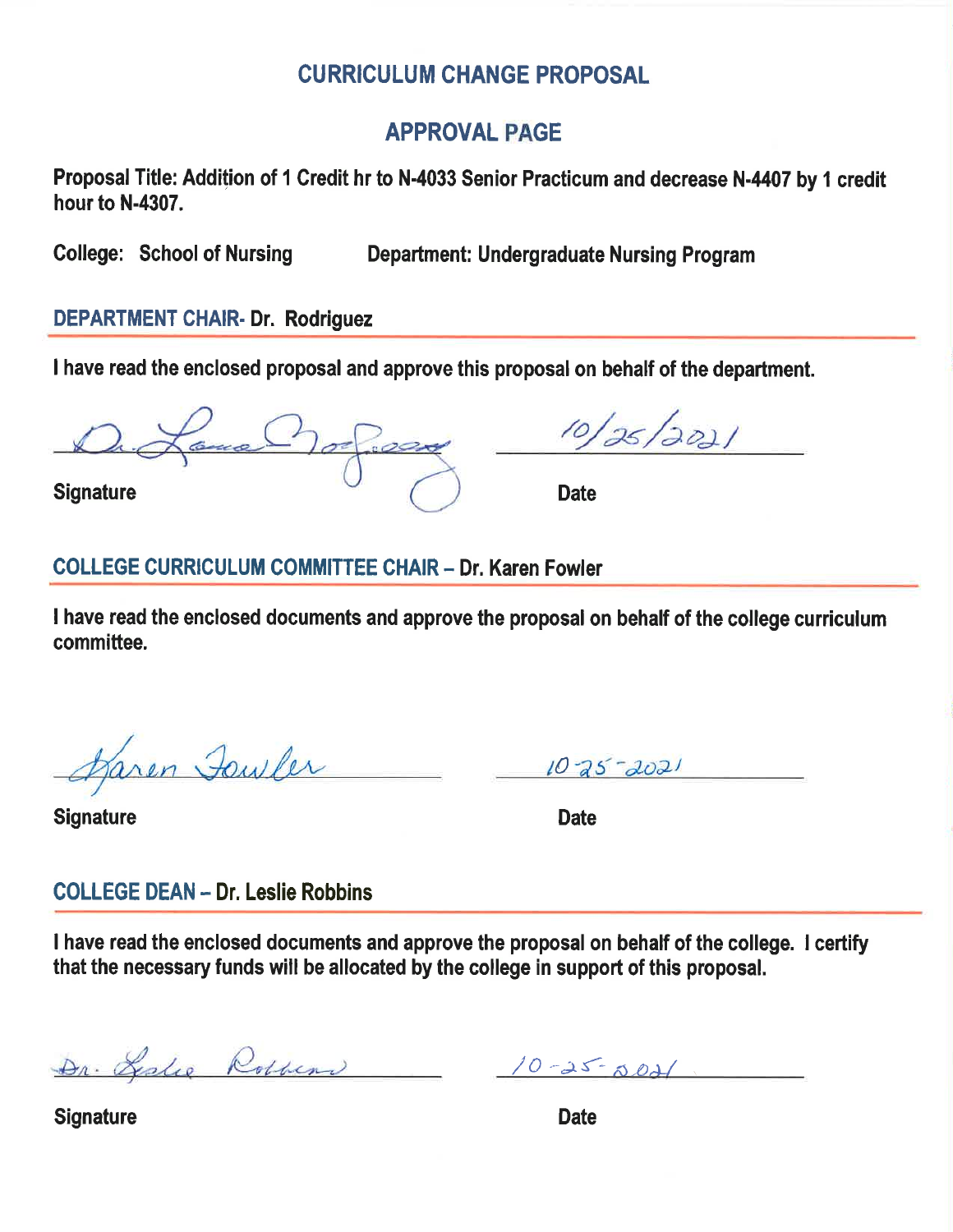# **COURSE ADD**

| All fields below are required                                                                                                                                                                                                                                |                                                                                                                                                                                                                                                                                                                                                                                                                                                                                              |
|--------------------------------------------------------------------------------------------------------------------------------------------------------------------------------------------------------------------------------------------------------------|----------------------------------------------------------------------------------------------------------------------------------------------------------------------------------------------------------------------------------------------------------------------------------------------------------------------------------------------------------------------------------------------------------------------------------------------------------------------------------------------|
| College: School of Nursing                                                                                                                                                                                                                                   | Department : Undergraduate                                                                                                                                                                                                                                                                                                                                                                                                                                                                   |
| Rationale for adding the course:<br>this course which will contribute to the SCHs being taught.<br>All fields below are required                                                                                                                             | The proposal involves two nursing courses. The first change is to decrease N-4407 Transition to Professional Practice<br>from a 4 credit hour to a 3 credit hour course (creating N-4307) and the addition of one credit hour to N-4033 Senior<br>Practicum (creating 4133 Senior Seminar). This is an effort to have one SCH for mandatory testing and clinical<br>orientation from the N-4407 course transferred to N-4033. This will also give a didactic load to the lead instructor for |
| Subject Prefix and # NURS 4133                                                                                                                                                                                                                               |                                                                                                                                                                                                                                                                                                                                                                                                                                                                                              |
| Title (29 characters or fewer): Senior Seminar                                                                                                                                                                                                               |                                                                                                                                                                                                                                                                                                                                                                                                                                                                                              |
| Dept. Administrative Code: 2100                                                                                                                                                                                                                              |                                                                                                                                                                                                                                                                                                                                                                                                                                                                                              |
| CIP Code 51.3801.00.20                                                                                                                                                                                                                                       |                                                                                                                                                                                                                                                                                                                                                                                                                                                                                              |
| Departmental Approval Required ⊠Yes □ No                                                                                                                                                                                                                     |                                                                                                                                                                                                                                                                                                                                                                                                                                                                                              |
| Course Level ⊠UG<br>$\Box$ GR<br>$\square$ DR                                                                                                                                                                                                                | $\square$ SP                                                                                                                                                                                                                                                                                                                                                                                                                                                                                 |
| Course will be taught: $\boxtimes$ Face-to-Face                                                                                                                                                                                                              | $\Box$ Online<br>$\Box$ Hybrid                                                                                                                                                                                                                                                                                                                                                                                                                                                               |
| How many times may the course be taken for credit? (Please indicate 1-9 times): 2                                                                                                                                                                            |                                                                                                                                                                                                                                                                                                                                                                                                                                                                                              |
| Should the course be exempt from the "Three Repeat Rule?" $\Box$ Yes                                                                                                                                                                                         | $\boxtimes$ No                                                                                                                                                                                                                                                                                                                                                                                                                                                                               |
| $\square$ Pass/Fail<br>Grading Mode: ⊠Standard                                                                                                                                                                                                               | $\Box$ Audit                                                                                                                                                                                                                                                                                                                                                                                                                                                                                 |
| Description (600 characters maximum):<br>is required for employment as an RN post graduation                                                                                                                                                                 | The purpose of this course is to provide the student the opportunity to function as a contributing member of the inter-<br>professional team and collectively apply the knowledge, practice, and skills acquired in previous courses to an<br>intensive clinical practicum. Emphasis is placed on the clinical experience and preparation for the N-CLEX exam which                                                                                                                          |
| Contact Hours (per week):<br>1 Lecture Hours                                                                                                                                                                                                                 | Other<br><b>Lab Hours</b>                                                                                                                                                                                                                                                                                                                                                                                                                                                                    |
| Types of Instruction (Schedule Type): Select all that apply<br>Lecture<br>$\Box$ H<br>$\Box A$<br>$\Box$ B<br>Laboratory<br>ПL<br>Practicum<br>$\Box$ $C$<br>$\Box$ K<br>Seminar<br>$\boxtimes$ D<br>$\Box$ 0<br><b>Independent Study</b><br>□ E<br>$\Box P$ | <b>Thesis</b><br><b>Dissertation</b><br>Lecture/Lab Combined<br>Discussion or Review (Study Skills)<br><b>Specialized Instruction</b>                                                                                                                                                                                                                                                                                                                                                        |

☐ **F Private Lesson** ☐ **Q Student Teaching**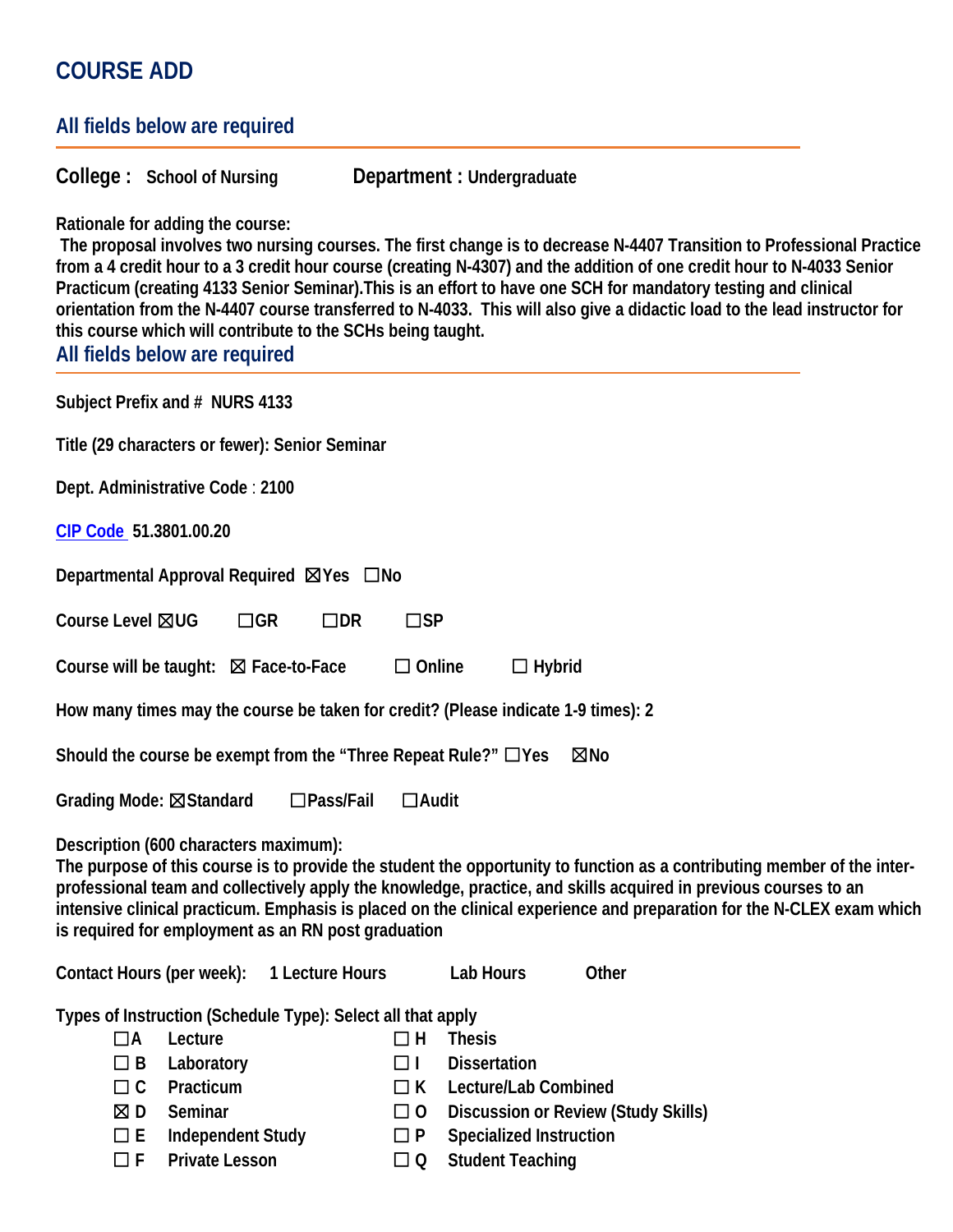# **Fields below if applicable**

**If course is taught during a part of term in addition to a full 16-week term please indicate the length of the course (ex., 8 weeks):**

**TCCN (Use for lower division courses) :**

| Prerequisite(s):                                                       |                                               |                                                  |
|------------------------------------------------------------------------|-----------------------------------------------|--------------------------------------------------|
| Course Number/<br><b>Placement Test</b>                                | Minimum Grade Required/<br><b>Test Scores</b> | <b>Concurrent Enrollment</b><br>Permitted? (Y/N) |
| NURS 4714 Adult Health II                                              | 75                                            | N                                                |
| NURS 4608 Nursing Care of<br>Childbearing and Childrearing<br>Families | 75                                            | N                                                |
|                                                                        |                                               |                                                  |
|                                                                        |                                               |                                                  |
|                                                                        |                                               |                                                  |
|                                                                        |                                               |                                                  |
|                                                                        |                                               |                                                  |
|                                                                        |                                               |                                                  |
|                                                                        |                                               |                                                  |
|                                                                        |                                               |                                                  |

| Coreguisite Course(s):                        | Equivalent Course(s): |
|-----------------------------------------------|-----------------------|
| NURS 4511 Population Focused Care             |                       |
| NURS 4412 Senior Practicum                    |                       |
| NURS 4407 Transition to Professional Practice |                       |
|                                               |                       |
|                                               |                       |
|                                               |                       |

**Restrictions:**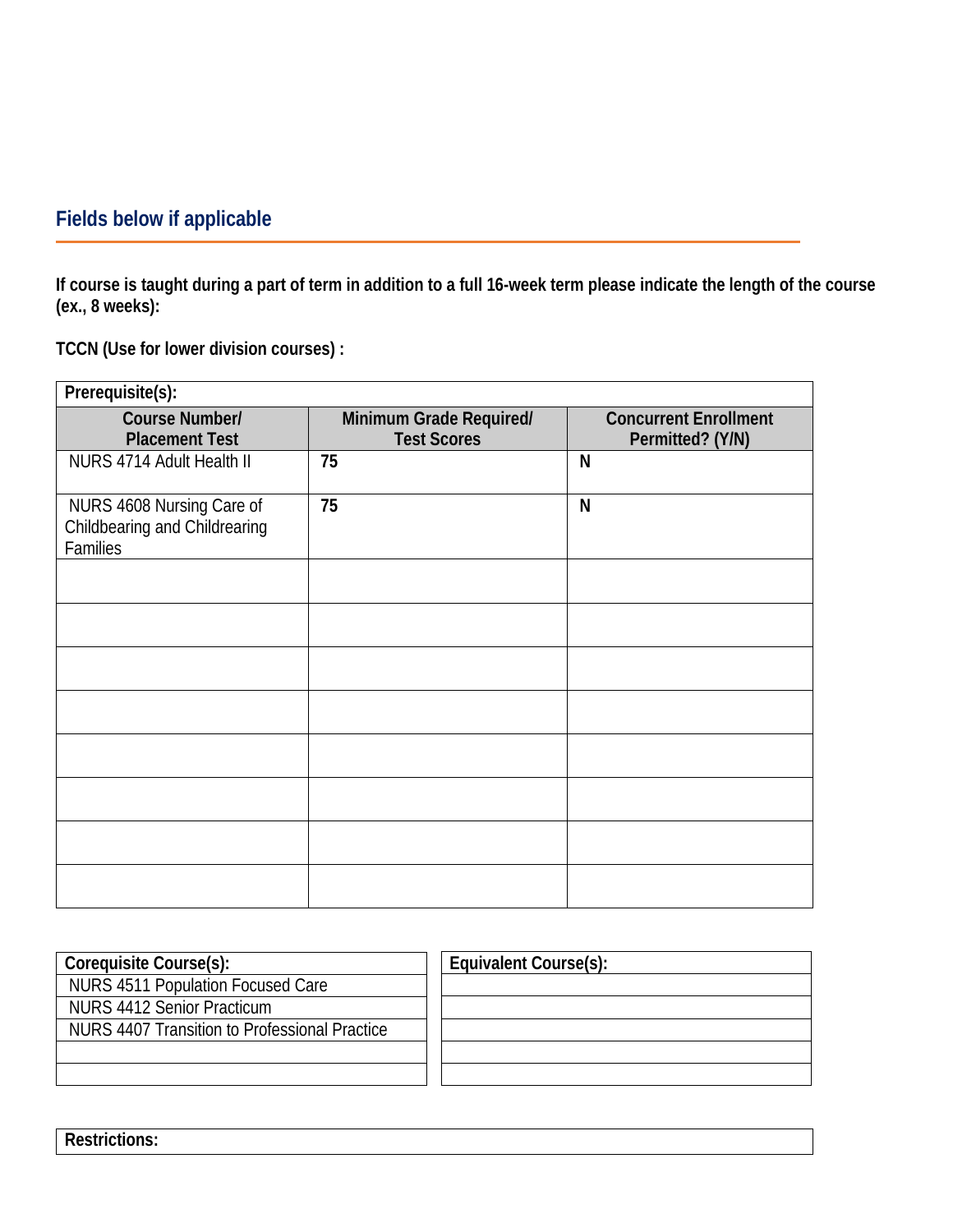| <b>Classification</b> |  |
|-----------------------|--|
| Major                 |  |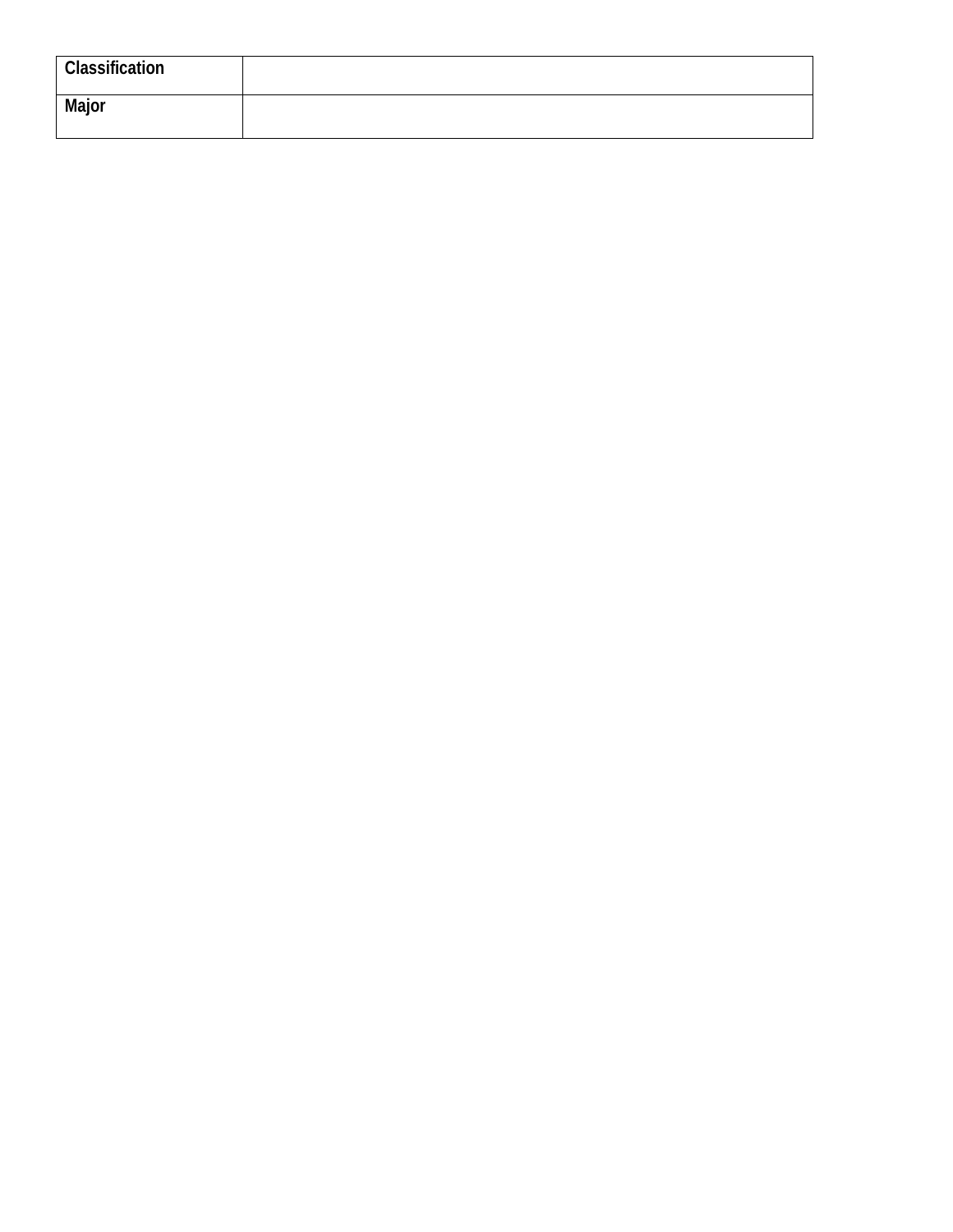## **N-4133: SENIOR SEMINAR COURSE SYLLABUS**

## **COURSE DESCRIPTION**

The purpose of this course is to provide the student the opportunity to function as a contributing member of the interprofessional team and collectively apply the knowledge, practice, and skills acquired in previous courses to an intensive clinical practicum. Emphasis is placed on the clinical experience and preparation for the N-CLEX exam which is required for employment as an RN post graduation.

## **PRE-REQUISITES**

Successful completion of all required courses up to and including  $7<sup>th</sup>$  semester and pre-requisites for the nursing curriculum. Clinical Clearances must be up-to-date, on file, and must remain up-to-date throughout the semester. A proficient ATI Pharmacology Exam score is also required.

## **Pre-requisites to the clinical practicum**

In addition to the above pre-requisites, successful completion of: ATI Pharmacology Exam.

## **CREDIT ALLOCATION:** 1 semester hour 1-0-0

## **FACULTY INFORMATION**

## **Course Manager:**

Alejandra Borja MSN, RN. MAIN CONTACT Office # 347 Phone (915) 747 8175 Office Hrs: Wednesday 1000-1300 and by appointment. E-mail: [aborja@utep.edu](mailto:aborja@utep.edu)

## **REQUIRED TEXTS**

- Lippincott Williams & Wilkins (2014). *Lippincott's NCLEX-RN PassPoint, North America* PassPoint [\(www.thepoint.lww.com\)](http://www.thepoint.lww.com/). (Six-month subscription)
- Fowler, D. M. (Ed.). (2010). *Guide to the Code of Ethics for Nurses: Interpretation and application*. Silver Spring, MD: American Nurses Association.
- ATI Series Reference Books for Nursing Curriculum -- Online ATI Integrated Resources
- Nursing Diagnosis Book/Reference; Current Pharmacology Text/Reference; Lab Reference Manual. All may be on a cell phone or similar smart device with required information.
- Fundamentals of Nursing and all previous text books used in the Undergraduate Nursing Program.
- American Psychological Association (2019). Publication Manual of the American Psychological Association

 $(7<sup>th</sup> Edition)$ . Washington, D.C: American Psychological Assoc.

## **HIGHLY RECOMMENDED TEXTS**

• Garner Moore, S., & Moore, S. G. (2002). Nursing Math Simplified ( $4<sup>th</sup>$  ed.). Clearwater, FL: H & H Publishing Co.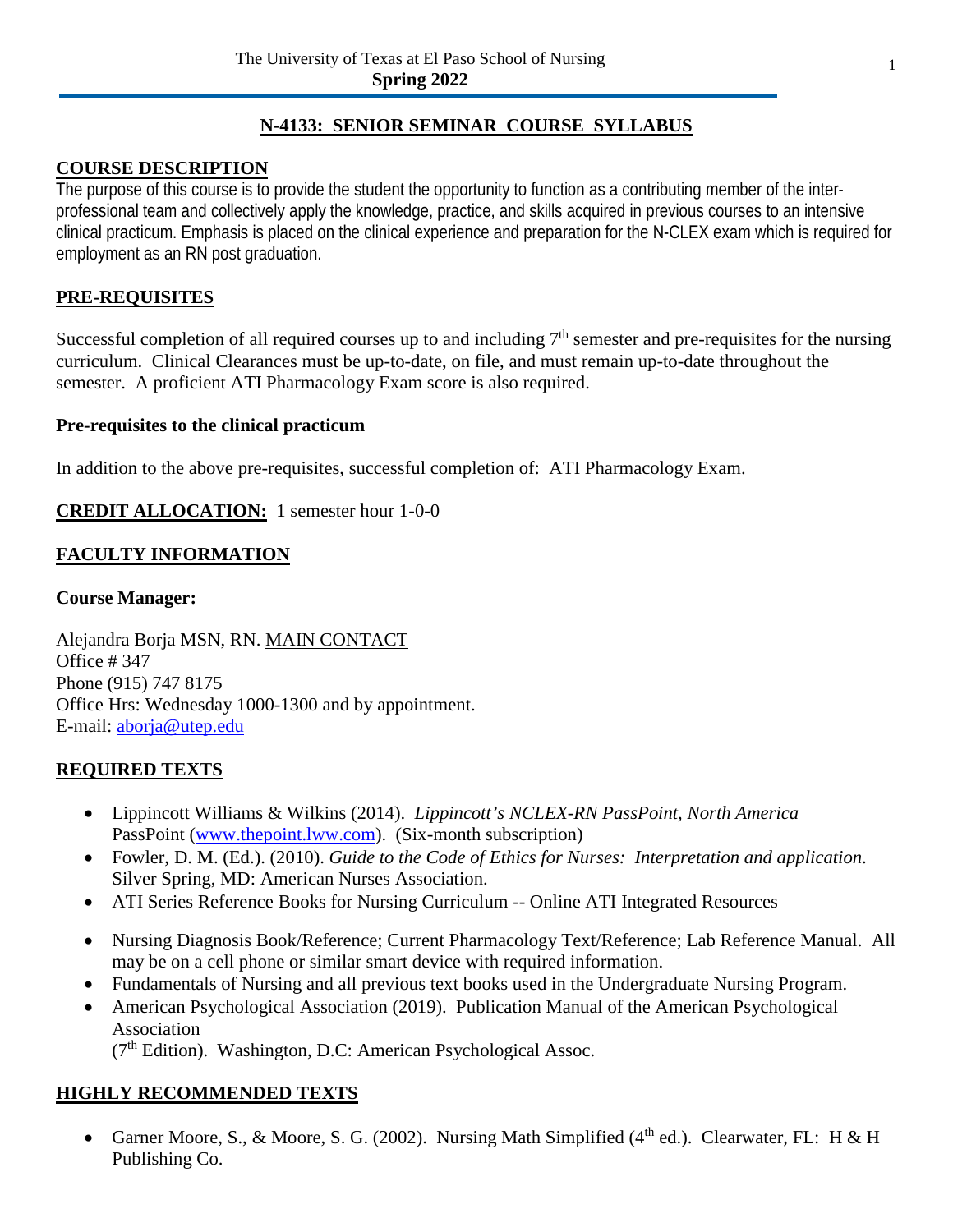• Silvestri, L. (2019). Saunders Comprehensive Review for the NCLEX-RN Examination ( $8<sup>th</sup>$  ed.). St. Louis, MO: Saunders.

## **RECOMMENDED TEXTS**

• Campbell, L., Gilbert, M. A., & Laustsen, G. R. (2009). Clinical coach for nursing excellence (1st ed.). F.A. Davis Co.

## **COURSE OBJECTIVES:**

1. Perform a comprehensive health assessment for a case-load of patients across the lifespan with alterations in health.

2. Develop an individualized, evidence-based plan of care that demonstrates an appreciation of a patient's diverse cultural, spiritual, and developmental variations while addressing wellness or alterations in health.

3. Act as a patient advocate when collaborating with members of the inter-professional healthcare team in the provision of safe, quality care for patients across the lifespan.

4. Demonstrate clinical judgment when managing a case-load of patients across the lifespan with wellness or alterations in health.

5. Integrate knowledge of pharmacology, pathophysiology, nutrition, established evidence-based practices, and concepts from previous nursing courses when caring for a caseload of patients across the lifespan.

6. Use verbal and nonverbal communication to promote caring, therapeutic relationships with patients, families, and groups as well as professional relationships with members of the healthcare team.

7. Use healthcare information systems and patient care technology to manage patient care, mitigate error, and communicate relevant patient information with members of the healthcare team.

8. Integrate evidence-based knowledge in the management of care to a case-load patients with wellness or alterations in health.

9. Evaluate the efficacy of health-related education that has been provided to patients, families, and groups.

10. Use organizational, time management, and priority setting skills when managing a caseload of patients and making clinical judgments about their care.

11. Evaluate the effectiveness of quality improvement strategies using patient outcome data.

12. Adhere to ethical, legal, and professional standards while managing a caseload of patients across the lifespan with wellness or alterations in health.

## **PROGRAM LEARNING OUTCOMES, BSN ESSENTIALs, DECs:**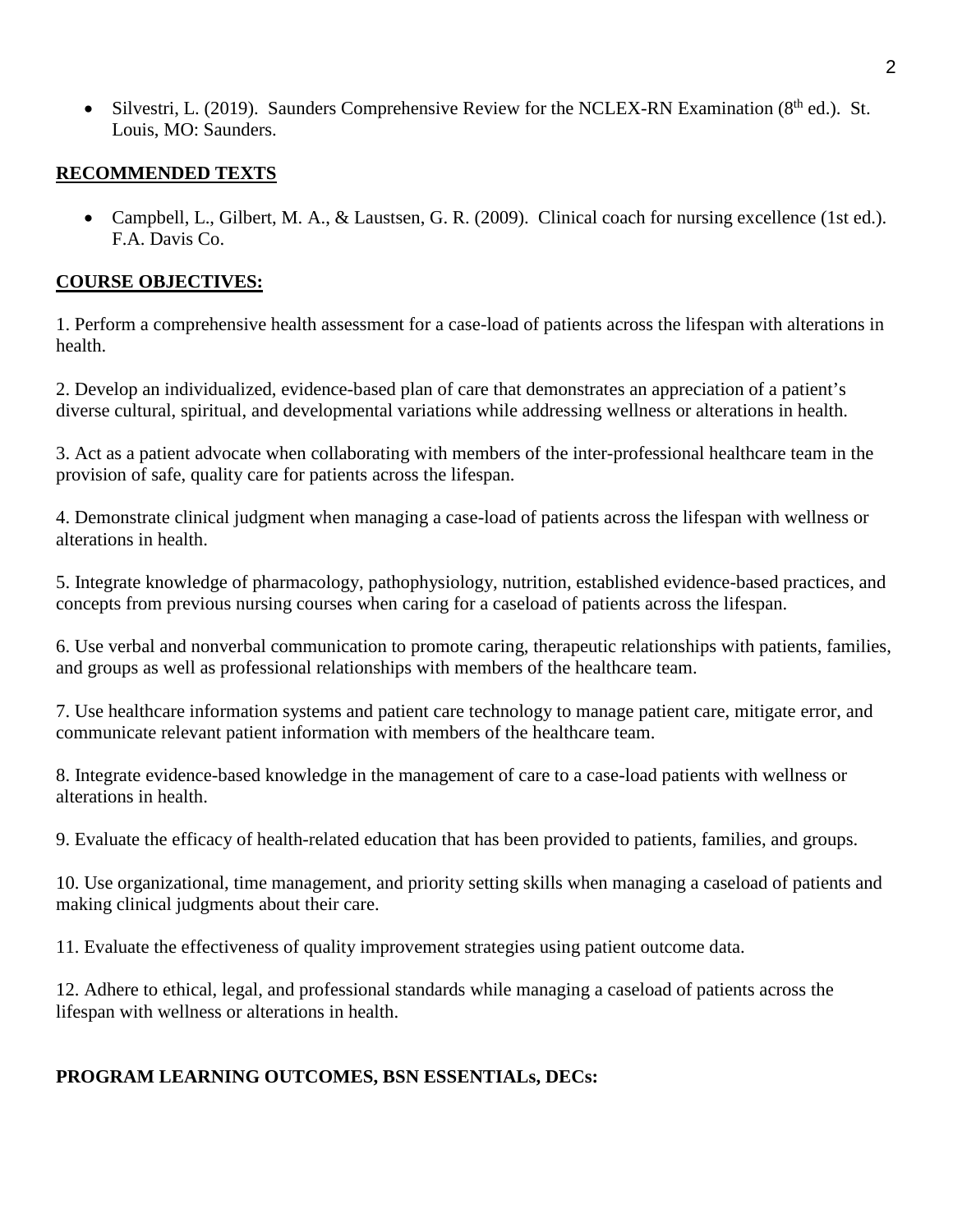**UTEP SON PLOs (Level 3 Program Outcomes) & QSEN Competencies \*:** Patient-Centered Care\*, Teamwork & Collaboration\*, Evidence Based Practice\*, Quality Improvement\*, Safety\*, Informatics\*, Professionalism, Leadership, Communication, Systems-Based Practice, Health Promotion & Education

**BSN Essentials (AACN):** Essential I, II, III, IV, V, VI, VII, VIII, IX

## **Differentiated Essential Competencies (DECs) for Baccalaureate Degree (BSN) \*version year 2010** Member of the Profession A, B, C, D Provider of Patient-Centered Care A, B, C, D, E, F, G, H Patient Safety Advocate, A, B, C, D, E, F Member of the Health Care Team A, B, C, D, E, F, G

## **TEACHING METHODOLOGIES**

The student is responsible for meeting course objectives, deadlines and requirements, participation and attendance, preparation for all assignments in the clinical and classroom and virtual setting, and professional behaviors. The student is expected to uphold policies of UTEP and the clinical facility, as well as maintaining standards of professional nursing practice.

This course is not self-directed. Learners will seize new knowledge in a personal way throughout the semester. Cognitive dissonance accompanies the activities of accessing new information, examining prior learning from multiple perspectives, and synthesizing/applying current knowledge. Dissonance, in turn, creates the pool from which new knowledge is constructed. Teaching and learning strategies stimulate this process. Didactic course work and clinical content help develop the skills necessary to critically assess practice issues and identify clinical problems. Conduct relevant evidence-based literature searches, and develop solutions to problems. A variety of teaching/learning strategies will be used to enrich the experience of all types of learners and includes the following:

| <b>Didactic Content</b>                     |  |  |
|---------------------------------------------|--|--|
| <b>Course and Clinical Orientation</b>      |  |  |
| <b>Scheduled Seminar Sessions</b>           |  |  |
| Dosage Calculation                          |  |  |
| Review/Exams/Remediation                    |  |  |
| Presentations: Career Center, Group Ethical |  |  |
| Exercise                                    |  |  |
| PassPoint© Quizzes/N-CLEX Practice          |  |  |
| Exams                                       |  |  |
| <b>ATI Comprehensive Predictor Exam</b>     |  |  |

## **GRADING POLICY AND STRUCTURE**

• **Students must pass both theory and clinical to pass the course. Achieving less than 75% in the didactic portion of the course or failing to pass clinical results in course failure.** This includes but is not limited to: ATI practice assessments, examinations, module assessments, and PassPoint quizzes**.** There is no rounding of grades and fractional points will be dropped. Extra credit is not permitted.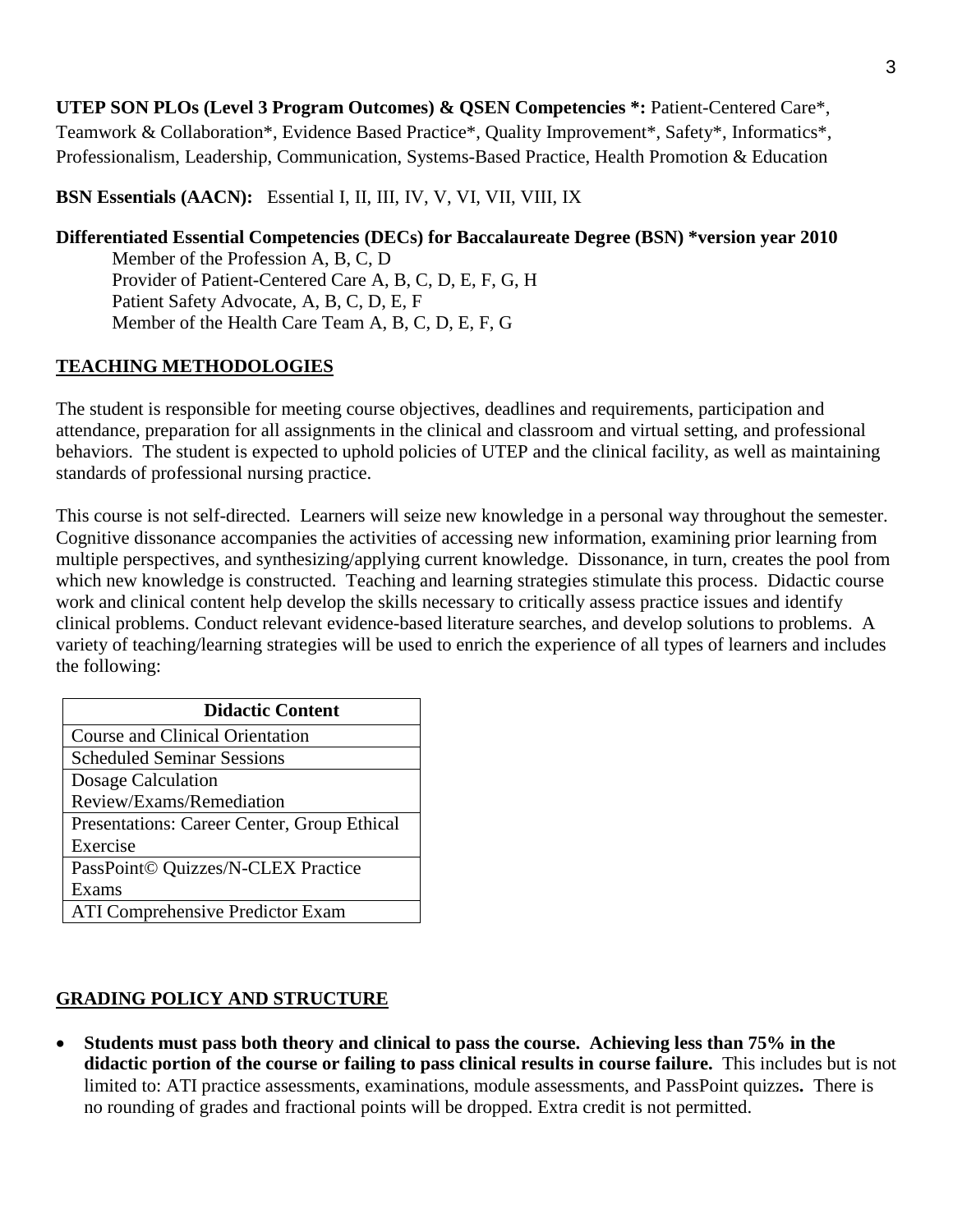- All written assignments must be submitted but grades on these assignments are factored into the overall course grade only if the student has achieved a minimum average score of 75% on PassPoint quizzes and exams. Students must attend **all** lectures/seminar and required presentations before other assignment points can be awarded.
- **Clinical performance is evaluated on a Satisfactory (pass) / Unsatisfactory (fail) basis**.
	- **Pass**= 1) Successful demonstration of competency in course designated simulated scenarios **AND**
		- 2) Demonstrating competency in *every* area of clinical performance in direct patient care: The Practicum Clinical Evaluation is completed by the clinical preceptor based on the student's performance at mid-clinical (formative) and at the end of the clinical rotation (summative). Students must achieve a rating of "Satisfactory "for each criterion on the summative Clinical Evaluation in order to pass the course. The only exception is when there is "No Opportunity" for the experience. **AND**
		- 3) Successful completion of all required clinical paperwork.
	- **Fail** = 1) Non-achievement of competency in course designated simulated scenarios **OR**
		- 2) Non-achievement of competency expectations in any one or more areas of direct patient care clinical performance **OR**
		- 3) Any serious infraction involving professionalism and/or safety related issues for assigned patients.

## **\*\*Students are required to take and pass the Dosage Calculation exam at a 90% level PRIOR to participating in clinical experiences. (See statement under Clinical Policies).**

Grading Scale:  $A = 100-90$   $B = 89-80$   $C = 79-75$   $D = 74-60$   $F = < 60$ 

In order to pass the course, students must first earn an average score of **75** or greater on PassPoint© Quizzes and scheduled PassPoint© N-CLEX practice exams.

## **Graded Assignments**

| • ATI-RN Comprehensive Practice Assessment Exam (2019) 5 Points |  |
|-----------------------------------------------------------------|--|
|                                                                 |  |
|                                                                 |  |
|                                                                 |  |
|                                                                 |  |
|                                                                 |  |
|                                                                 |  |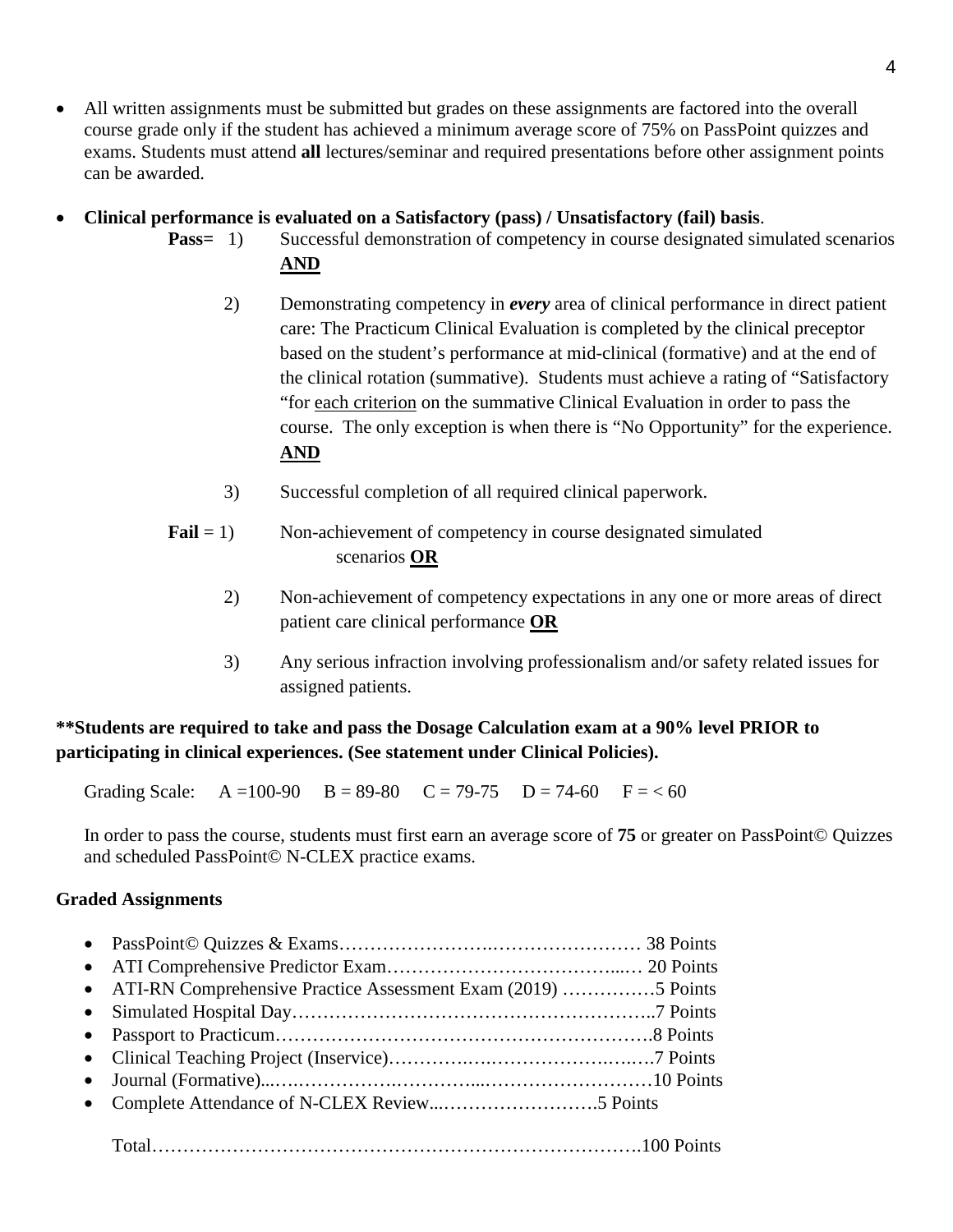**PassPoint©**: Quizzes (2-4 weekly) will be posted each week on The Point (www.thepoint.lww.com). The PassPoint program bases the questions on the student's knowledge level. Each of these quizzes will be on a mastery level point scale. Students will take each quiz until they have reached one of the following mastery levels. These levels are averaged for your final quiz average. Quizzes are due by the deadline posted in PassPoint© in MST.

- 8.0 mastery level  $= 100 \%$
- 7.0 mastery level  $= 89\%$
- 6.0 mastery level  $= 82 \%$
- $5.0$  mastery level  $= 75\%$
- $< 5.0$  mastery level = 0%

**MyLearning Reflection:** One guided course reflection is required in this course. This reflection assignment is a mandatory assignment in all Traditional Pre-Licensure and RN-BSN courses. The assignment is due at the end of the course. Students who do not submit the completed document will receive an "Incomplete" in the course and will not be allowed to graduate until the assignment is completed.

## • **Program Specific Reflection(Mandatory)**

**Ethical Assignment:** This is a group assignment however is not mandatory, please note the grade will replace a zero or a low PassPoint quiz score or practice exam. I highly recommend all students to complete the ethical exercise assignment. Groups are listed on blackboard under "Group Page". From the Ethical Provision that you are assigned. Complete the template provided and note which students worked on the assignment.

- **Assignments:** All assignments and projects must be completed and submitted in order to pass the course and receive a course grade. Assignments submitted late will receive a deduction of five (5) points per day (24 hours). Assignments submitted 3 days (72 hours) past the assigned due date/time will receive a zero (0) for that assignment. Even though a student might receive a zero on an assignment, it must still be submitted in order to pass the course. All references must be submitted in APA format. Extension(s) for written assignments will be considered on an individual basis.
- I strongly suggest that you submit your work with plenty of time to spare in the event that you have a technical issue with the course website, network, and/or your computer. I also suggest you save all your work (answers to discussion points, quizzes, exams, and essays) in a separate Word document as a backup. This way, you will have evidence that you completed the work and will not lose credit. If you are experiencing difficulties submitting your work through the course website, please contact the UTEP Help Desk. You can email me or your clinical instructor your back-up document as a last resort.

## **COURSE POLICIES**

**Academic Regulations:** Review in UT El Paso Undergraduate Student Catalog and the School of Nursing Student Handbook the following policies: Religious Observance, Clinical Compliance, Ethical and Responsible Use of Social Media, Policy on Academic Integrity, Professional Attire and Uniform Guidance, Progression Policy, and Effective Nursing Practice Policy, Statement on Disability, and Student Injury.

**Assessment Technologies Institute (ATI) Exam**: Students are required to take the related RN Comprehensive Predictor exam and achieve a 90% predicted probability of passing the NCLEX. The score will count as 20% of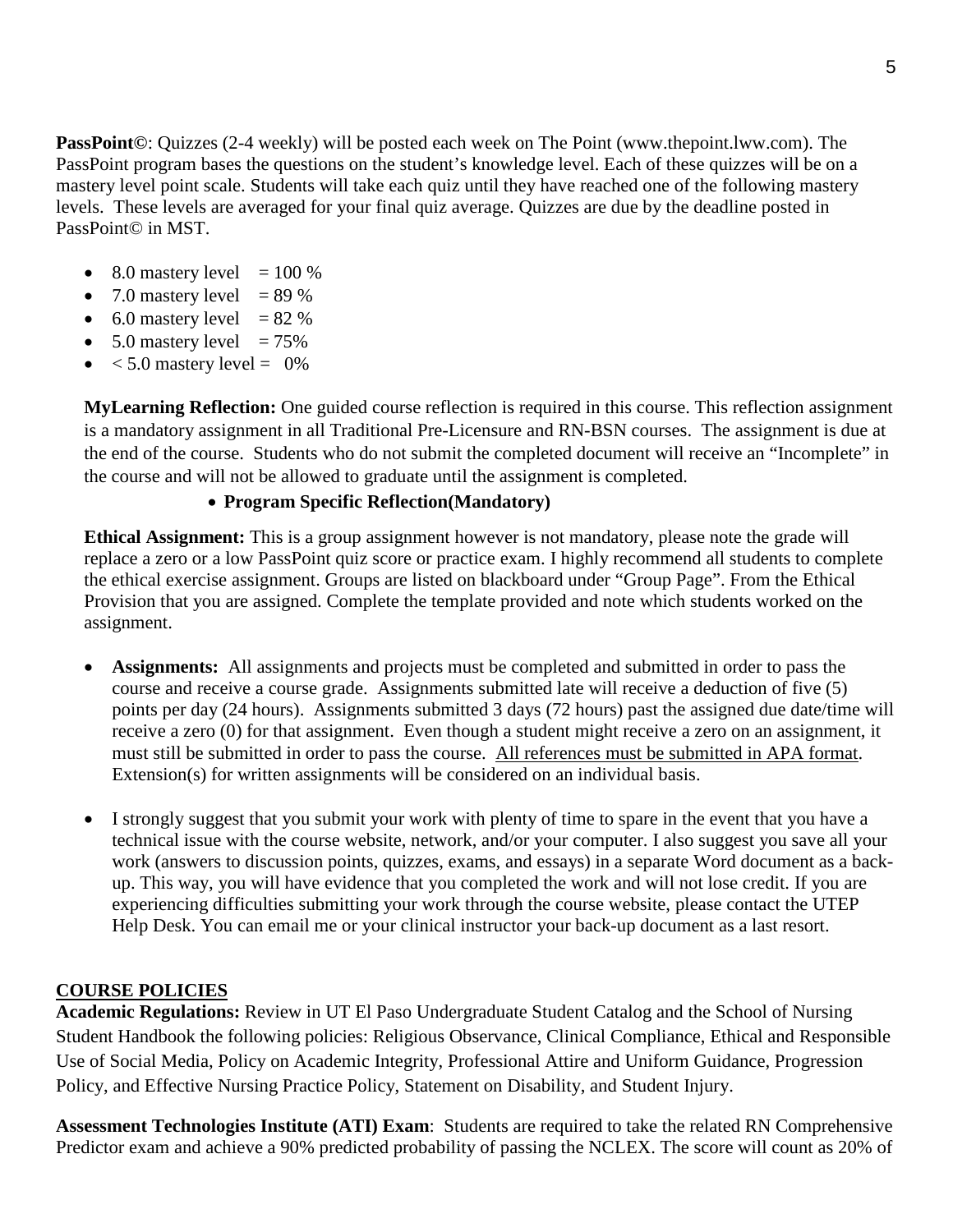your course grade. Failure to achieve a 90% after 2 attempts will result in a zero for this grade. (Refer to the School of Nursing Student Handbook for the ATI Policy and Procedures).

This course is designed around the principles of adult learning. The student is responsible for meeting course objectives, deadlines and requirements, participation and attendance, preparation for all assignments in the clinical and classroom setting, and professional behaviors. The student is expected to uphold policies of UTEP and the clinical facility, as well as maintaining standards of professional nursing practice.

## **Attendance:**

Students are expected to attend all classes and to arrive on time.

Students are responsible for content and/or announcements presented in class or clinical sessions whether present or not.

Post clinical conferences and assignment submission may occur via Blackboard Collaborate, Zoom, email, discussion boards, assigned chat rooms, or in person as determined by individual clinical faculty.

**Blackboard:** Students are required to subscribe to and access the course Blackboard site. Blackboard is the main source of communication between faculty and students. Students are encouraged to access this site on a daily basis. Course syllabus, calendar, topical outline of scheduled lectures, assigned readings, and clinical assignment criteria are posted on this site. Grades will be made available ONLY through this site.

## **Communication:**

- **Office Hours**: I will have office hours for your questions and comments about the course. Wednesdays: 10:00- 13:00 and by appointment.
- **Email:** UTEP e-mail is the best way to contact me. I will make every attempt to respond to your e-mail within 24-48 hours of receipt. When e-mailing me, be sure to email from your UTEP student account and please put the course number in the subject line. In the body of your e-mail, clearly state your question. At the end of your e-mail, be sure to put your first and last name, and your university identification number.
- **Announcements**: Check the Blackboard announcements frequently for any updates, deadlines, or other important messages.
- Communication is the responsibility of both students and faculty. Faculty will keep students informed of progress in both theory and clinical. Students with questions or concerns should:

First go to the appropriate faculty member. If not resolved, then follow the appropriate chain of command in the sequence as identified below:

Course manager Director of Undergraduate Education Associate Dean for Undergraduate Education School of Nursing Dean

Students should not contact faculty after normal business hours unless there is an emergency ie. not being able to access an exam is **not** an emergent matter.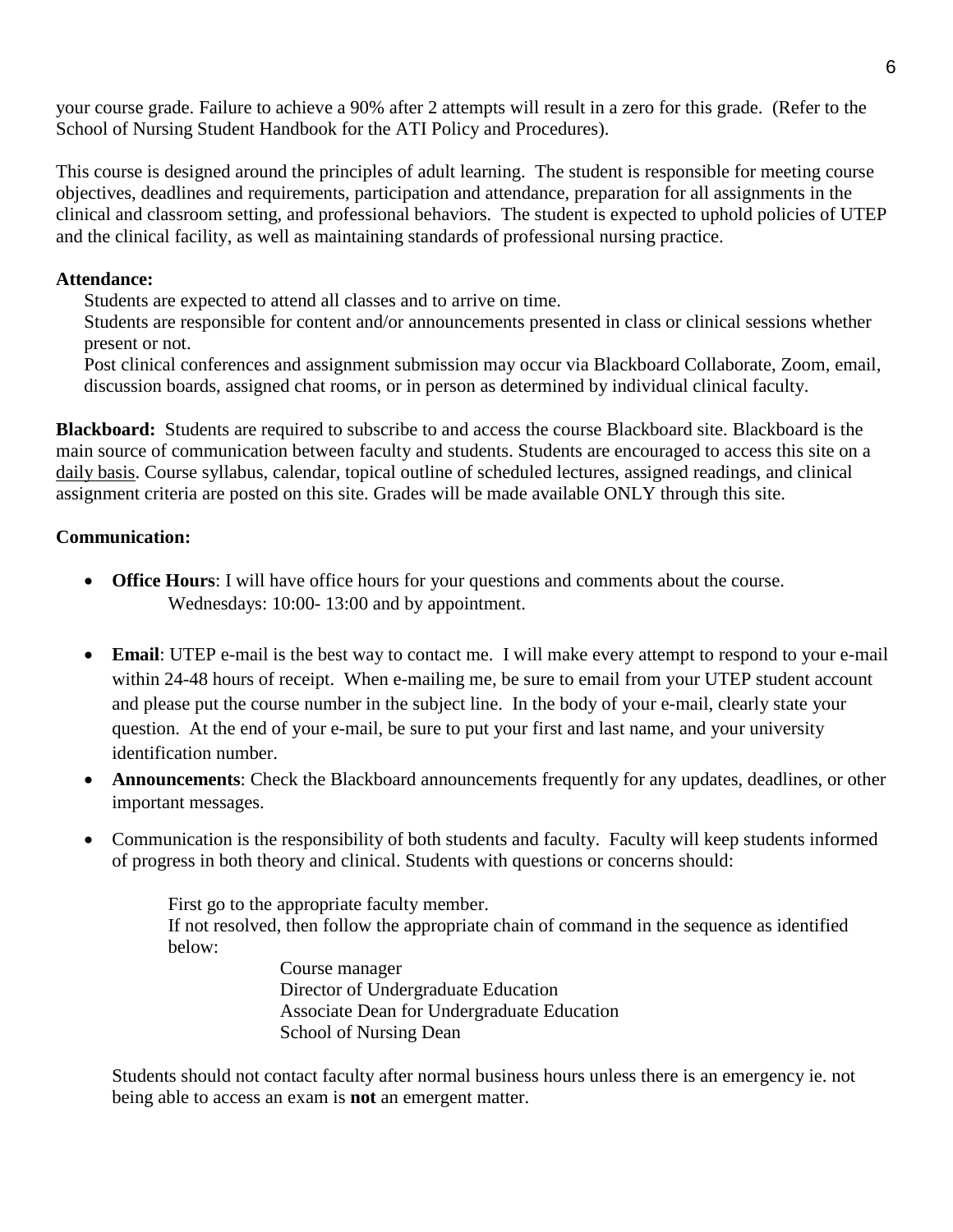### **Netiquette:**

As we know, sometimes communication online can be challenging. It's possible to miscommunicate what we mean or to misunderstand what our classmates mean given the lack of body language and immediate feedback. Therefore, please keep these netiquette (network etiquette) guidelines in mind. Failure to observe them may result in disciplinary action.

- o Always consider audience. This is a college-level course; therefore, all communication should reflect polite consideration of other's ideas.
- o Respect and courtesy must be provided to classmates and to the instructor at all times. No harassment or inappropriate postings will be tolerated.
- o When reacting to someone else's message, address the ideas, not the person. Post only what anyone would comfortably state in a face-to-face situation.
- o Blackboard is not a public internet venue; all postings to it should be considered private and confidential. Whatever is posted on in these online spaces is intended for classmates and professor only. Please do not copy documents and paste them to a publicly accessible website, blog, or other space.

## **Technology Requirements:**

Course content will be delivered face to face or via the Internet through the Blackboard learning management system if needed. Ensure your UTEP e-mail account is working and that you have access to the Web and a stable web browser. Google Chrome and Mozilla Firefox are the best browsers for Blackboard; other browsers may cause complications. When having technical difficulties, update your browser, clear your cache, or try switching to another browser.

You will need to have access to a computer/laptop, scanner, a webcam, and a microphone. You will need to download or update the following software: Microsoft Office, Adobe Acrobat Reader, Windows Media Player, QuickTime, and Java. Check that your computer hardware and software are up-to-date and able to access all parts of the course.

If you do not have a word-processing software, you can download Word and other Microsoft Office programs (including Excel, PowerPoint, Outlook and more) for free via UTEP's Microsoft Office Portal. Click the following link for more information about [Microsoft Office 365](https://www.utep.edu/technologysupport/ServiceCatalog/SOFTWARE_PAGES/soft_microsoftoffice365.html) and follow the instructions.

IMPORTANT: If you encounter technical difficulties beyond your scope of troubleshooting, please contact the UTEP [Help Desk](https://www.utep.edu/irp/technologysupport/) as they are trained specifically in assisting with technological needs of students. Please do not contact me for this type of assistance. The Help Desk is much better equipped than I am to assist you!

## **Grievances:**

Challenges to grades may be pursued only on the basis of malice, bias, arbitrary or capricious grade determination or impermissible discrimination. In no event shall a challenge be pursued only on the basis of the standards employed in setting grades, so long as those standards are employed impartially. Grievances MUST be in WRITING and filed through the faculty member, the SON Associate Dean for Undergraduate Education and the Dean of the SON. If the student is not satisfied with the outcome after using the chain of command, the student may consult with and/or file a challenge with the Chairperson of the University Student Welfare and Grievance Committee.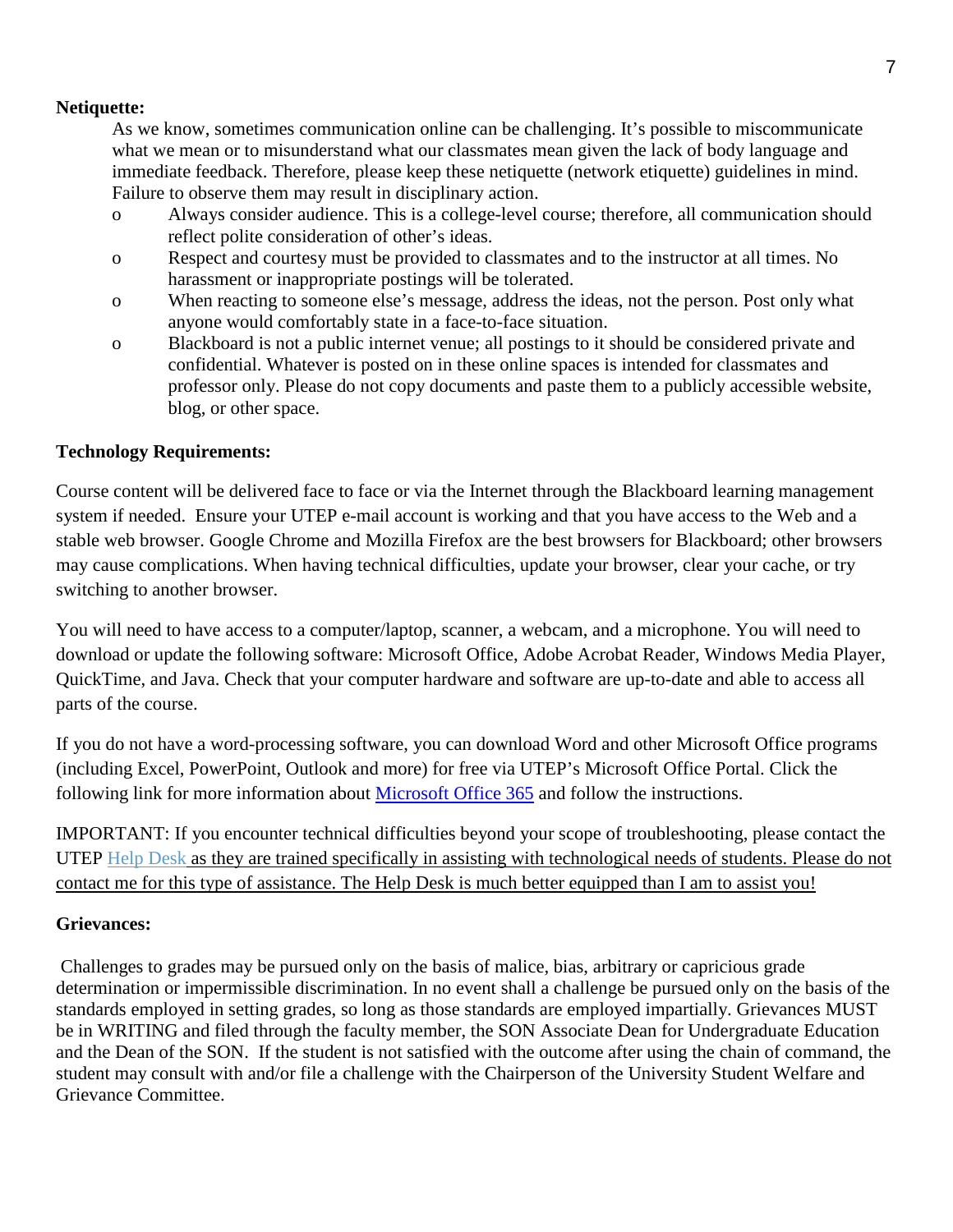#### **Policy on Scholastic Dishonesty:**

• Students are expected to be above reproach in all scholastic activities. Students who engage in scholastic dishonesty are subject to disciplinary penalties, including the possibility of failure in the course and dismissal from the School of Nursing and/or university. "Scholastic dishonesty includes but is not limited to reproducing test materials from memory, copy/paste or xerox, cheating, plagiarism, collusion, the submission for credit or any work or materials that are attributable in whole or in part to another person, taking an examination for another person, and any act designed to give unfair advantage to a student or the attempt to commit such acts." Regents' Rules and Regulations, Part One, Chapter VI, Section 3, Subsection 3.2, Subdivision 3.22. Since scholastic dishonesty harms the individual, all students, and the integrity of the School of Nursing and the university, policies on scholastic dishonesty will be strictly. See detailed procedure in the Handbook of Operating Procedures (HoOP) available in the Office of the Dean of Students.

#### **Policy relating to Disability / Pregnancy/ CASS:**

- **Disability**: Nursing is a physically and mentally challenging profession. Nurses are required to think critically and quickly in order to respond to patient care needs. Nurses are also expected to be able to assist patients in transfer, ambulation and in activities of daily living. Nurses must be able to lift, bend and be on their feet for extended periods of time. Nursing students are expected to be able to perform these functions. It is therefore the responsibility of the student to inform the course manager of any limitations they may have in completing course expectations. Nursing students with limitations in any of the above abilities are advised to discuss these matters with The Center for Accommodations & Support Services (CASS) to determine if reasonable accommodations can be provided. Written guidelines r/t accommodations from CASS must be submitted to the course manager PRIOR to the start of the course. If you have a disability and need classroom accommodations, please contact CASS at 747-5148, or by email to cass@utep.edu, or visit their office located in UTEP Union East, Room 106. For additional information, please visit the CASS website at www.sa.utep.edu/cass. CASS' Staff are the only individuals who can validate and if need be, authorize accommodations for students with disabilities.
- **Pregnancy**: It is the responsibility of the student to inform the instructor of pregnancy limitations. Written guidelines r/t accommodations from The Center for Accommodations and Support Services (CASS) must be submitted to the course manager PRIOR to the start of the course.

#### **COVID-19 Accommodations (This item is subject to change in accordance with CDC guidelines)**

Please stay home if you (1) have been diagnosed with COVID-19, or (2) are experiencing COVID-19 symptoms. If you are feeling unwell, please let me know as soon as possible, and alternative instruction will be provided. The Student Health Center is equipped to provide COVID 19 testing.

The Center for Disease Control and Prevention recommends that people in areas of substantial or high COVID-19 transmission wear face masks when indoors in groups of people. The best way that Miners can take care of Miners is to get the vaccine. If you still need the vaccine, it is widely available in the El Paso area, and will be available at no charge on campus during the first week of classes. For more information about the current rates, testing, and vaccinations, please visit [epstrong.org](https://www.epstrong.org/)

#### **Professional Behavior:**

o Students are expected to behave professionally *at all times* with faculty, peers, preceptors, and clients *and* in any setting in which the student is a representative of UTEP. Bullying, verbal abuse, insubordination, or personal attacks will not be tolerated in any form. Any behavior deemed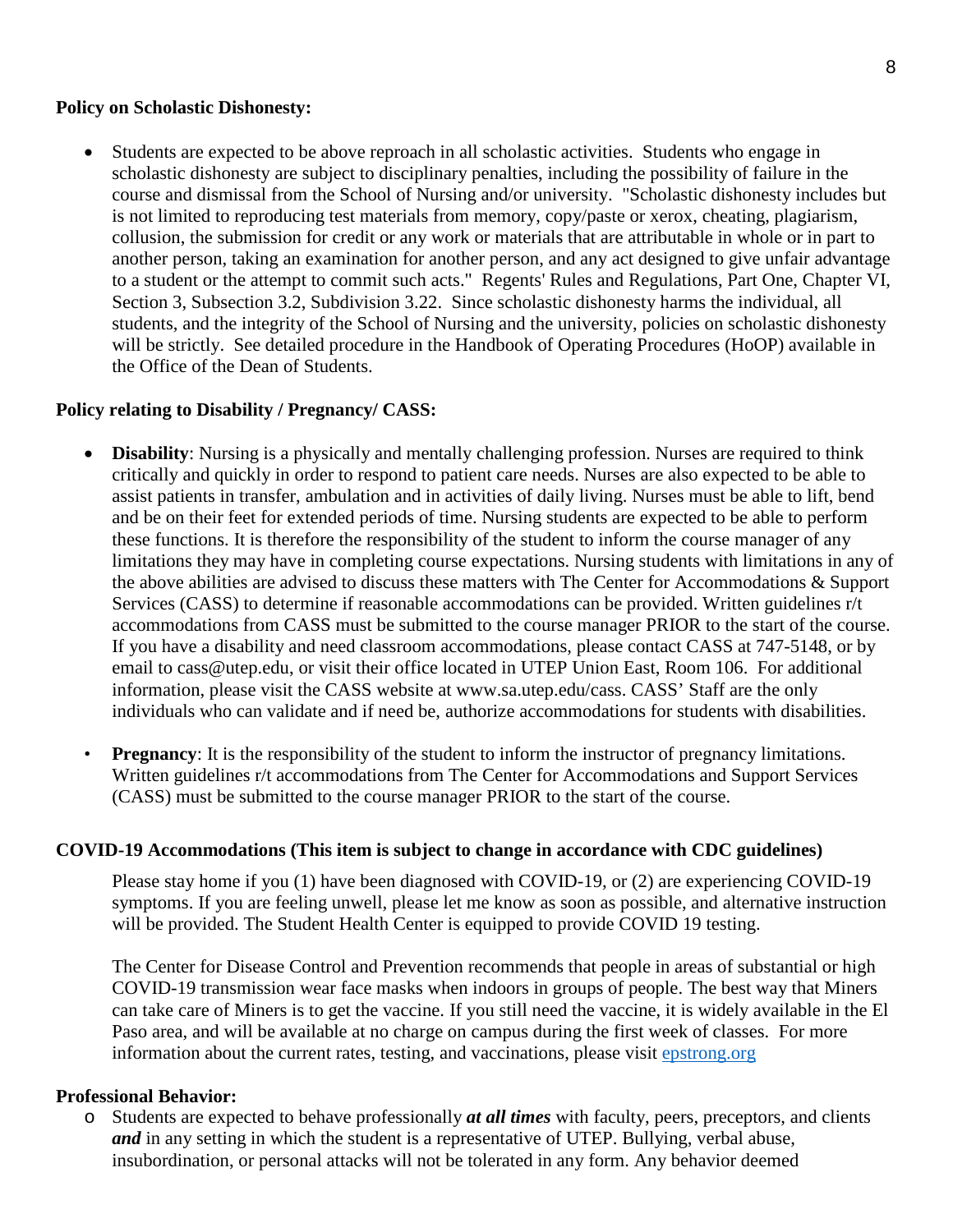inappropriate by faculty and/or preceptors will result in faculty conference(s), and completion of a SOS plan that addresses the student's areas of needed improvement. Possible activities available to assist the student in attaining the SOS objectives include stress and/or anger management counseling sessions. Inappropriate behaviors may result in removal from the clinical setting and/or an administrative withdrawal from the course and/or dismissal from the program.

o The following addresses expectation of infection control, safety, and hygiene applying to classroom and clinical practice settings. Students are expected to be mindful of personal hygiene and cleanliness of clothing and personal baggage. Aseptic techniques should be used when coughing, sneezing, and disposing of personal tissues. Students and faculty must be careful to create an image of cleanliness and health, avoiding personal body odors and excessive use of perfumed chemicals. Hair should be clean and neatly kept, skin should be clean and intact. Open wounds with drainage/swelling/ or lacerations should be cleansed/bandaged for the classroom setting; however, "a physician's note is needed to be allowed into the skills practice lab or into a clinical rotation" in the nursing program.

## **Retention: Students Opting for Success (SOS)**

o When a student is not progressing in the course as expected or is not successful on an examination, or is not meeting clinical expectations, they will be required to meet with the Course Manager or clinical faculty to discuss strategies for success as outlined on the SOS form. The Students Opting for Success Plan form will identify recommendations for improving the student's success potential and will specify time lines for completion of these recommendations. The SOS form (with all recommendations completed and all signatures in place) must be submitted to the course manager by due date. *Students who are not successful in the course should be aware that non-compliance with SOS recommendations jeopardizes eligibility for the opportunity to repeat the course in the subsequent semester.* See respective Blackboard home page for SOS form.

## **UTEP Tobacco Policy:**

The University of Texas at El Paso (UTEP) appreciates your cooperation as we are a smoke and tobacco-free campus. The policy is part of the university's promotion of respect toward our environment and community. The use of tobacco products (including but not limited to cigarettes, cigars, pipes, water pipes, bidis, kreteks, electronic cigarettes, smokeless tobacco, snuff, chewing tobacco or all other tobacco products) is prohibited in university buildings, grounds, sidewalks, walkways, and universityowned property and applies to all students, faculty, staff, contractors, and visitors. For more information, visit: [www.tobaccofree.utep.edu.](http://www.tobaccofree.utep.edu/)

## **DIDACTIC POLICIES**

- **Assignments:** All assignments and projects must be completed and submitted in order to pass the course and receive a course grade. Assignments submitted late will receive a deduction of five (5) points per day (24 hours). Assignments submitted 3 days (72 hours) past the assigned due date/time will receive a zero (0) for that assignment. Even though a student might receive a zero on an assignment, it must still be submitted in order to pass the course. All references must be submitted in APA format. Extension(s) for written assignments will only be considered on an individual basis.
- **Dress Code:** Students are expected to dress professionally (business-casual attire) for all virtual classroom activities (seminars/lectures, group presentations, etc.). Students can wear their nursing uniform when attending virtual classroom presentations or seminars immediately after or during a clinical rotation.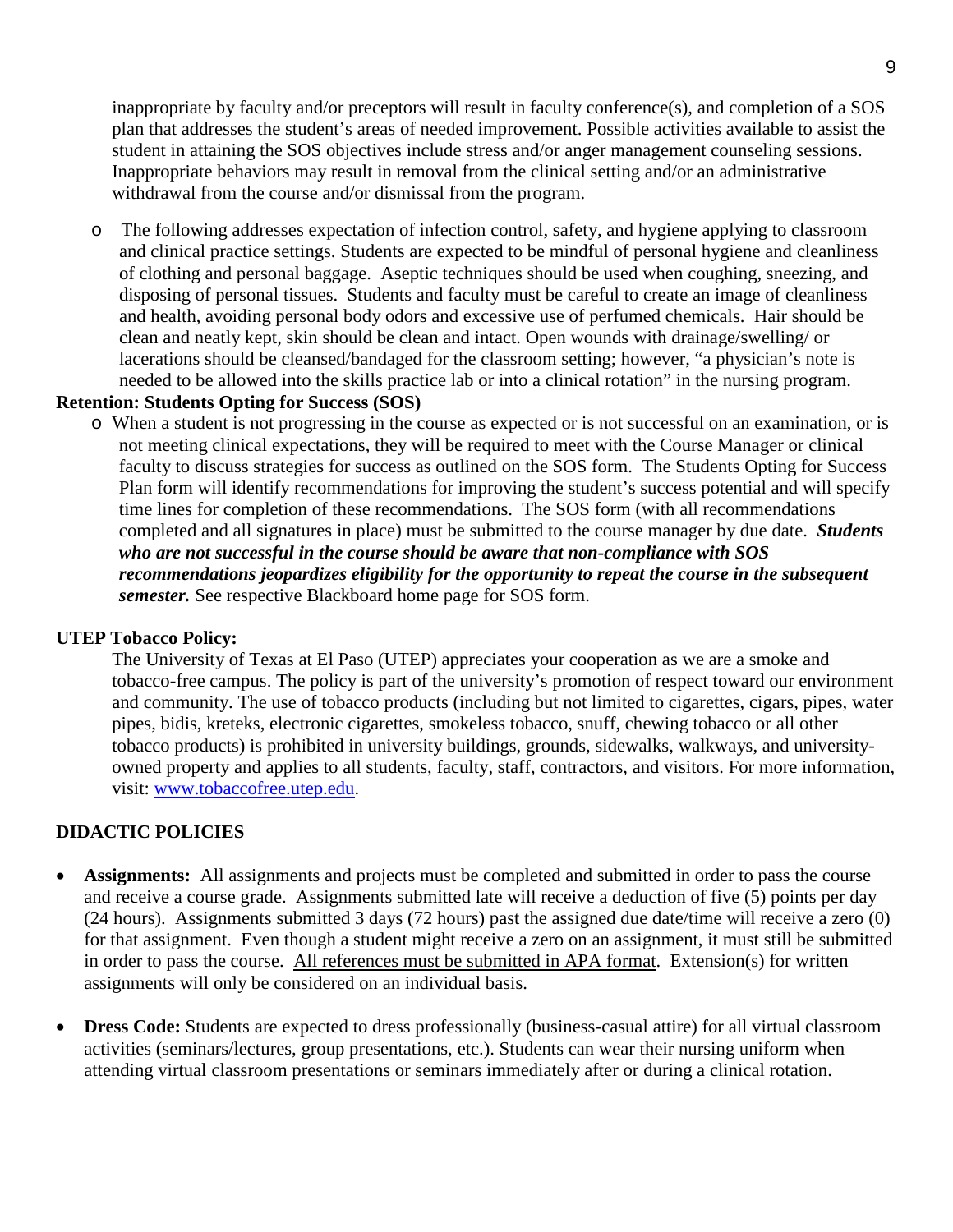## • **ATI-RN Comprehensive Practice Assessment Exams A & B**

o Students are required to take the ATI practice exams prior to the ATI Comprehensive Predictor Exam. The practice exams will be web-based through ATI but will be proctored in person. See grading above for the practice exams.

Please review the following guidelines:

- o The assessments will only be available at the times identified on the course calendar.
- o A reliable Internet connection is essential to completing the exam.

## • **ATI RN Comprehensive Predictor Examination (RN-CPE).**

- o Students are provided two opportunities during the semester to achieve at or above 90% predictability on the RN-CPE.
	- If unsuccessful after the first attempt, students will be required to remediate prior to attempt #2. Remediation will consist of completing Version "A and/or B" Practice Exams in each topic area of weakness as identified on the student's ATI results. Students will meet with the course manager for further instructions. Non-compliance with remediation will prevent the student from taking a second attempt of the ATI RN-CPE. This will result in an Incomplete for the course. Course policy for Incompletes due to the ATI RN-CPE will then apply. According to UTEP policy, a course Incomplete ("I") must not exceed one calendar year.
	- If unsuccessful after two attempts the student will receive a zero for the Predictor Grade which represents 20% of the course grade
	- Students not achieving at or above 90% on the second attempt will require proof of remediation prior to the week of Final Exams.

#### • **Remediation and Retesting:**

- Those earning  $\geq$  95% on **RN-CPE** #1 may opt out of taking **RN-CPE** #2. The highest score stands. Remediation is not mandatory but highly recommended.
- Those earning 90-94% on **RN-CPE** #1 must take **RN-CPE** #2. The highest score stands. Remediation is required & will consist of an ATI focused review (3 hours) and a retake of the practice exams prior to the RN-CPE #2.
- Those earning below 90% on **RN-CPE** #1 must take **RN-CPE** #2. Remediation is required. Remediation will consist of an ATI focused review (3 hours) and a retake of the practice exams prior to the RN-CPE #2 and a meeting with the ATI champion or it's designee.

## **CLINICAL POLICIES:**

## **COVID-19 PRECAUTIONS (This is subject to change based on the most recent CDC guidelines)**

Please stay home if you (1) have been diagnosed with COVID-19, or (2) are experiencing COVID-19 symptoms. If you are feeling unwell, please let me know as soon as possible, and alternative instruction will be provided. The Student Health Center is equipped to provide COVID 19 testing.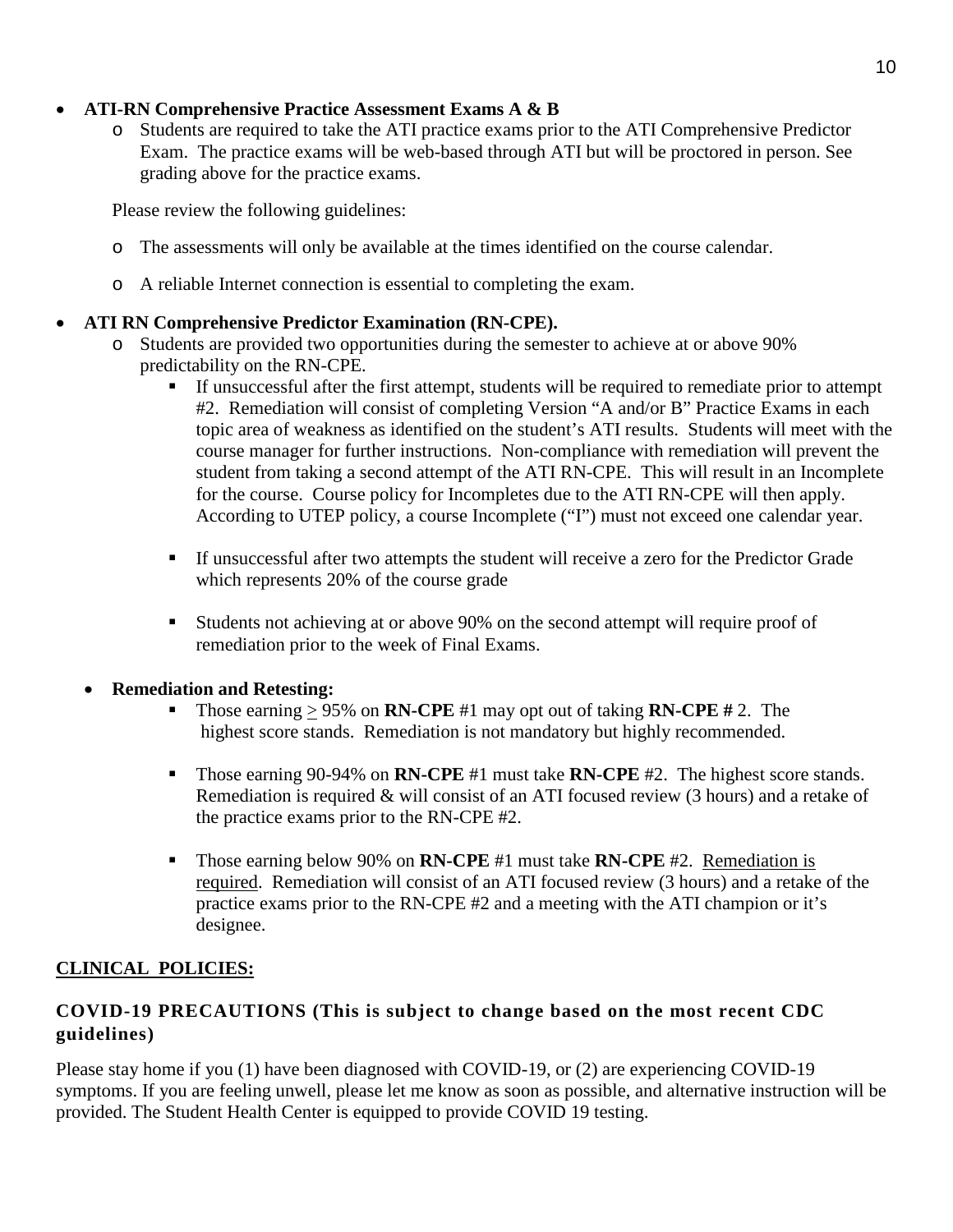The Center for Disease Control and Prevention recommends that people in areas of substantial or high COVID-19 transmission wear face masks when indoors in groups of people. The best way that Miners can take care of Miners is to get the vaccine. If you still need the vaccine, it is widely available in the El Paso area, and will be available at no charge on campus during the first week of classes. For more information about the current rates, testing, and vaccinations, please visit [epstrong.org](https://www.epstrong.org/)

## **Attendance:**

## **Prerequisites to Clinical Practicum**

## **Passport to Practicum**

o Students are required to arrange a meeting with their preceptors prior to the clinical experience. Students must submit to their assigned clinical faculty, a list of the top 5 medical diagnoses, top 5 nursing diagnoses, top 5 diagnostic tests, top 10 routine medications, top 5 PRN medications and top 10 clinical skills used most frequently on the assigned unit. The medical diagnoses should include a precise and concise description; the nursing diagnoses must include a discussion of associated assessment/evaluative parameters and common nursing interventions. All medications listed must include the normal dosage range for the clinical population, the routes, side and adverse effects and contraindications/ precautions and any appropriate nursing implications/ considerations. Diagnostic procedures must list appropriate nursing implications/considerations. This must be submitted with the preceptor packet and schedule after completing the first week of clinical rotation. This assignment is to be completed by each student even if they are working in the same unit as another classmate. **Group work will** *not* **be accepted.** 

## **Clinical Time Sheet**

o Record all clinical hours on the Clinical Time Sheet. Time spent after scheduled shifts (following a nurse manager, attending meetings, or needed to stay past end of shift to complete shift work/tasks) are counted as extra time on the time sheet and are included in the total clinical hour's requirement. The preceptor will certify the documented hours of practicum. *Falsification of timesheets results in a meeting with the course manager, the Assistant Dean and possible dismissal from the program*. *Students are responsible for completing, tracking, totaling, and submitting completed time sheets. Students are not allowed to pre-fill anticipated hours on the timesheets.* **Keep a copy for your own** records.

## **Clinical Evaluation Tool**

o The tool is designed to track a student's achievement of minimum nursing competencies through critical thinking, delegation, and prioritization skills based on *Texas Board of Nursing Differentiated Essential Competencies for a BSN* graduate nurse and of N-4412 Course & Clinical Objectives. This is completed by the preceptor midway (formative) through the practicum and at the end of the practicum (summative) & reviewed with the student. The original signed, completed tool with all evaluations is submitted at the end of the semester. Students must consistently meet minimum standards of nursing practice at all times. Students must achieve a satisfactory level of performance in every criterion (on the summative evaluation) by the end of the semester. "Needs Improvement" or "Unsatisfactory" are not considered passing criteria. The preceptor and/or student will notify clinical faculty immediately if the student is not demonstrating competencies at the required level.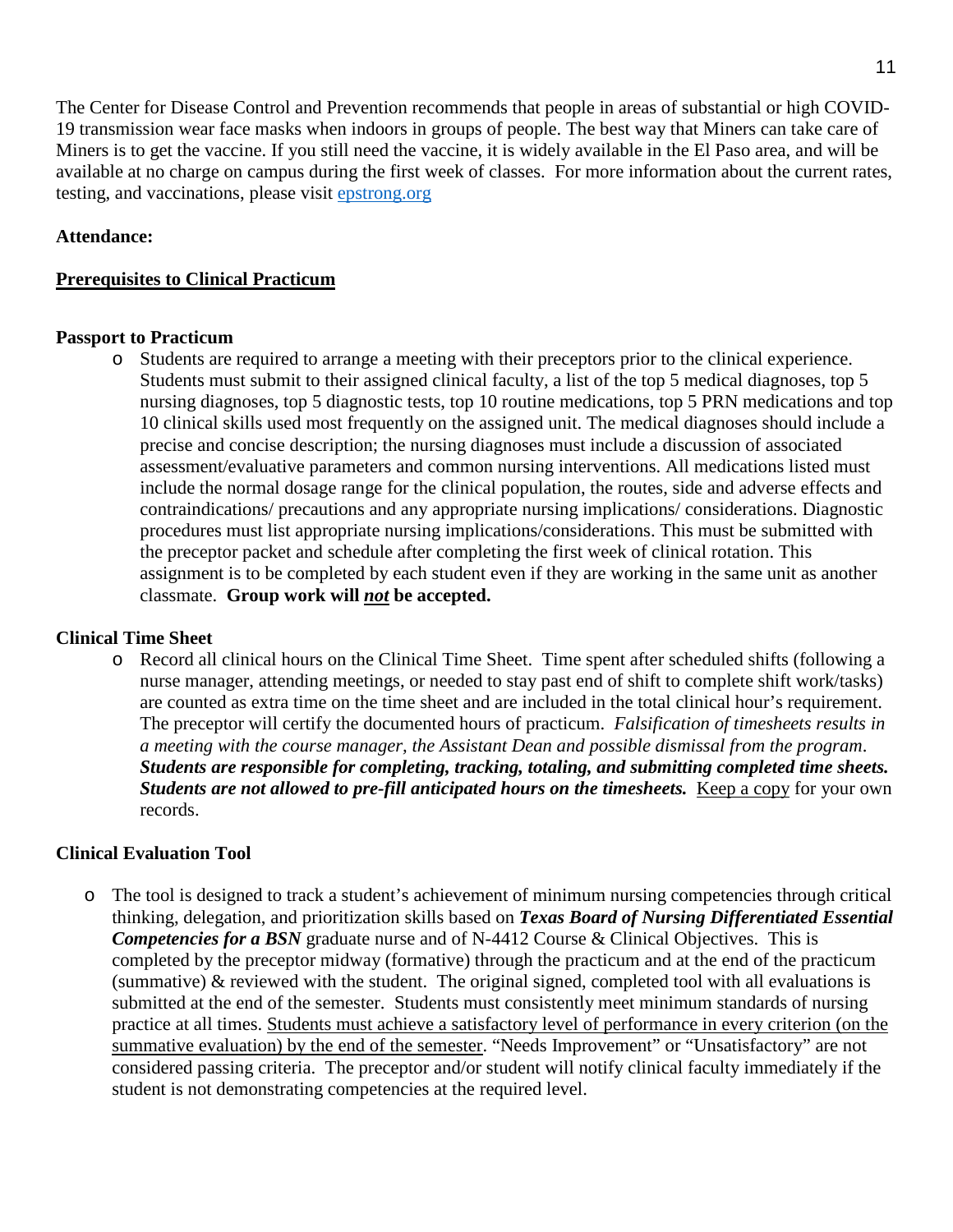## • **Additional Student Expectations**

- o Accountability for all information provided, clinical assignments, and assignments from faculty and as distributed on Blackboard.
- o Review & practice of clinical skills needed in clinical setting at the Simulation Lab,
- o Full preparation for each clinical experience including assessments and/or procedures.
- o Awareness of the nursing process and how it relates to the care of the patient(s).
- o Ability to relate prior knowledge such as adaptation, anatomy, physiology, psychology, and nutrition to the clinical experience.
- o Application of nursing management and leadership principles.
- o Clarification of and seeking information and feedback from faculty and preceptor when needed.
- o Arranging own transportation to meet course and clinical requirements.
- o Reporting of any unusual incidents or problems to the faculty (including on-call faculty), preceptor and staff immediately.

## **Journal Assignments and Reflections**

The Journal and Reflection assignment are designed to assist you in application of Texas Board of Nursing competencies, evidence based practice, critical and ethical reasoning skills, reflective insight and application of the nursing process related to your clinical experiences.

o The Journal & Reflection are to be submitted on time, using correct English, spelling, grammar, punctuation. All references must be within the last five years and in APA (current edition) format. Work is expected to be professional in appearance and scholarly in content. Journals are to be typed as a "Word" document and submitted electronically via Safe Assign in Blackboard by the due date directed by your clinical instructor.

Faculty reserve the right to refuse a journal if incomplete or not compliant with the guidelines. Should this occur a zero will be given for that assignment.

## **Leadership and Management**

o Each student will select a nurse manager or clinical coordinator with a minimum of a BSN in their agency, facility, or unit to observe. The observation is for 8-12 hours, and must be completed within one eight, one 12 or 3 four-hour sessions. The manager and the site must be presented for approval to the course faculty prior to commencing the experience. This observation should be completed on a day agreed upon by the student, manager, and the course faculty. However, the date set for the observation must be turned to faculty by week 3 of your clinical rotation and documented on the clinical time sheet.

## **Instructional Presentation**

o During the clinical experience, each individual is responsible for preparing and delivering an inservice to staff of the clinical unit assigned. The inservice is to be coordinated with the leadership, nurse manager/director, of the assigned clinical area. The inservice will be 10 to 15 minutes in length and target a specific learning need with current relevance for the staff. Clinical faculty must approve the inservice date and topic. A **detailed** outline using three cited references is to be provided to the faculty member. One of the references must be a research article - a copy of which is to be submitted along with the outline. See the Inservice Rubric/Evaluation. An example of an evaluation tool, with which your unit staff can use to evaluate your inservice is posted on Blackboard. The objectives, teaching strategies, detailed outline, and method(s) of presentation, must be presented to and approved by clinical faculty prior to the inservice. **This assignment is not optional.**

## **Ethical and Responsible Use of Social Media Technologies.**

o Posting information about patients in social media of any kind is strictly forbidden. This includes but is not limited to: names, diagnoses, treatments, medications, histories, room numbers, symptom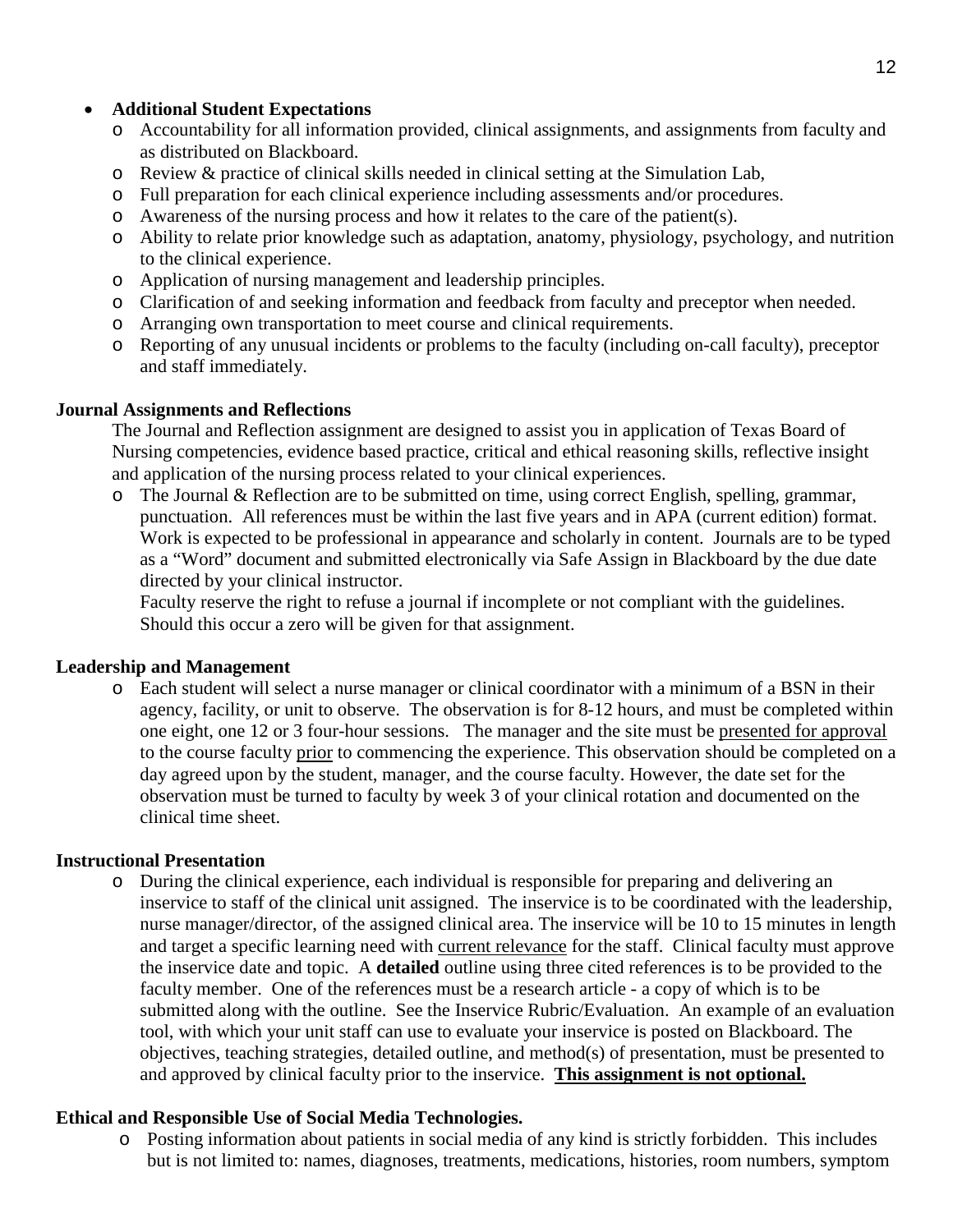description, descriptions of any kind (good or bad), conversations with or any other part of the day in clinical, pictures of patients, clients, or family members at the clinical sites.

- o Under no circumstances are students to discuss policies or activities of any clinical facilities.
- o Any violation of this policy will result in disciplinary action which may include dismissal from the program. This violation is covered under HIPAA laws.

## **Cell Phones**

- All cell phones, tablets, or other electronic devices that are not in use for the quiz or exam must be turned off during testing or quizzes as many of these devices connect automatically to WiFi and the buzzing sound associated with putting the device in vibrate mode is a distraction to many. Please be considerate of your fellow students.
- **The use of a cell phone as a mobile hot spot is prohibited unless expressly approved by the course manager**.
- In case of emergency, friends/family may call the School of Nursing operator at 747-7280 with name of student and course number and the message will be relayed.

**Reporting of an Injury:** Students injured while participating in UTEP School of Nursing courses or activities are required to notify their clinical instructor &complete an Incident Report, as stipulated in the SON Undergraduate Handbook. Students are responsible for carrying their own health insurance for the duration of the program.

## **Individual Resources**

• Military Student Success Center: Assists personnel in any branch of service to reach their educational goals.

• Center for Accommodations and Support Services: Assists students with ADA-related accommodations for coursework, housing, and internships.

• Counseling and Psychological Services: Provides a variety of counseling services including individual, couples, and group sessions as well as career and disability

NOTE: Addendum or changes may be made to the syllabus as the semester progresses at the discretion of the faculty. Notifications of **changes or updates are made on the Announcement section of our Blackboard Home Page. Revised October LR**

**University of Texas at El Paso School of Nursing**

## **N-4412 SENIOR PRACTICUM**

**COURSE SYLLABUS – Fall 2021**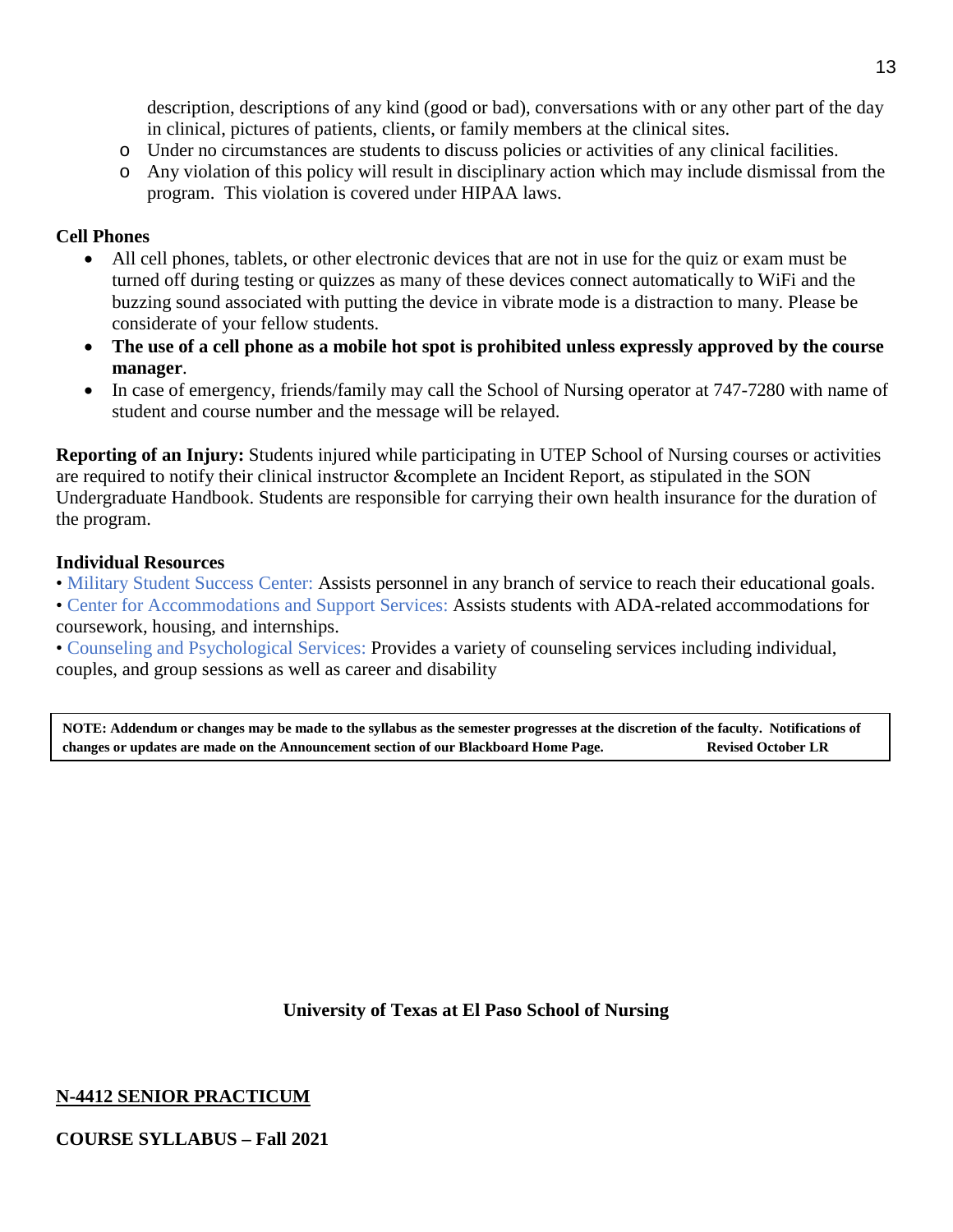## **STATEMENT OF UNDERSTANDING AND AGREEMENT**

**Please respond to the discussion board on the N-4033 Senior Seminar Home page no later than 2359 on Friday, August 27, 2021 and indicate that you have acknowledged and reviewed the Fall 2021 course syllabus.**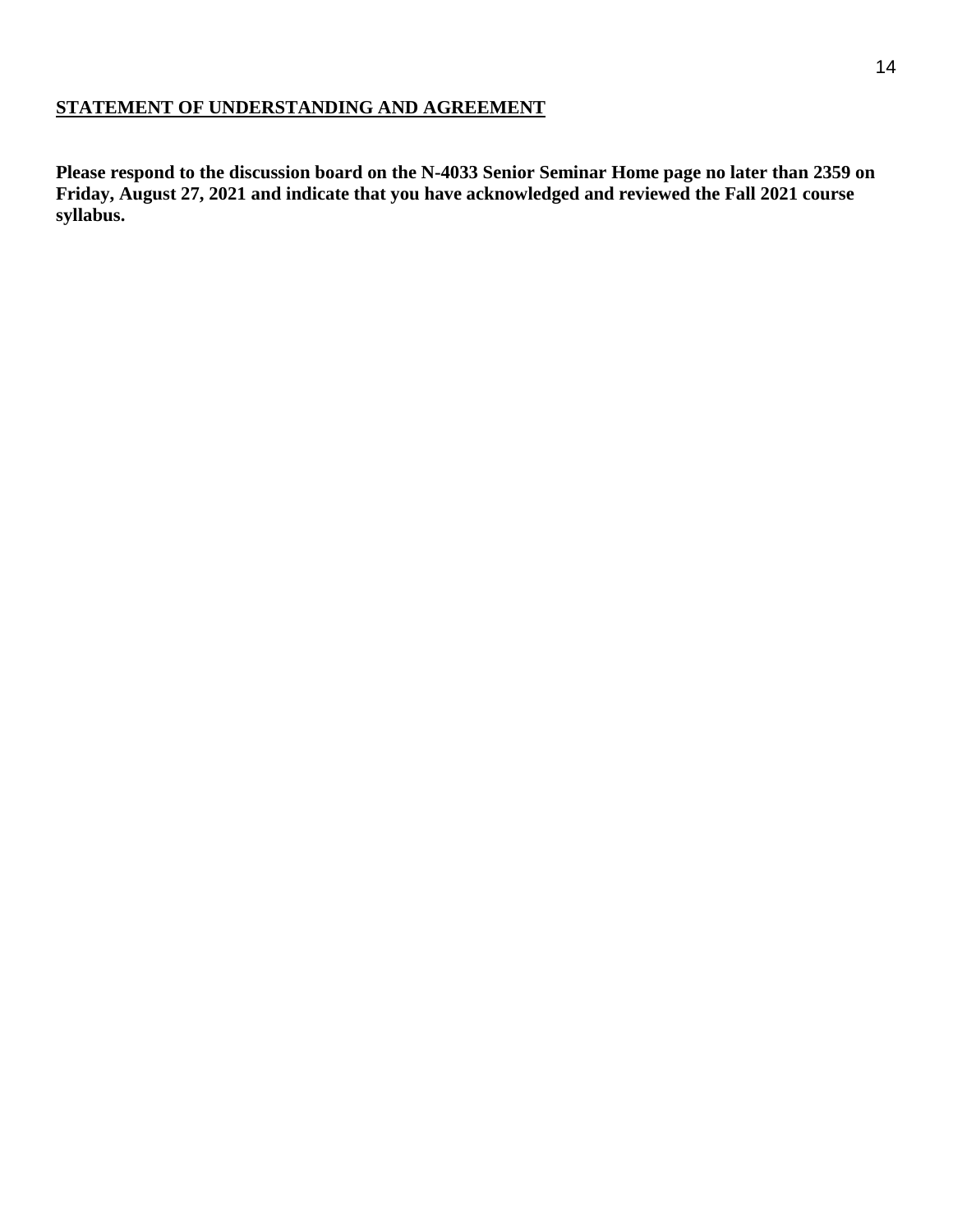# **COURSE ADD**

|                                                         | All fields below are required                                     |                                                 |                                                                                                              |                                                                                                                                                                                                                                                                                                                                                                                                                                                                                              |
|---------------------------------------------------------|-------------------------------------------------------------------|-------------------------------------------------|--------------------------------------------------------------------------------------------------------------|----------------------------------------------------------------------------------------------------------------------------------------------------------------------------------------------------------------------------------------------------------------------------------------------------------------------------------------------------------------------------------------------------------------------------------------------------------------------------------------------|
|                                                         | College: School of Nursing                                        |                                                 |                                                                                                              | Department : Undergraduate Program                                                                                                                                                                                                                                                                                                                                                                                                                                                           |
|                                                         | Rationale for adding the course:<br>All fields below are required |                                                 | this course which will contribute to the SCHs being taught.                                                  | The proposal involves two nursing courses. The first change is to decrease N-4407 Transition to Professional<br>Practice from a 4 credit hour to a 3 credit hour course (creating N-4307) and the addition of one credit hour to N-4033<br>Senior Practicum (creating 4133 Senior Seminar). This is an effort to have one SCH for mandatory testing and clinical<br>orientation from the N-4407 course transferred to N-4033. This will also give a didactic load to the lead instructor for |
|                                                         | Subject Prefix and # NURS 4307                                    |                                                 |                                                                                                              |                                                                                                                                                                                                                                                                                                                                                                                                                                                                                              |
|                                                         |                                                                   |                                                 | Title (29 characters or fewer): Transition to Professional Pr                                                |                                                                                                                                                                                                                                                                                                                                                                                                                                                                                              |
|                                                         | Dept. Administrative Code: 2100                                   |                                                 |                                                                                                              |                                                                                                                                                                                                                                                                                                                                                                                                                                                                                              |
|                                                         | CIP Code 51.3801.00.20                                            |                                                 |                                                                                                              |                                                                                                                                                                                                                                                                                                                                                                                                                                                                                              |
|                                                         |                                                                   | Departmental Approval Required ⊠Yes □ No        |                                                                                                              |                                                                                                                                                                                                                                                                                                                                                                                                                                                                                              |
| Course Level ⊠UG                                        |                                                                   | $\Box$ GR                                       | $\square$ DR<br>$\square$ SP                                                                                 |                                                                                                                                                                                                                                                                                                                                                                                                                                                                                              |
|                                                         |                                                                   | Course will be taught: $\boxtimes$ Face-to-Face |                                                                                                              | $\Box$ Online<br>$\Box$ Hybrid                                                                                                                                                                                                                                                                                                                                                                                                                                                               |
|                                                         |                                                                   |                                                 |                                                                                                              | How many times may the course be taken for credit? (Please indicate 1-9 times): 2                                                                                                                                                                                                                                                                                                                                                                                                            |
|                                                         |                                                                   |                                                 |                                                                                                              | Should the course be exempt from the "Three Repeat Rule?" $\Box$ Yes<br>⊠No                                                                                                                                                                                                                                                                                                                                                                                                                  |
|                                                         | Grading Mode: ⊠Standard                                           |                                                 | $\square$ Pass/Fail                                                                                          | $\Box$ Audit                                                                                                                                                                                                                                                                                                                                                                                                                                                                                 |
|                                                         |                                                                   | Description (600 characters maximum):           | according to state regulations and statutes are analyzed.                                                    | This course facilitates the transition of the student to the role of a professional nurse in the microsystem of a work unit<br>that is part of a healthcare related macrosystem. Emphasis is placed on contemporary issues and management<br>concepts, as well as skills of delegation, conflict management, and leadership. Legal and ethical issues are discussed<br>with a focus on personal accountability and responsibility. Standards of practice and the significance of functioning |
|                                                         | Contact Hours (per week):                                         |                                                 | 3 Lecture Hours                                                                                              | Lab Hours<br>Other                                                                                                                                                                                                                                                                                                                                                                                                                                                                           |
| ⊠A<br>$\Box$ B<br>$\Box$ $C$<br>$\Box$ D<br>$\square$ E | Lecture<br>Laboratory<br>Practicum<br>Seminar                     | <b>Independent Study</b>                        | Types of Instruction (Schedule Type): Select all that apply<br>□H<br>□ ।<br>$\Box$ K<br>$\Box$ 0<br>$\Box P$ | <b>Thesis</b><br><b>Dissertation</b><br>Lecture/Lab Combined<br>Discussion or Review (Study Skills)<br><b>Specialized Instruction</b>                                                                                                                                                                                                                                                                                                                                                        |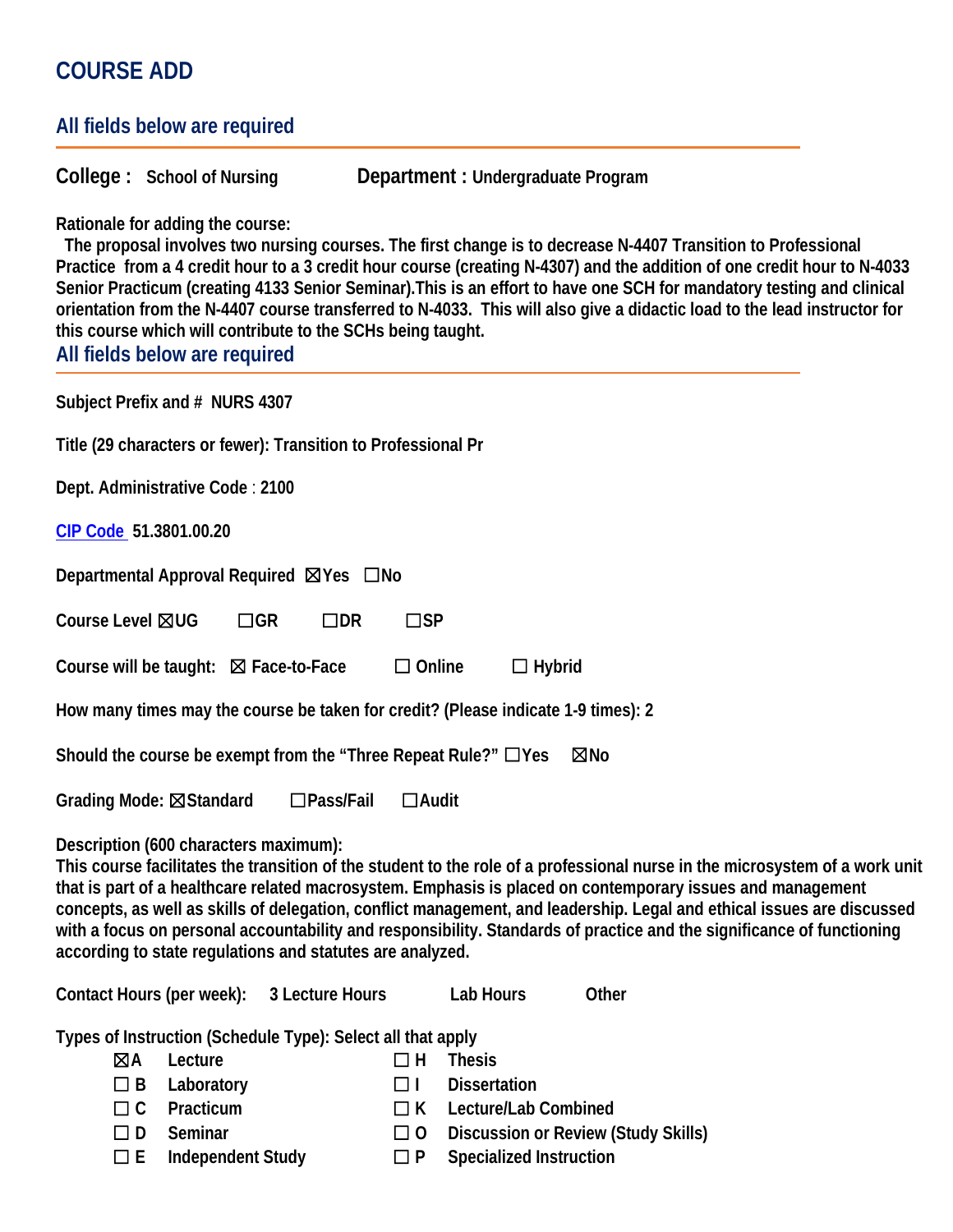# **Fields below if applicable**

**If course is taught during a part of term in addition to a full 16-week term please indicate the length of the course (ex., 8 weeks):**

**TCCN (Use for lower division courses) :**

| Prerequisite(s):                                                       |                                               |                                                  |
|------------------------------------------------------------------------|-----------------------------------------------|--------------------------------------------------|
| Course Number/<br><b>Placement Test</b>                                | Minimum Grade Required/<br><b>Test Scores</b> | <b>Concurrent Enrollment</b><br>Permitted? (Y/N) |
| NURS 4714 Adult Health II                                              | 75 or C                                       | N                                                |
| NURS 4608 Nursing Care of<br>Childbearing and Childrearing<br>Families | 75 or C                                       | N                                                |
|                                                                        |                                               |                                                  |
|                                                                        |                                               |                                                  |
|                                                                        |                                               |                                                  |
|                                                                        |                                               |                                                  |
|                                                                        |                                               |                                                  |
|                                                                        |                                               |                                                  |
|                                                                        |                                               |                                                  |
|                                                                        |                                               |                                                  |

| Coreguisite Course(s):           | Equivalent Course(s): |
|----------------------------------|-----------------------|
| NURS 4511 Populaton Focused-Care |                       |
| NURS 4033 Senior Seminar         |                       |
| NURS 4412 Senior Practicum       |                       |
|                                  |                       |
|                                  |                       |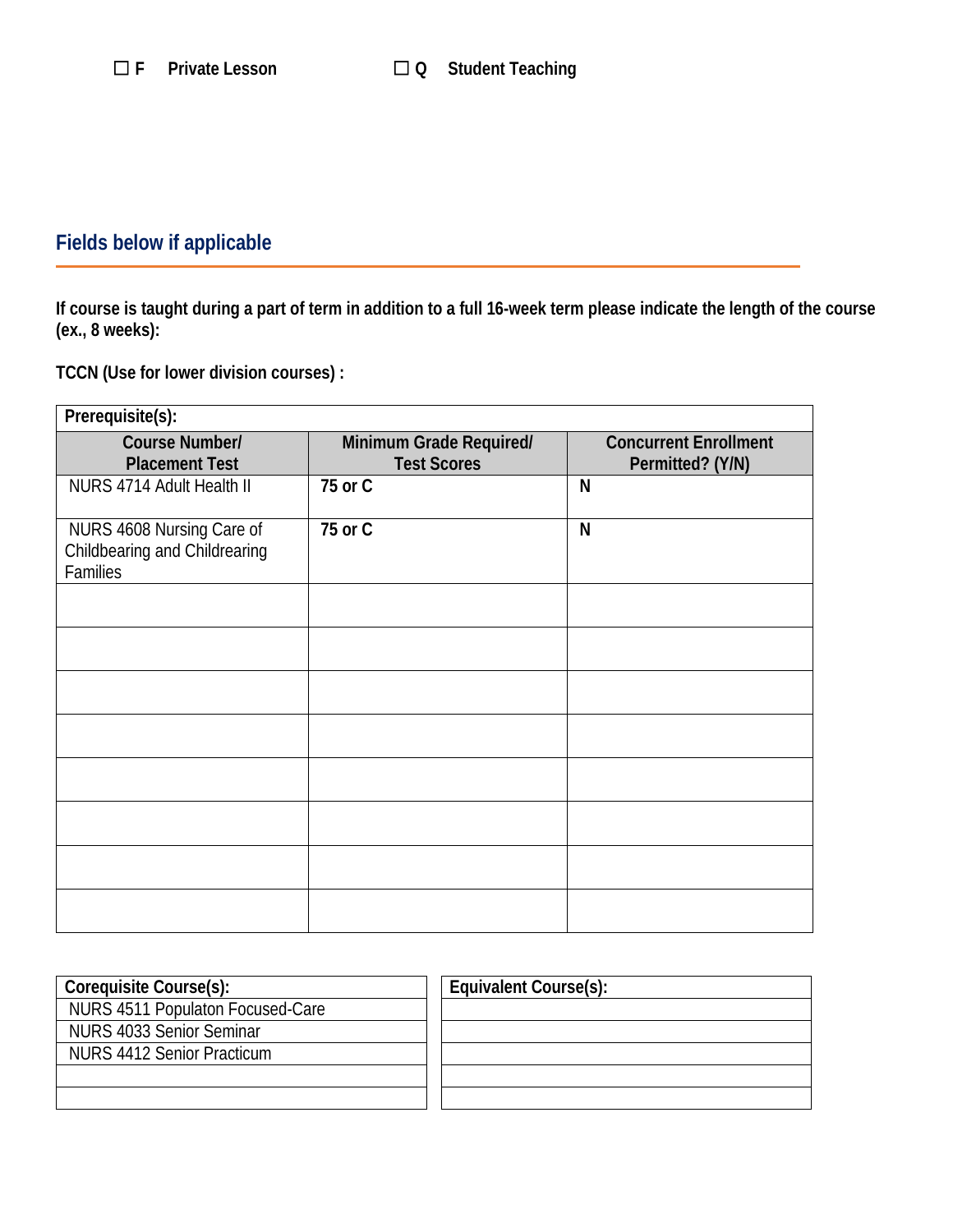| <b>Restrictions:</b>  |  |
|-----------------------|--|
| <b>Classification</b> |  |
| Major                 |  |
|                       |  |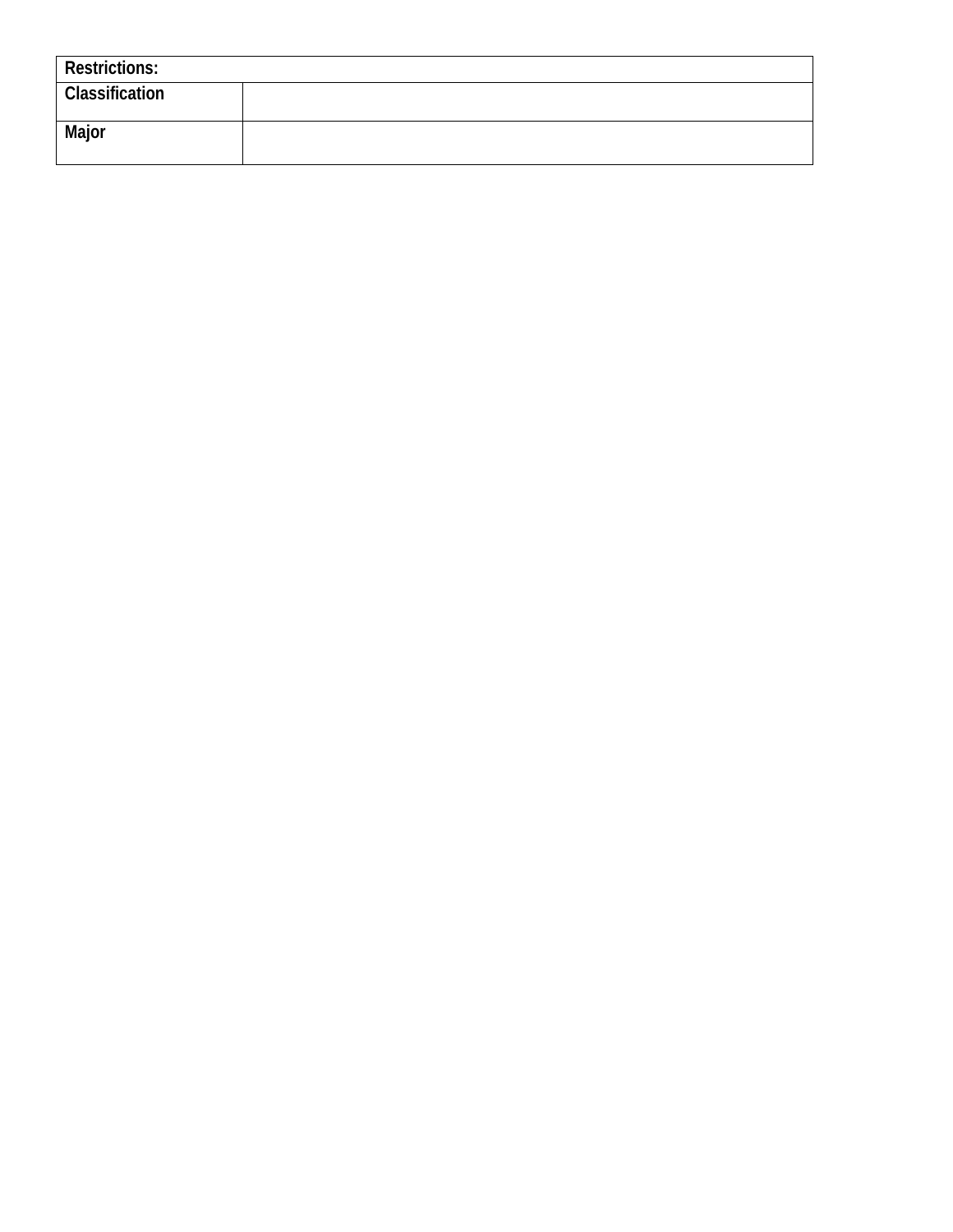#### **The University of Texas at El Paso School of Nursing**

#### **COURSE NUMBER and TITLE:**

#### NURSING 4307: TRANSITION TO PROFESSIONAL NURSING PRACTICE

#### **COURSE DESCRIPTION:**

This course facilitates the transition of the student to the role of a professional nurse in the microsystem of a work unit that is part of a healthcare related macrosystem. Emphasis is placed on contemporary issues and management concepts, as well as skills of delegation, conflict management, and leadership. Legal and ethical issues are discussed with a focus on personal accountability and responsibility. Standards of practice and the significance of functioning according to state regulations and statutes are analyzed.

#### **COURSE OVERVIEW:**

This course is designed to help students understand and apply principles of leadership, management, negotiation, and team collaboration in a health care delivery setting.

#### **COURSE PRE-REQUISITES:**

Successful completion of N-4714 & N-3300 or faculty approval

**CREDIT ALLOCATION:** 3 semester hours (3-0-0)

#### **FACULTY INFORMATION:**

*Lead Course Faculty*: Melissa Wholeben, PhD, RN, CEN Office: 334 HSSN **E-mail: Blackboard Class Email (primary)** mwholeben@utep.edu Phone: 915-747-7264 (office) Office hours: Monday 10a-1pm MST (Zoom link on Course Shell)

#### **REQUIRED TEXTBOOKS:**

American Psychological Association (2019). *Publication manual of the American Psychological Association* (7<sup>th</sup> ed.). Washington DC: American Psychological Association.

ATI Series Reference Books for Nursing Curriculum (Nursing Leadership) -- Online ATI Integrated Resources

Sigma-Frontline Leader Certificate Program-Online Course https://www.sigmamarketplace.org/frontline-leader-certificate-program-online-course

#### **OPTIONAL TEXTS:**

Sullivan, E. J. (2018) Effective *leadership and management in nursing* (9<sup>th</sup> ed.). Upper Saddle River, NJ: Pearson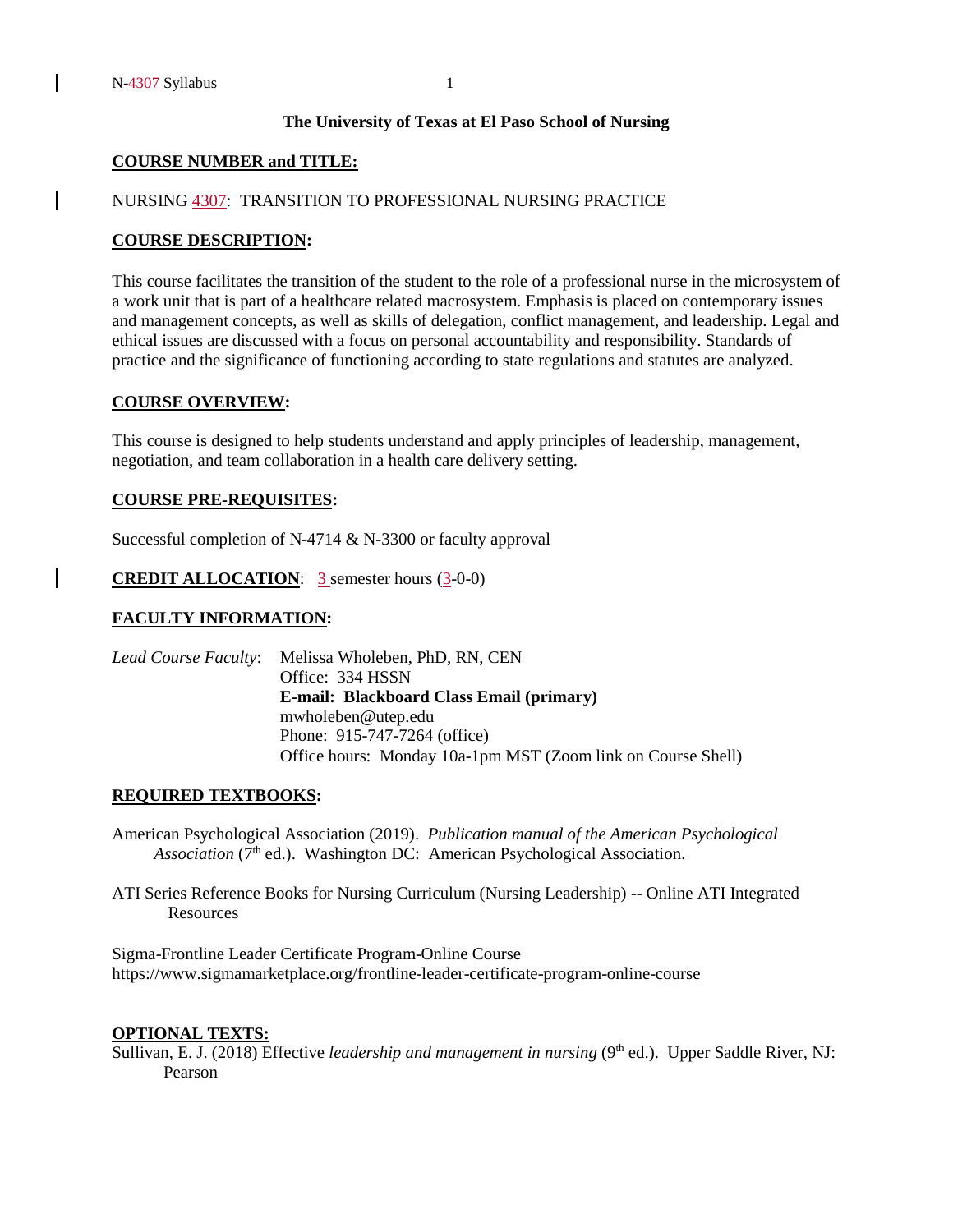**COURSE OBJECTIVES:** Upon completion of this course, students will be able to:

- 1. Relate organizational structure and governance system and its potential impact on the role of the nurse and provision of health care in a work unit. *(Macrosystems—Microsystems)* (Remembering)
- 2. Assess selected leadership styles and theories and their effect on the management of employees. (Evaluating)
- 3. Integrate principles of group process, teamwork, organizational communication, and conflict management when interacting with members of the healthcare team. (Creating)
- 4. Characterize leadership skills and empowerment strategies when interacting with members of the healthcare team. (Understanding)
- 5. Analyze the nurse's role in ensuring the provision of safe patient care that meets institutional and professional standards. *(RCA-FMEA)* (Analyzing)
- 6. Produce evidence-based staff development using adult learning theory and instructional strategies evaluating outcomes at the conclusion of the program. (Creating)
- 7. Demonstrate professional behaviors that exemplify accountability, integrity, and responsibility in the nursing role. *(RCA-FMEA)* (Applying)
	- 8. Construct activities related to the development, implementation, and evaluation of quality improvement plans to improve health care services. (Creating)

**TOPICAL OUTLINE**: Role of the professional nurse as:

- 1. a leader and a manager: leadership theory; management theory; motivation theory; team building
- 2. a coordinator of care: multi-disciplinary responsibility for client care; managed care; fiscal responsibility and budget development
- 3. a change agent: change theory; quality improvement; law and policy
- 4. a provider of care: health care organizational structures and environment; nursing care delivery models, delegation, authority and responsibility
- 5. a member of a profession: legal and ethical considerations; practice requirements (peer review), sociopolitical obligations; lifelong learning; use and application of research

#### **PROGRAM LEARNING OUTCOMES, BSN ESSENTIALS, DEC'S:**

*UTEP SON PLOs (Level 3 Program Outcomes) & QSEN Competencies \*:* Patient-Centered Care\*, Teamwork & Collaboration\*, Evidence Based Practice\*, Quality Improvement\*, Safety\*, Informatics\*, Professionalism, Leadership, Communication, Systems-Based Practice, Health Promotion & Education

*BSN Essentials (AACN):* Essential I, II, III, IV, V, VI, VII, VIII, IX

## *Differentiated Essential Competencies (DECs) for Baccalaureate Degree (BSN) \*version year 2010*

Member of the Profession A, B, C, D Provider of Patient-Centered Care A, E Patient Safety Advocate B Member of the Health Care Team A, B, D, E, F, G

#### **TEACHING METHODOLOGIES:**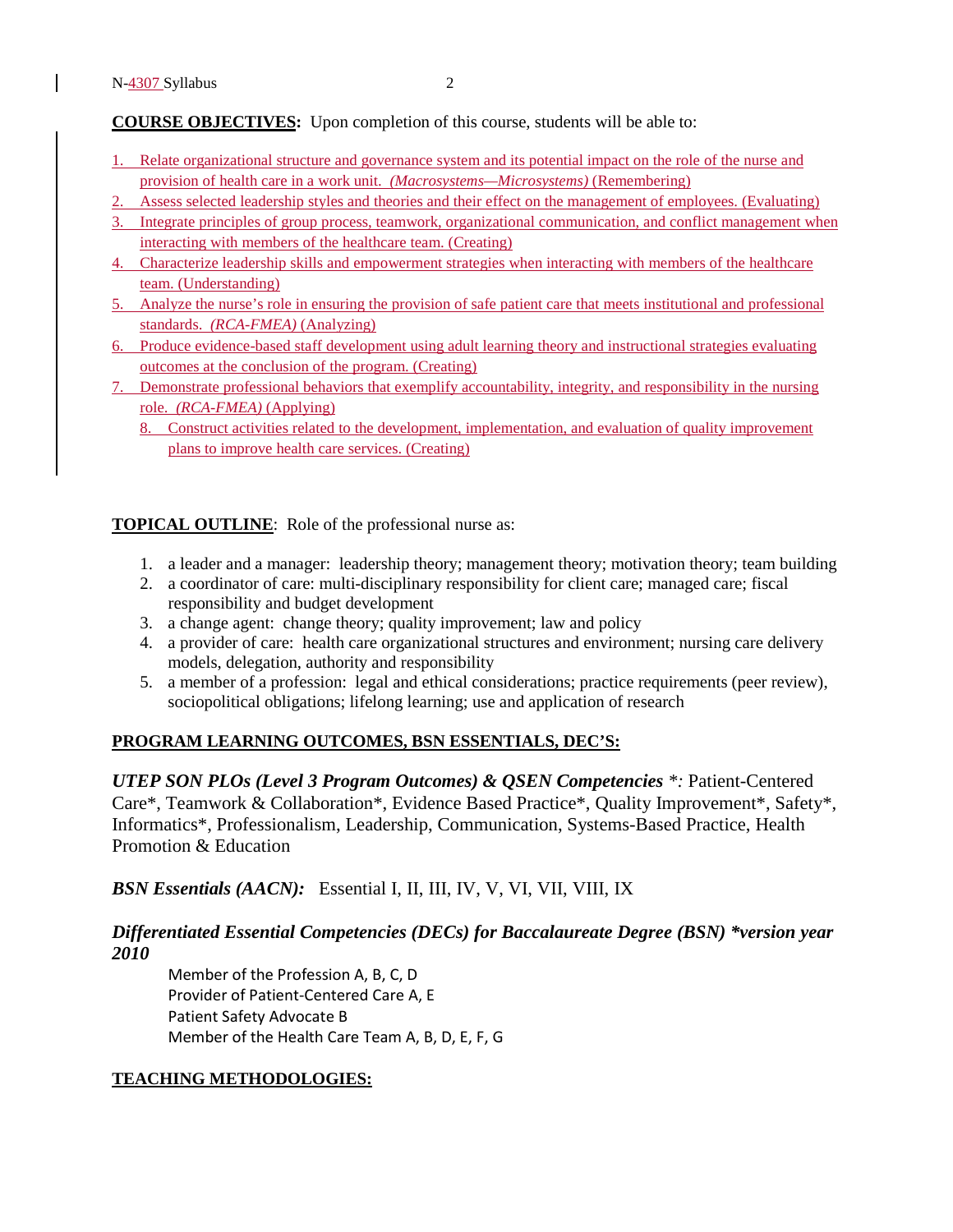N-4307 Syllabus 3

 $\overline{\phantom{a}}$ 

On-line Course Content, Lecture, Presentations, Case Studies, Classroom Discussion, and Projects, Group Work

#### **GRADING POLICY AND STRUCTURE:**

Grades: The following indicates the percentage each assignment factors into the final grade.

• *In order to pass this course, students must pass with a minimum average score of 75%. Achieving less than 75% results in course failure.*

| <b>Assignment</b>                                           | <b>Points/Grading</b> |
|-------------------------------------------------------------|-----------------------|
| <b>Discussion Forums</b>                                    |                       |
| Introduction DB (Original and Peer Posts)                   | Complete/Not Complete |
| Course Exams-ATI Exams (40%)                                |                       |
| ATI Learning System Practice (first attempt)                | 5 points              |
| ATI Learning System Final (first attempt)                   | 5 points              |
| ATI Practice A (first attempt)                              | 5 points              |
| ATI Practice B (first attempt)                              | 5 points              |
| <b>ATI Final Exam</b>                                       | 10 points             |
| ATI Exam "Leadership" ** This exam is proctored through ATI | 10 points             |
| <b>Application Projects (60%)</b>                           |                       |
| Sigma Frontline Leadership Portfolio (Individual)           | 10 points             |
| Sigma Certificate of Completion (Individual)                | 10 points             |
| QI Project Part 1 (Group)                                   | 10 points             |
| QI Project Part 1 (Group)                                   | 10 points             |
| Tabletop Leadership Exercise (Group)                        | 20 points             |
| Reflection (complete/not complete)                          |                       |
| My Learning Reflection (last week)                          | Complete/Not Complete |

• **Grading Scale:**  $A = 90 - 100$   $B = 80 - 89$   $C = 75 - 79$   $D = 60 - 74$   $F =  $\leq 60$$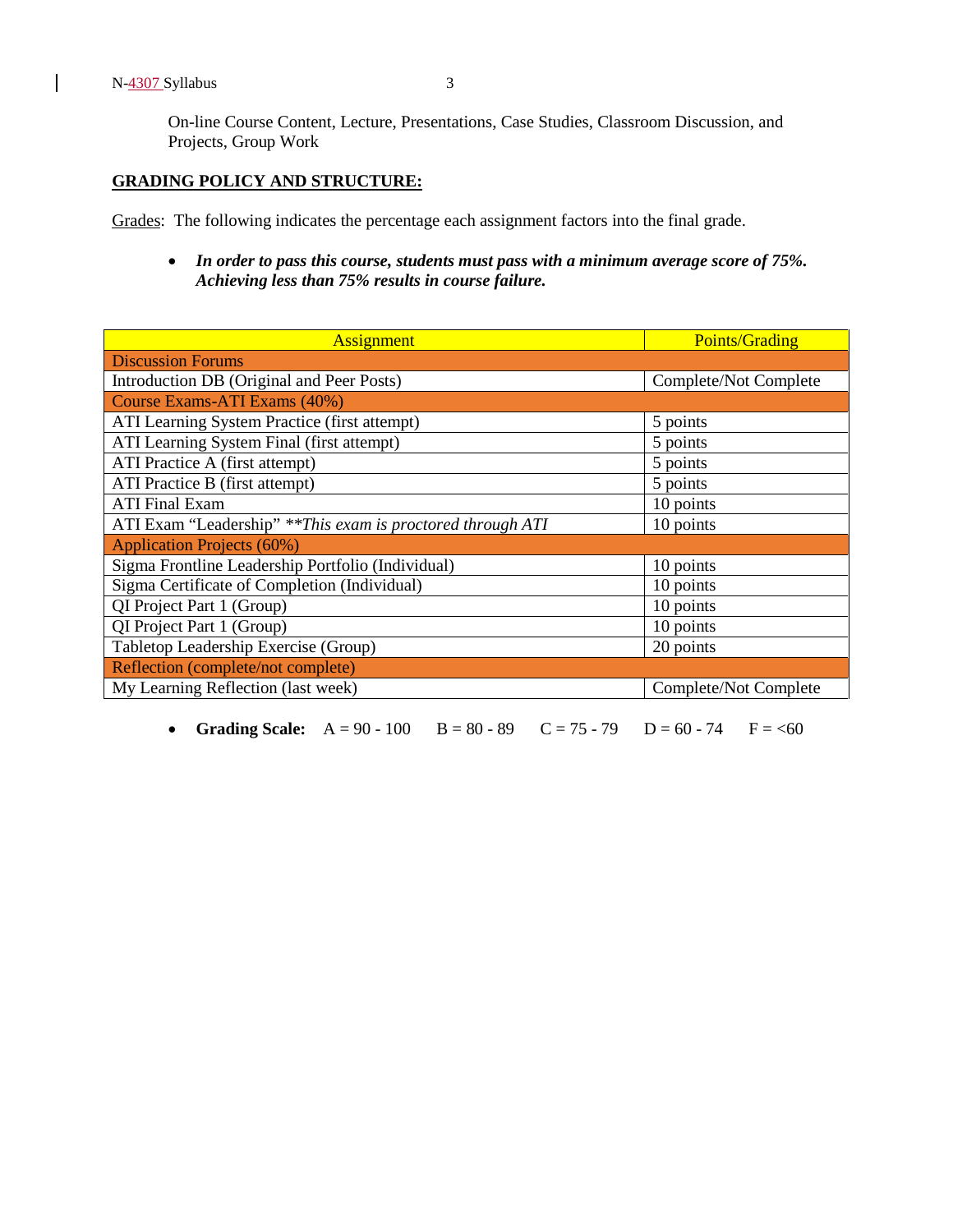### **Expectations of the Class:**

This course will utilize the Sigma Nurse Frontline Leadership Course and Mindfulness Leadership Activities to help clarify and explain Nurse Leadership concepts. These activities will include reflections that utilize tabletop exercises and leadership concept analysis. These activities will be strategically placed in the calendar and correlate with real-time activities occurring in practicum. The main course will be on Black Board, with some activities including the Zoom media platform. Please reach out to me if you cannot access either of those, and we will make alternate arrangements together. The contents of the course may be used for research purposes and/or future course evaluation and development.

#### Time Stamps LMS

• Attendance, participation, and all LMS (Blackboard LMS) postings are counted in Mountain Time (MST). The time stamps in the computer represent MST, regardless of your actual time zone.

#### Exams:

- Exams may be administered in online via Blackboard or ATI website. Exams are weighted as noted above.
- Exams must be taken at the scheduled time. Make-up exams are rarely given and are only given at the discretion of the instructor and only when the student has **notified the instructor in advance** of the scheduled exam. **Failure to take an exam will result in a zero for that exam.**  Students late for an exam will have only the remaining scheduled time to complete the exam or quiz. (See the University catalog, Academic Regulations, Class Attendance: Absence from Examination).
- Exams will be based on lecture content, assigned chapters in the text, online content, course work, group discussion and presentations by visiting professionals. *Keep in mind that all answer choices for exam questions might apply; however, only the BEST answer choice is the one credited as the correct answer.*

#### Discussion Boards

• Discussion Boards will be open from Monday thru Saturday of the scheduled week. Original posts are due by **Wednesday at 11:59pm MST** of the scheduled week. Peer responses are due by **Saturday at 11:59pm MST** of the scheduled week. The student is required to be a participant in the discussion board and be visible (via original posts and/or classmate replies) a minimum of 3 days a week.

#### **Assignments**

• Assignments are due by **11:59pm (MST)** on the **due date calendar/course schedule**. Assignments (not including DB forums or Quizzes) will be accepted after the due date for up to 3 days (72 hours); however, there will be a **deduction of 10% from the total assignment points per 24 hours past the due date**. Late points start immediately following the due date/time. This is done in fairness to those students who turn in their assignments on time. After 3 days post the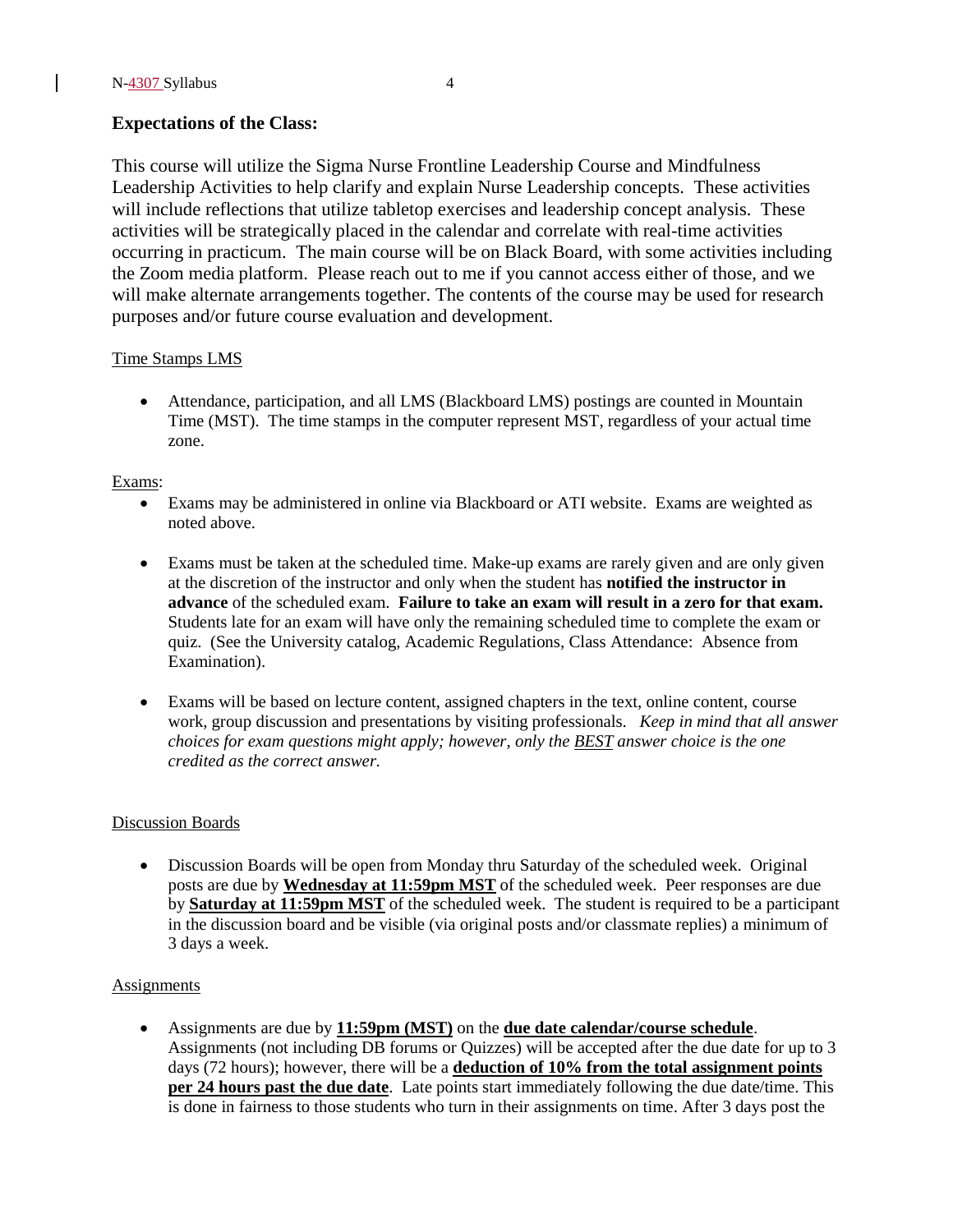due date (72 hours)—no assignments will be accepted. The only exception is with extenuating circumstances or events that have been discussed with the instructor PRIOR to the deadline.

In the case of emergencies when you are prevented from logging on, please contact the Course Faculty as soon as possible by phone and/or email. If you know you will be out of town or otherwise prevented from submitting assignments on the due date, make every effort to turn them in early. Anytime you feel that you are falling behind in the course, it is best to contact the Course Faculty immediately to discuss your situation. Regarding dropping the course with a "W", it is the **student's responsibility** to make arrangements with the UTEP Registrar and drop by the "withdrawal date" located on UTEP Registrar website.

#### **Teamwork:**

In nursing, teamwork is an essential component of a nurse's role and responsibilities within our health care system. To this end, teamwork is often used to promote professional socialization/collaboration in nursing curricula. We believe that Teamwork can reinforce skills that are relevant to both group and individual work in addition to aiding in development of collaboration skills.

#### **COURSE POLICIES:**

Review **Academic Regulations in UT El Paso Undergraduate Studies Catalog** and the School of Nursing Undergraduate Nursing Student Handbook for the following policies: *Statement on Disability, Student Injury, Class Attendance, Religious Observance, Clinical Compliance and Policy on Academic Integrity* 

#### **Attendance and participation:**

- Students are responsible for all course content and announcements whether presented online, or on blackboard.
- Exams will be administered on-line.
- **Students may be dropped from the course** when, in the judgment of faculty, the student has been tardy or absent to such an extent as to impair his/her status relative to credit for the course.

#### **Blackboard (BB) Access**

- Students are required to **subscribe to and access the course Blackboard site**.
- The N4407 On-Line course is accessible through Blackboard.
- Blackboard is the main source of communication between faculty and students.
- The course syllabus, calendar, course handouts, assignments, assigned readings, are posted on Blackboard. It will also be the site for accessing assigned modules and quizzes.
- Test grades and course grades will be made available ONLY through Blackboard.
- *Students are responsible for accessing Blackboard on a daily basis to check for new assignments and messages*.

#### **Communication:**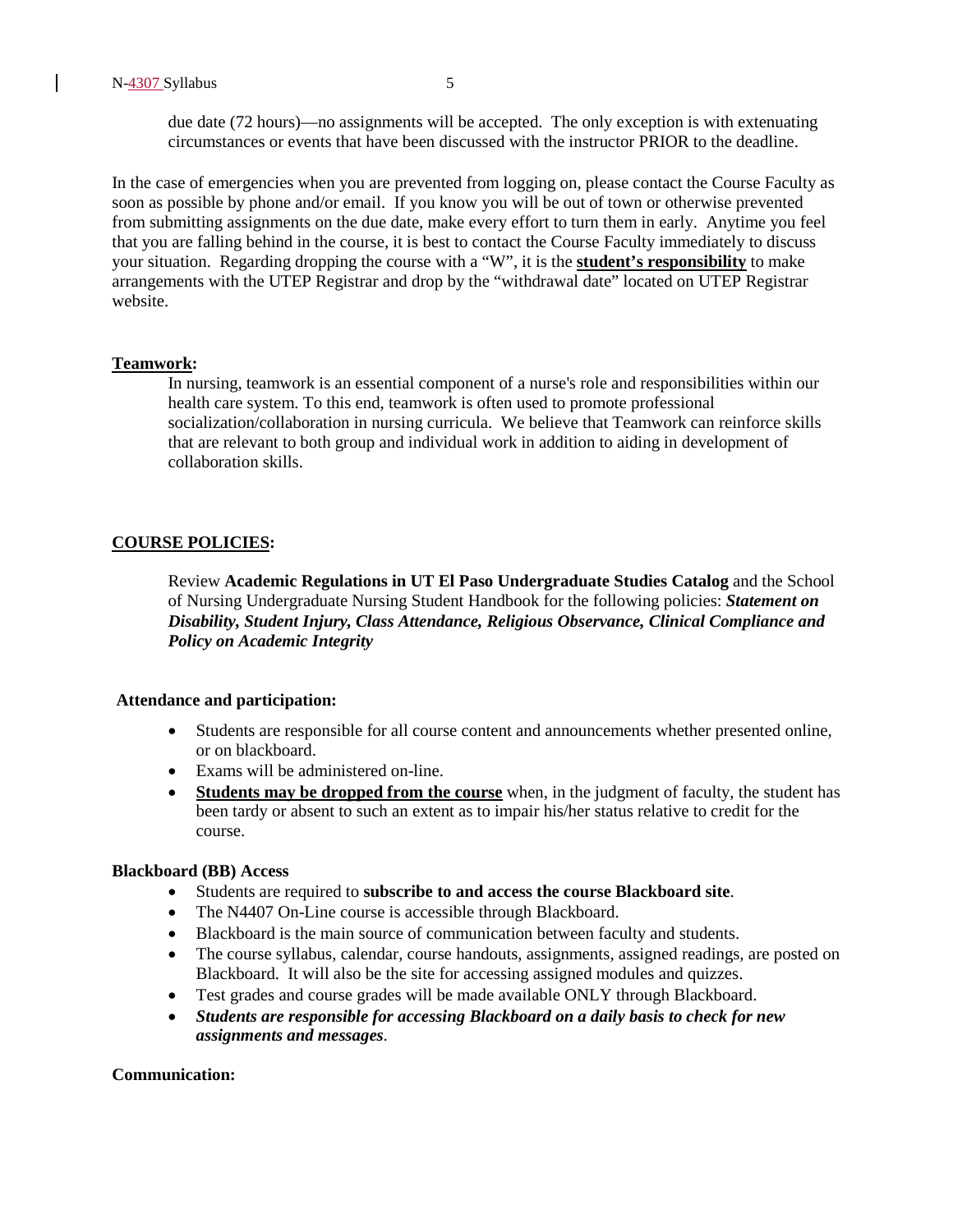• Communication is the responsibility of both students and faculty. The faculty will keep students informed of progress in both theory and clinical. Students with questions or concerns should:

-*First go to the appropriate faculty member. -If not resolved, then follow the appropriate chain of command in the sequence as identified below: Course manager Director of Undergraduate Education Associate Dean for Undergraduate Education School of Nursing Dean*

• Contact faculty *through Blackboard email*. If blackboard is down and webmail must be used, student name and topic must be indicated in the subject heading of the message.

#### **HIPAA Compliance:**

• This course may require teams/individuals to conduct face-to-face interviews with designated individuals. With this in mind, students must be in compliance with the HIPPA requirements concerning confidentiality. The person interviewed is to be identified via title or position only. The agency is not to be identified in the paper or presentation. Material gleaned from the interview is for sharing within the academic setting ONLY and is not to be discussed outside of the classroom.

## • *Failure to comply with the HIPPA standards will initiate disciplinary action that may result in failure of the course and/or dismissal from the nursing program. In addition, legal action could be initiated against the student(s).*

#### **ATI Testing:**

• To assist faculty in academic advisement of students, and to provide a means of ongoing evaluation of the School of Nursing curriculum, students are expected to participate in testing and evaluation programs in addition to course exams. National standardized exams help students to better prepare for the RN licensure exam (NCLEX-RN) and helps faculty to identify curricular gaps. *Students are required to take the nationally standardized exam provided by Assessment Technologies Incorporated (ATI) that corresponds with content presented in this course*. The data analysis that is provided to students with reported scores should be used to assess strengths and deficiencies and overall progress in the nursing program. Students must achieve a passing level score, level 2, on the ATI exam in order to complete the course. The exam counts towards the final grade as follows:

| Below Level 1    | Level          | Level 2          | Level 3           |
|------------------|----------------|------------------|-------------------|
| 64% (6.4) Points | 70% (7) Points | 88% (8.8) Points | 100\% (10) Points |

• ATI Remediation: Students who do not pass the ATI Content Mastery exam at or above (level 2) will be required to complete and submit an ATI "Students for Success" (SOS) remediation plan. Documentation of remediation must be submitted in accordance with Course Manager's protocol. Students will receive an incomplete (I) in the course until the required remediation is accomplished and documentation is submitted. If mastery has been reached prior to the required time for score- the student will continue to remediate until time has been reached.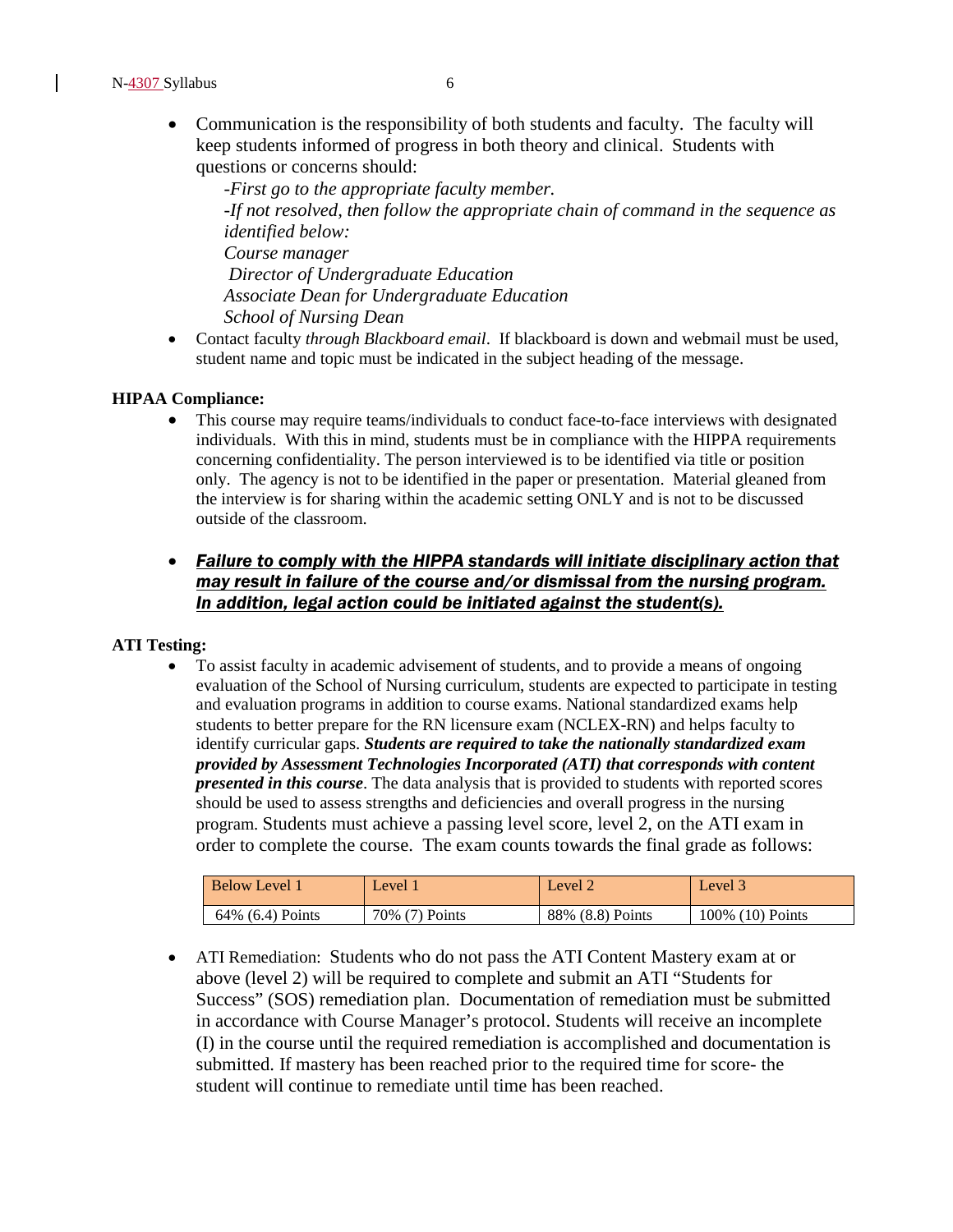| <b>Benchmark</b>              | <b>Focused Review</b>                                                 | <b>Practice Assessments</b>                                                                                         | <b>Learning System RN</b>                                          |
|-------------------------------|-----------------------------------------------------------------------|---------------------------------------------------------------------------------------------------------------------|--------------------------------------------------------------------|
| Below Level 1<br>See ATI -SOS | At least 4 hours<br>and completion<br>of all remediation<br>templates | Completion of at least two<br>practice assessments and<br>score above 95. If this was<br>done-then log the 4 hours. | Completion of at least two<br>practice and the final<br>assessment |
| Level 1<br>See ATI - SOS      | At least 3 hours                                                      | Completion of at least two<br>practice assessments<br>(see above)                                                   | Completion of at least two<br>practice and the final<br>assessment |

#### **Study / Learning Expectations**:

- Students are responsible for studying and being prepared to discuss the content of the required text. Although faculty will lecture on only a portion of text content, students are responsible for material in the entire text.
- PRIOR to class- all materials covered should be reviewed by the student.
- It is highly recommended that students review evaluation tools/rubrics prior to completing projects and assignments.

#### **Course Schedule Modifications:**

The faculty person reserves the right to adjust the course syllabus or modify class assignments as areas of concern arise. Advance notice will be provided by the sending of an email message through Blackboard.

#### **Project Arriba and/or Texas Workforce Commission:**

- These programs require signature of faculty to verify attendance in class.
- Faculty signature will be provided at the end of the class session for that date only. *Accumulated forms will not be signed.*
- **Grievances:** Challenges to grades may be pursued only on the basis of malice, bias, arbitrary or capricious grade determination or impermissible discrimination. In no event shall a challenge be pursued only on the basis of the standards employed in setting grades, so long as those standards are employed impartially. Grievances MUST be in WRITING and filed through the faculty member, the SON Assistant Dean for Undergraduate Education and the Dean of the SON. If the student is not satisfied with the outcome after using the chain of command, the student may consult with and/or file a challenge with the Chairperson of the University Student Welfare and Grievance Committee.

#### **Policy on Scholastic Dishonesty:**

• Students are expected to be above reproach in all scholastic activities. Students who engage in scholastic dishonesty are subject to disciplinary penalties, including the possibility of failure in the course and dismissal from the School of Nursing and/or university. Scholastic dishonesty includes but is not limited to reproducing test or quiz materials from memory, copy/paste or Xerox, cheating, plagiarism, collusion, the submission for credit or any work or materials that are attributable in whole or in part to another person, taking an examination for another person, and any act designed to give unfair advantage to a student or the attempt to commit such acts. Regents' Rules and Regulations, Part One, Chapter VI, Section 3, Subsection 3.2, Subdivision 3.22.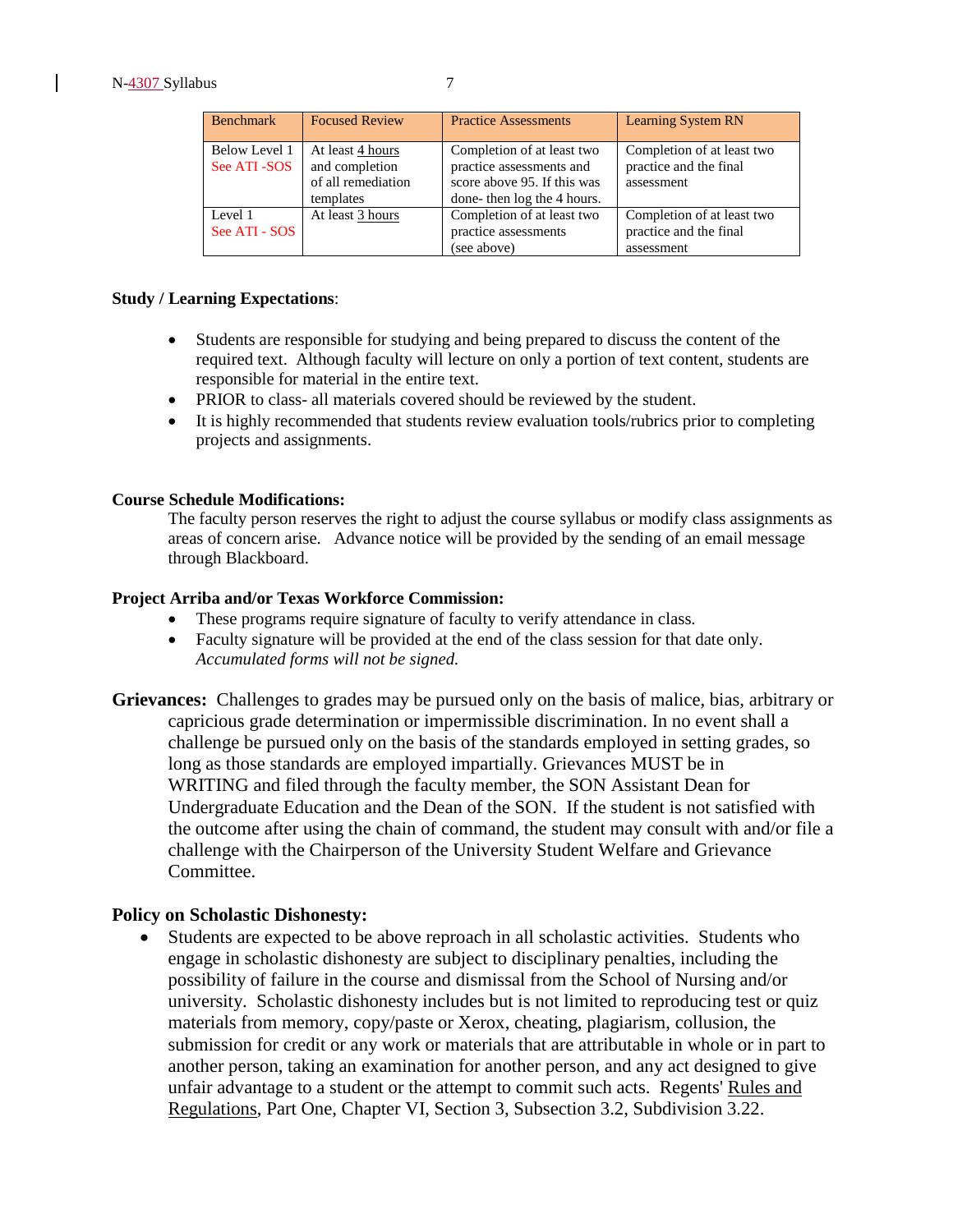• Since scholastic dishonesty harms the individual, all students, and the integrity of the School of Nursing and the university, policies on scholastic dishonesty will be strictly enforced. See detailed procedure in the Handbook of Operating Procedures (HOP) available in the Office of the Dean of Students.

#### **Policy relating to Disability / Pregnancy/ CASS**:

- **Disability**: Nursing is a physically and mentally challenging profession. Nurses are required to think critically and quickly in order to respond to patient care needs. Nurses are also expected to be able to assist patients in transfer, ambulation and in activities of daily living. In order to do this, nurses must be able to lift, bend and be on their feet for extended periods of time. Nursing students are expected to be able to perform these functions. It is therefore the responsibility of the student to inform the course manager of any limitations they may have in completing course expectations. Nursing students with limitations in any of the above abilities are advised to discuss these matters with The Center for Accommodations and Support Services (CASS) to determine if reasonable accommodations could be provided. Written guidelines r/t accommodations from CASS must be submitted to the course manager PRIOR to the start of the course. If you have a disability and need classroom accommodations, please contact CASS at 747-5148, or by email to [cass@utep.edu,](https://webmail.utep.edu/owa/redir.aspx?C=p_MyY6PeGEmcXUDRHP83bVPCWt73k9AIzrwEHHylOWLwGp39yDI25U-cIVMWeYXaOohzsyqNrPg.&URL=mailto%3acass%40utep.edu) or visit their office located in UTEP Union East, Room 106. For additional information, please visit the CASS website at [www.sa.utep.edu/cass.](https://webmail.utep.edu/owa/redir.aspx?C=p_MyY6PeGEmcXUDRHP83bVPCWt73k9AIzrwEHHylOWLwGp39yDI25U-cIVMWeYXaOohzsyqNrPg.&URL=http%3a%2f%2fwww.sa.utep.edu%2fcass) *CASS' Staff are the only individuals who can validate and if need be, authorize accommodations for students with disabilities.*
- **Pregnancy**: It is the responsibility of the student to inform the instructor of pregnancy limitations. Written guidelines r/t accommodations from The Center for Accommodations and Support Services (CASS) must be submitted to the course manager PRIOR to the start of the course.

#### **Professional Behavior:**

- Students are expected to behave professionally *at all times* with faculty, peers, preceptors, and clients **and** in any setting in which the student is a representative of UTEP. Bullying, verbal abuse, insubordination, or personal attacks will not be tolerated in any form. Any behavior deemed inappropriate by faculty and/or preceptors will result in faculty conference(s), and completion of a Student Opting for Success (SOS) plan that addresses the student's areas of needed improvement. Possible activities available to assist the student in attaining the SOS objectives include stress and/or anger management counseling sessions. Inappropriate behaviors may result in removal from the clinical setting and/or an administrative withdrawal from the course and/or dismissal from the program.
- The following addresses expectation of infection control, safety, and hygiene applying to classroom and clinical practice settings. Students are expected to be mindful of personal hygiene and cleanliness of clothing and personal baggage. Aseptic techniques should be used when coughing, sneezing, and disposing of personal tissues. Students and faculty must be careful to create an image of cleanliness and health, avoiding personal body odors and excessive use of perfumed chemicals. Hair should be clean and neatly kept, skin should be clean and intact. Open wounds with drainage/swelling/ or lacerations should be cleansed/bandaged for the classroom setting; however, a physician note is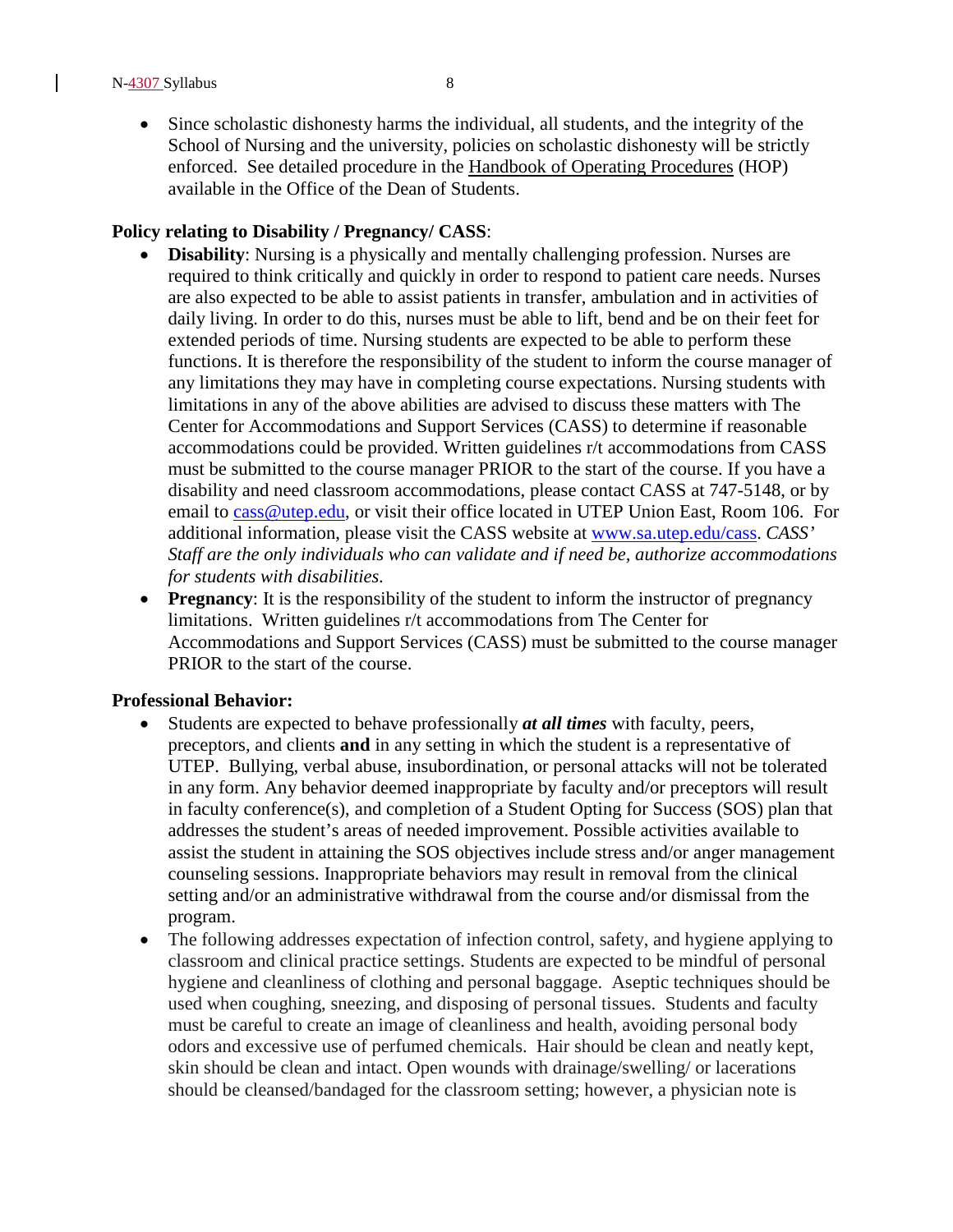N-4307 Syllabus 9

needed to be allowed into the skills practice lab or into a clinical rotation in the nursing program.

- **Retention: Students Opting for Success (SOS):** When a student is not progressing in the course as expected, or is not successful on an examination, or is not meeting clinical expectations, they will be required to meet with the instructor to discuss strategies for success as outline on the SOS form. The SOS plan will identify recommendations for improving the student's success potential and will specify time lines for completion of these recommendations. The SOS form (with all recommendations completed and all signatures in place) must be submitted to the course manager by due date*. Students who are not successful in the course should be aware that non-compliance with SOS recommendations jeopardizes eligibility for the opportunity to repeat the course in the subsequent semester.* See respective Blackboard home page for SOS form.
- **UTEP Tobacco Policy:** The University of Texas at El Paso (UTEP) appreciates your cooperation as we are a smoke and tobacco-free campus. The policy is part of the university's promotion of respect toward our environment and community. The use of tobacco products (including but not limited to cigarettes, cigars, pipes, water pipes, bidis, kreteks, electronic cigarettes, smokeless tobacco, snuff, chewing tobacco or all other tobacco products) is prohibited in university buildings, grounds, sidewalks, walkways, and university-owned property and applies to all students, faculty, staff, contractors, and visitors. For more information, visit: www.tobaccofree.utep.edu.

#### **Students Opting for Success (SOS)**

- Remediation will be available to students currently enrolled in the Undergraduate Nursing Program with identified challenges that may impede their success in a clinical or didactic course. Remediation may be recommended or required, depending on the identified need. Students that score 70-74.9 on didactic exams will have remediation recommendations made. Students scoring 69.9 and below on didactic exams will have required remediation plans that may include counseling by the course manager, tutoring, academic coaching, or referral to the Student Success Coordinator. Clinical remediation plans will have mandatory remediation or counseling. Requests for remediation may be made by the course manager, clinical instructor, or the student before the course or clinical rotation is completed and a grade assigned. For full policy, please see the handbook.
- *Students who are not successful in the course should be aware that non-compliance with SOS recommendations jeopardizes eligibility for the opportunity to repeat the course in the subsequent semester.*

#### **Policy on Scholastic Dishonesty**

• Students are expected to be above reproach in all scholastic activities. Students who engage in scholastic dishonesty are subject to disciplinary penalties, including the possibility of failure in the course and dismissal from the university. "Scholastic dishonesty includes but is not limited to cheating, plagiarism, collusion, the submission for credit or any work or materials that are attributable in whole or in part to another person, taking an examination for another person, any act designed to give unfair advantage to a student or the attempt to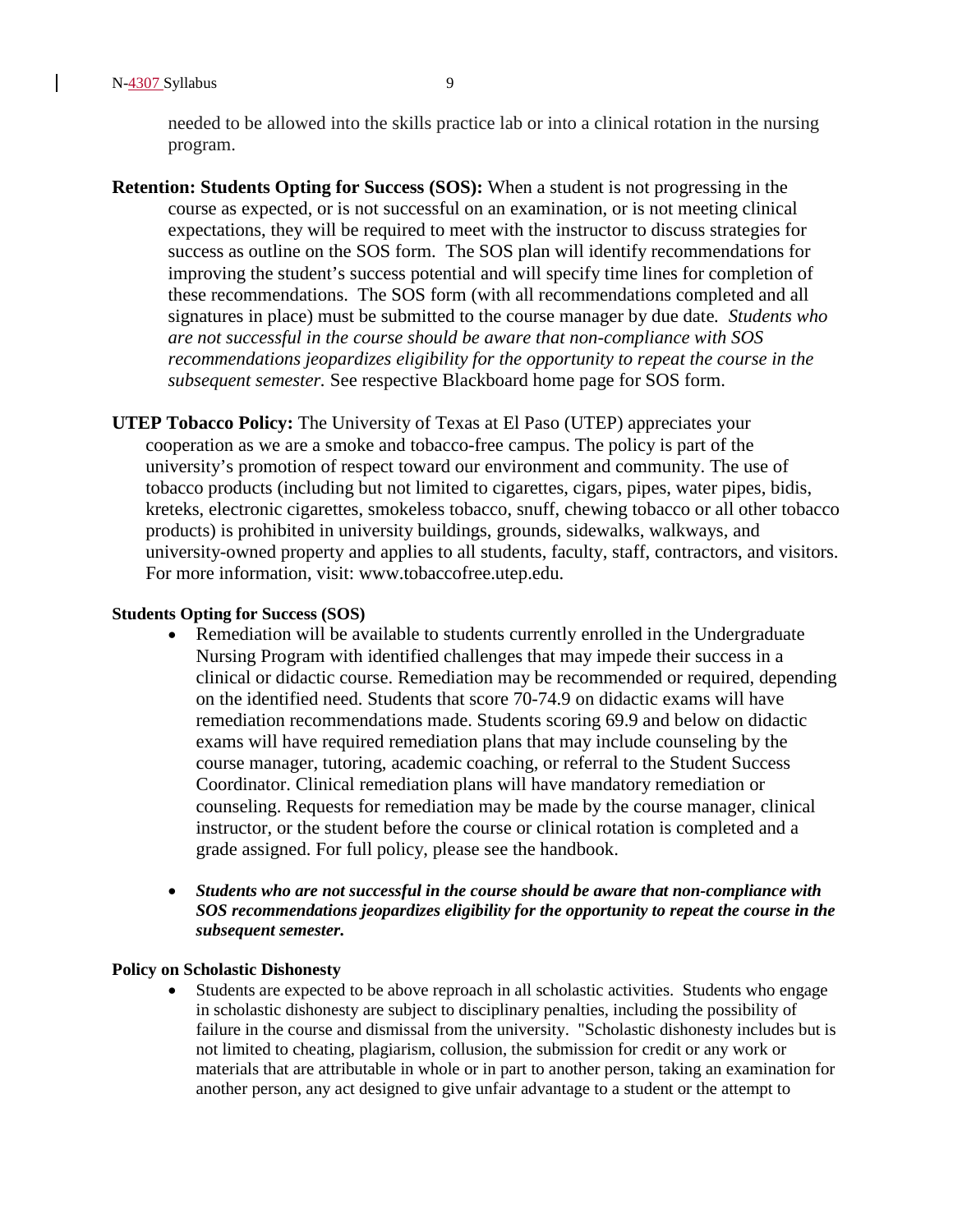commit such acts." Regents' Rules and Regulations, Part One, Chapter VI, Section 3, Subsection 3.2, Subdivision 3.22.

• Since scholastic dishonesty harms the individual, all students, and the integrity of the University, policies on scholastic dishonesty will be strictly enforced. See detailed procedure in the Handbook of Operating Procedures (HOP) available in Office of the Dean of Students.

#### **Challenge r/t Grades**

- A student may challenge his/ her grade as determined by a member of the faculty of the University during or within one year after the end of any credit course, qualifying or comprehensive examination, for which the student has been enrolled. A challenge to a grade may be pursued *only on the basis of: malice, bias, arbitrary or capricious grade determination, or impermissible discrimination*. In no event shall a challenge be pursued only on the basis of the standards employed in setting grades, so long as those standards are employed impartially.
- Students must attempt to resolve issues relating to grades through the following chain of command:
	- 1. First, with the faculty member or Course Manager who issued the grade
	- 2. Second, with the Associate Dean for Undergraduate Education
	- 3. Third, with the Dean of the School of Nursing
- Formal grievances MUST be in WRITING and filed through the faculty member, the SON Assistant Dean for Undergraduate Education and the Dean of the SON. Having failed to resolve the matter after consultation with the above persons, in the stated order, the student may consult with and/or file a challenge with the Chairperson of the University Student Welfare and Grievance Committee.

#### **Social media policy:**

• Please review and understand the new social media policy at the end of this syllabus. Your signature on the review of the syllabus infers that you understand and will be guided by this policy.

#### **Statement on Disability / Pregnancy**:

It is the responsibility of the student to inform the course manager of any limitations they may have in completing course expectations. Written guidelines r/t accommodations from the Office of Disabled Students must be submitted to the course manager PRIOR to the start of the course.

**NOTE REGARDING PROJECTS AND WRITTEN WORK**: All work will be presented on time, using correct English, spelling, grammar, syntax, punctuation, and APA  $(6<sup>th</sup> ed.)$  format. Unless indicated otherwise, text for all written material must be in Times New Roman with size12 font and references must be dated within the last five years. The required number of references listed for any project is *in addition to* the required course text and all previous course texts. All work is expected to be professional in appearance and scholarly in content. A professional appearance is expected for any presentation.

#### **Syllabus Change Policy: Except for changes that substantially affect the evaluation/grading statement, this syllabus is subject to change as the semester progresses at the discretion of the**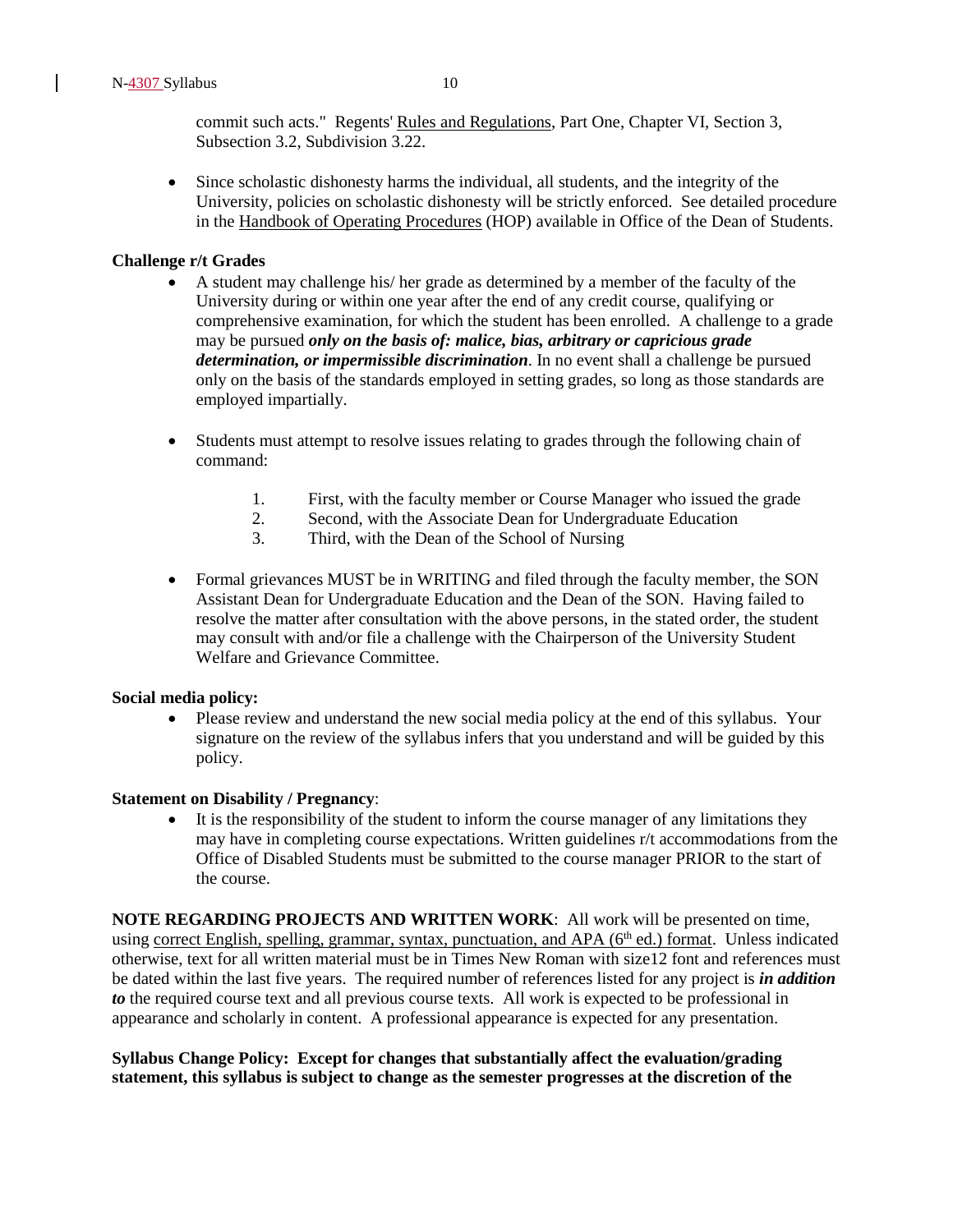**faculty. Notification of changes or updates will be made on the Announcement section of Blackboard.**

#### **COVID-19 PRECAUTIONS**

Please stay home if you have been diagnosed with COVID-19 or are experiencing COVID-19 symptoms. If you are feeling unwell, please let me know as soon as possible, so that we can work on appropriate accommodations. If you have tested positive for COVID-19, you are encouraged to report your results to [covidaction@utep.edu,](mailto:covidaction@utep.edu) so that the Dean of Students Office can provide you with support and help with communication with your professors. The Student Health Center is equipped to provide COVID 19 testing.

The Center for Disease Control and Prevention recommends that people in areas of substantial or high COVID-19 transmission wear face masks when indoors in groups of people. The best way that Miners can take care of Miners is to get the vaccine. If you still need the vaccine, it is widely available in the El Paso area, and will be available at no charge on campus during the first week of classes. For more information about the current rates, testing, and vaccinations, please visit [epstrong.org](https://www.epstrong.org/)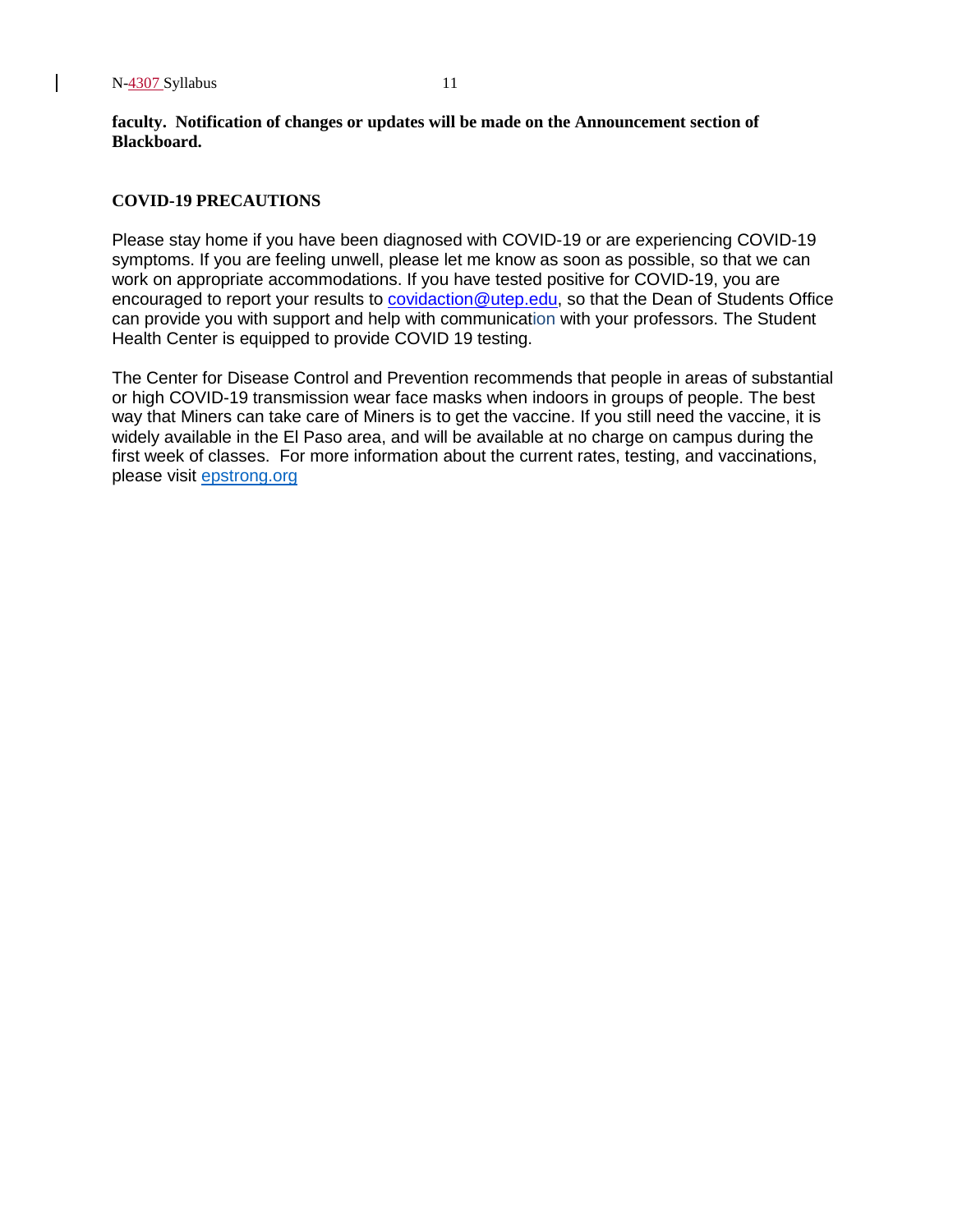## **Online Accessibility Document**

#### **Computer Requirements**

Use the browser checker to ensure you have all of the necessary plugins installed on your computer that you will need in order to access all the content in this course. This browser checker will test browser compatibility, cookies, JavaScript, pop-up and other Java features.

#### **Browser Performance Hints**

- Clear browser cache
- Allow pop-ups
- Make sure your Java is up-to-date
- Follow the steps at [Blackboard Learn browser checker](http://issweb.utep.edu/gettingstarted/browser.html)

#### **Software Requirements**

When creating documents, slide presentations, spreadsheets, etc., you must use Microsoft Office or a compatible program (see **[10 Free MS Word Alternatives](http://www.investintech.com/articles/tenwordalternatives/)**). If you are using Windows Vista or Office 2007, you may have compatibility problems and others in the course may not be able to view your work. Go to the UTEP-IT website's "**[Patches & Updates](http://admin.utep.edu/Default.aspx?tabid=49969)**" area to download a "compatibility toolkit" (it is listed under the "Patches and Updates" column). Also check your course syllabus for specific software instructions from your instructor.

## **Recommended software**

**[Adobe Acrobat](http://get.adobe.com/reader/) [Adobe Flash Player](http://get.adobe.com/flashplayer/) [Java](http://java.com/en/download/index.jsp) [QuickTime](http://www.apple.com/quicktime/download/) [Windows Media Player](http://www.microsoft.com/windows/windowsmedia/player/10/default.aspx) [Supported Browsers](http://issweb.utep.edu/gettingstarted/browser.html)**

#### **Learning Resources:**

UTEP provides a variety of student services and support. Familiarize yourself with the bookmarks on the right-hand side of the Blackboard student portal (visible before entering into a course) as well as the resources below.

- **[UTEP Library](http://libraryweb.utep.edu/online/)** access to a wide range of resources including online, full-text access to thousands of journals and eBooks plus reference service and librarian assistance for enrolled students.
- **[RefWorks](http://0-www.refworks.com.lib.utep.edu/Refworks/login.asp?WNCLang=false)** bibliographic citation tool; check out the RefWorks **[tutorial](http://www.refworks.com/tutorial/)** and **[Fact Sheet](http://www.refworks.com/content/products/content.asp)  [and Quick-Start Guide](http://www.refworks.com/content/products/content.asp)**
- **[University Writing Center](http://academics.utep.edu/Default.aspx?alias=academics.utep.edu/writingcenter) [\(UWC\)](http://academics.utep.edu/Default.aspx?alias=academics.utep.edu/writingcenter)** submit papers here for assistance with writing style and formatting, ask a tutor for help and explore other writing resources available here
- **[Math Tutoring Center \(MaRCS\)](http://academics.utep.edu/Default.aspx?alias=academics.utep.edu/tlc)** ask a tutor for help and explore other math resources available here
- **[History Tutoring Center](http://academics.utep.edu/Default.aspx?tabid=8639) (HTC)** submit papers here for assistance with writing history papers, ask a tutor for help and explore other history resources available here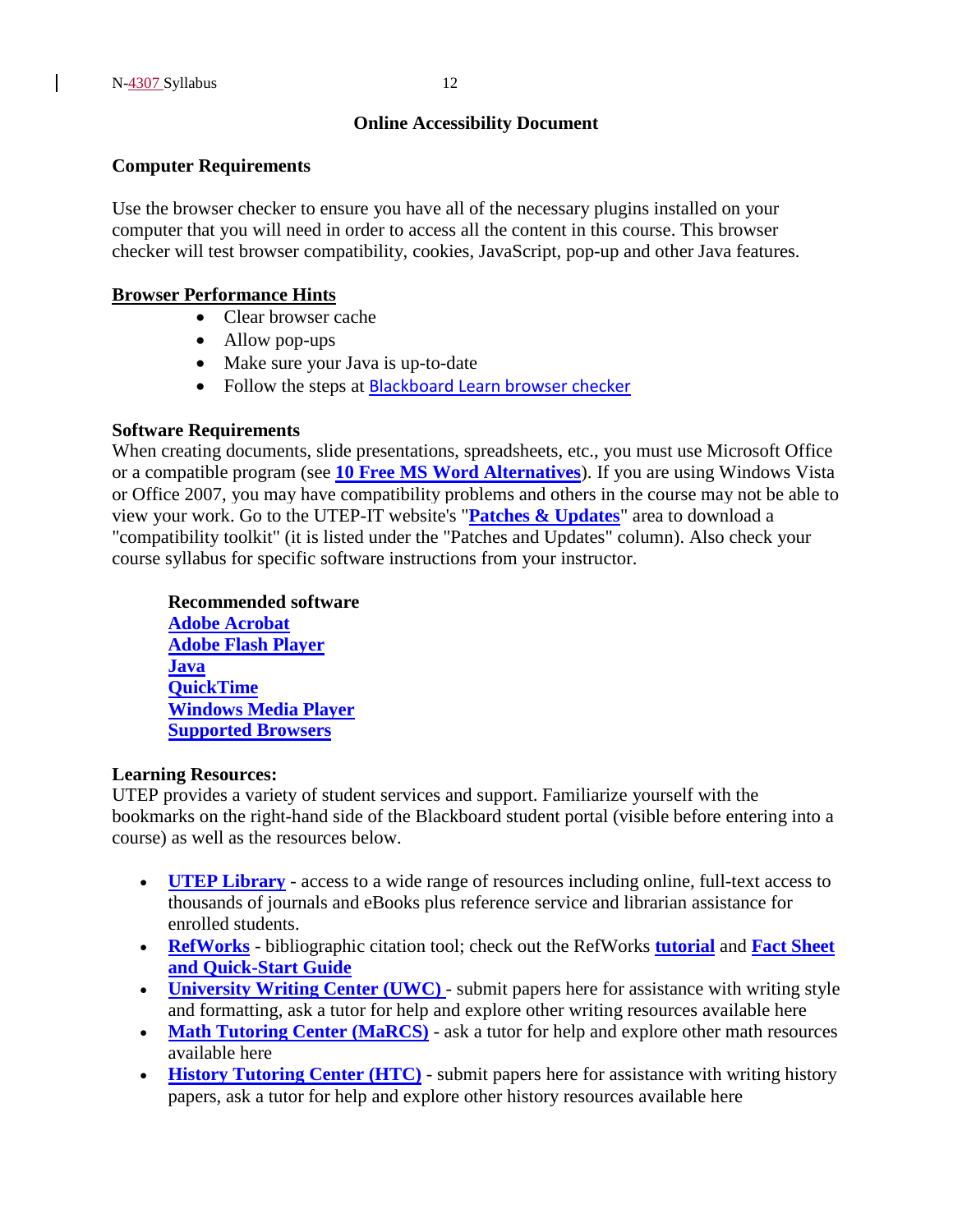• **[Elluminate](http://issweb.utep.edu/home/index.php?option=com_content&view=article&id=142:elluminate&catid=58:too?s&Itemid=348)** - online virtual classroom/conference room with multiple features including audio, video, instant messaging, interactive whiteboard, application sharing, file transfer, and session recording/playback with synchronized audio/chat/notes.

Recommended Hardware for Elluminate -

- o Headphones
	- preferred rather than external speakers to avoid audio feedback being picked up by the mic
- o Microphone
	- a webcam microphone will work, but often a separate mic positioned closer to the mouth picks up less background noise
- o Webcam
	- for transmitting live video of the session participant(s)
- o Video camera
	- for transmitting live video of a procedure or demonstration
- **Safe Assign** online submission of paper compares your work to published papers and checks for plagiarism
- **[Netiquette](http://www.albion.com/netiquette/netiquiz.html)** "Netiquette" stands for "Internet Etiquette", and refers to the set of practices developed over the years to make the Internet experience pleasant for everyone. Please review some of the **Netiquete** rules at http://www.albion.com/netiquette/corerules.html

• **UTEP Virtual Private Network:**

UTEP's electronic resources (i.e. Library resources) are available to registered students when working from outside the campus network. In order to access these resources, you will need to set up a Virtual Private Network (VPN) that basically recognizes you are a UTEP student and can look for journals and use subscriptions UTEP/You have paid for. Setting up a VPN is simple, click on the following link to see a visual tutorial: UTEP [VPN.](http://admin.utep.edu/Default.aspx?tabid=58534)

#### **Technical Assistance Blackboard**

The online component of this class is hosted by UT El Paso. If you have computer, Blackboard problems, or any other kind of technical questions (not related to ATI), please contact the UTEP Help Desk via email at **[helpdesk@utep.edu](mailto:helpdesk@utep.edu)** or by phone at (915) 747-5257. The HELP desk hours are: Mon-Fri 7:00am - 8:00pm (Mountain Time), Sat 9:00am - 1:00pm (Mountain Time), Sun CLOSED.

#### **Courses with ATI (Assessment Technologies Institute) components:**

| <b>Browser</b>                 | <b>Version</b> |
|--------------------------------|----------------|
| Google Chrome <sup>TM</sup>    | 41.0 or later  |
| Internet Explorer <sup>®</sup> | 11 or later    |
| Mozilla Firefox <sup>®</sup>   | 36.0 or later  |
| <b>Safari</b> <sup>®</sup>     | 6.2.7 or later |

Technical Requirements for ATI use:

Operating Systems for ATI use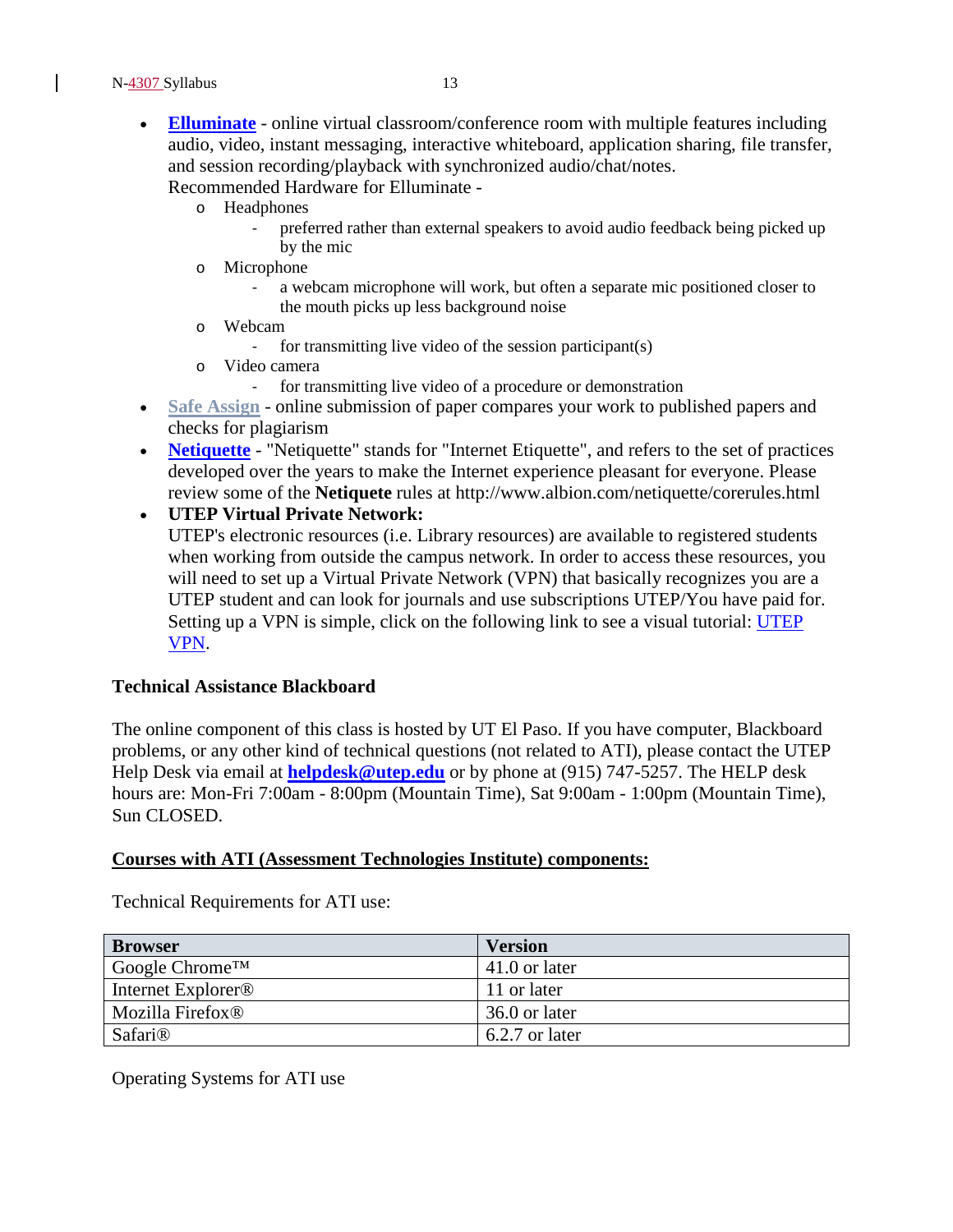N-4307 Syllabus 14

| Device                       | <b>Operating System</b>     |
|------------------------------|-----------------------------|
| PC                           | Windows 7,8, 8.1, and 10    |
| Mac                          | Mac OS $\&$ X 10.9 or later |
| iPad <sup>®</sup> 2 or later | iOS 7 or later              |
| Android                      | Android 4.4 or later        |

#### **Notes for ATI use:**

- **Minimum** resolution 1024 x 600
- Javascript **and** cookies must **both** be enabled with browser
- Android's default browser is not supported, download Chrome for a better experience.
- Some browsers may require user to **enable tabbing**
- Some content may only be made accessible by **disabling your browser's popup blocker**.
- Information under Browser Performance Hints (listed above) apply for this application as well.

#### **Technical Assistance ATI**

UTEP's ATI Champion is Ms. Carla Ellis at [cjellis@utep.edu](mailto:cjellis@utep.edu) or at 915-747-8175, Mon – Fri 9a-5p. After hours help or immediate help can be found at the **ATI helpdesk** at 800-667-7531.

#### **Being Successful Using Online Learning**

Online learning is not a spectator sport. It is everyone's responsibility to participate as fully as they can so everyone can get the most from the experience. Here are some simple rules to follow to ensure your participation and engagement in the learning process:

- Ask questions: If you don't know the answer, someone else will. The discussion board is the area for asking questions related to content OR any problems (related to the class) you are having. Make sure that you have clearly indicated the subject of your message.
- Reach out to others: Offer a fact, article, link, or other item that can help others learn something you can share.
- Be appropriate: The online classroom is not the place for insulting or insensitive comments, attacks, or venting. Inappropriate behavior can be subject to disciplinary action, as well.
- Be diplomatic: When sending messages on emotionally charged topics, I recommend that you write the message and then walk away for at least an hour before re-reading the message and then sending it. Re-reading emotionally charged messages ensures that they are constructive instead of destructive. Think of the person at the other end.
- Stay focused: Stay on topic to increase the efficiency of your learning.

#### **Effective Electronic Communication Guidelines**

Keep your messages concise and clearly written. Most ideas can be stated in a couple of paragraphs, although sometimes a longer message may be needed to develop your thoughts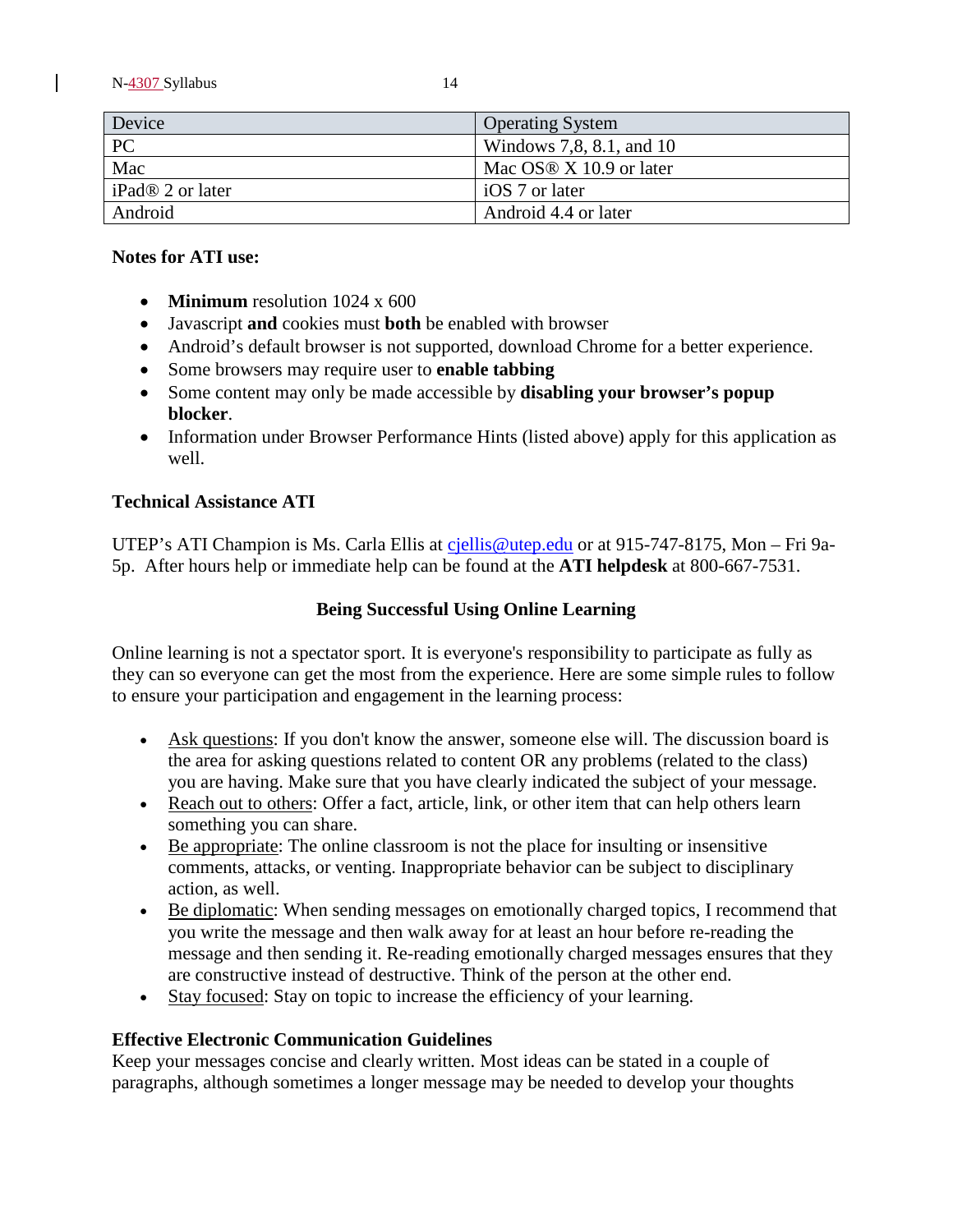adequately. Keep in mind that people are more apt to read and digest shorter messages than long ones.

- 1. Be respectful of other's ideas, opinions, and beliefs. It's fine to disagree with someone, but please respect his or her right to think differently.
- 2. Avoid posting simple two or three word statements such as "I agree" or "Good point". If you think someone has made an especially strong point and you want to say so, and then explain why by adding a few sentences describing your response or adding to the original point.
- 3. A message that demonstrates substance contributes to the understanding and application of ideas by doing one or more of the following:
	- a. **Reflection about meaning:** Describe thoughtfully what something means or new insights it provides, or raise a question as a seed for clarification or further discussion.
	- b. **Analysis:** Discusses relevant themes, concepts, main ideas, components, or relationships among ideas. Or, identifies hidden assumptions or fallacies in reasoning.
	- c. **Elaboration:** Builds on ideas of others or ideas found in the readings by adding details, examples, a different viewpoint, or other relevant information.
	- d. **Application:** Provides examples of how principles or concepts can be applied to actual classroom situations, or discuss the implications of theory for practice.
	- e. **Synthesis:** Integrate multiple views to provide a summary, a new perspective, or a creative refashioning of ideas.
	- f. **Evaluation:** Assesses the accuracy, reasonableness, or quality of ideas.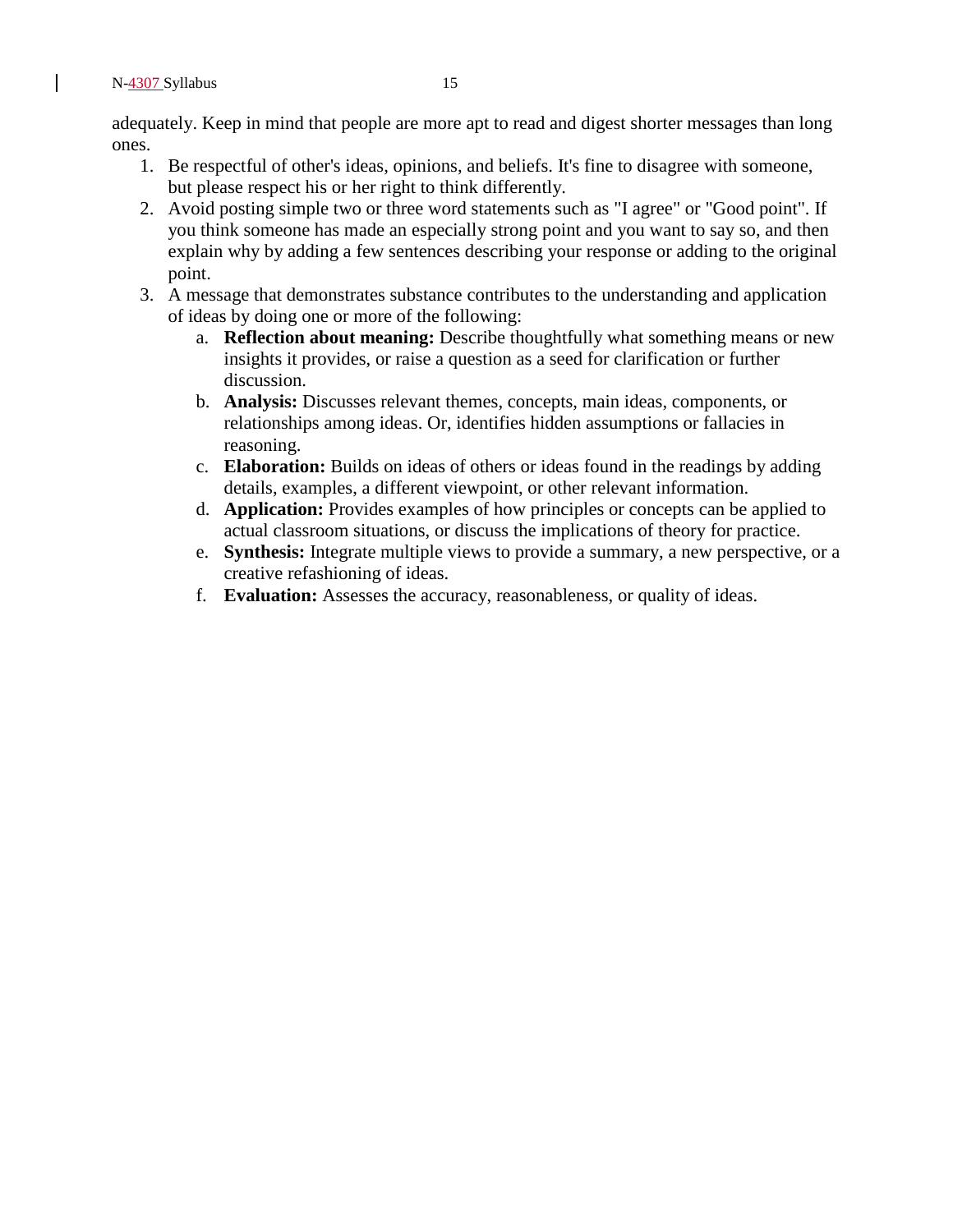

#### Ethical and Responsible Use of Social Media Technologies The University of Texas at El Paso School of Nursing

The School of Nursing recognizes that social networks and other electronic media can be beneficial to the delivery of quality healthcare. However, inappropriate use of electronic media such as social networks, chat rooms, forums, etc., violate a patient's right to confidentiality and privacy. It may also cross the professional boundary between a student and his/her patient. Therefore the School of Nursing has adopted the following guidelines to minimize the risks associated with use of social networks and all other electronic media.

Social media platforms may include (but are not limited to) the following:

- Blogging Blogger, Live Journal, Xanga
- Microblogging Dailybooth, Foursquare, Google Buzz, Posterous, Tumblr, Twitter
- Postcasting Blubrry
- Social networking Bebo, Facebook, Google+, LinkedIn, MySpace, Orkut
- Social news sharing Digg, Reddit, Instagram
- Social bookmarking/social tagging Delicious, Diigo, Google Reader, StumbleUpon
- Video hosting Vimeo, YouTube
- Pinterest

First and foremost, any undergraduate or graduate student enrolled in the UTEP SON must recognize that they have an ethical and legal obligation to maintain patient privacy and confidentiality at all times.

- Students enrolled in the UTEP SON must not transmit or place online individually identifiable patient information.
	- o Do not identify patients by name or post or publish information that may lead to the identification of a patient. It is not acceptable to post any information about a patient even if their name is not identified.
- Students enrolled in the UTEP SON must observe ethically prescribed professional patient nurse boundaries.
	- o Like in-person relationships, the student nurse has the obligation to establish, communicate and enforce professional boundaries with patients in the online environment.
	- o Use caution when having online social contact with patients or former patients.
	- o Online contact with patients or former patients blurs the distinction between a professional and personal relationship. The fact that a patient may initiate contact with the student nurse does not permit the student nurse to engage in a personal relationship with the patient.
- Students enrolled in the UTEP SON should understand that patients, colleagues, institutions, and employers may view postings.
- Do not share, post, or otherwise disseminate any information, including images, about a patient or information gained in the student nurse-patient relationship with anyone unless there is a patient care related need to disclose the information or other legal obligation to do so.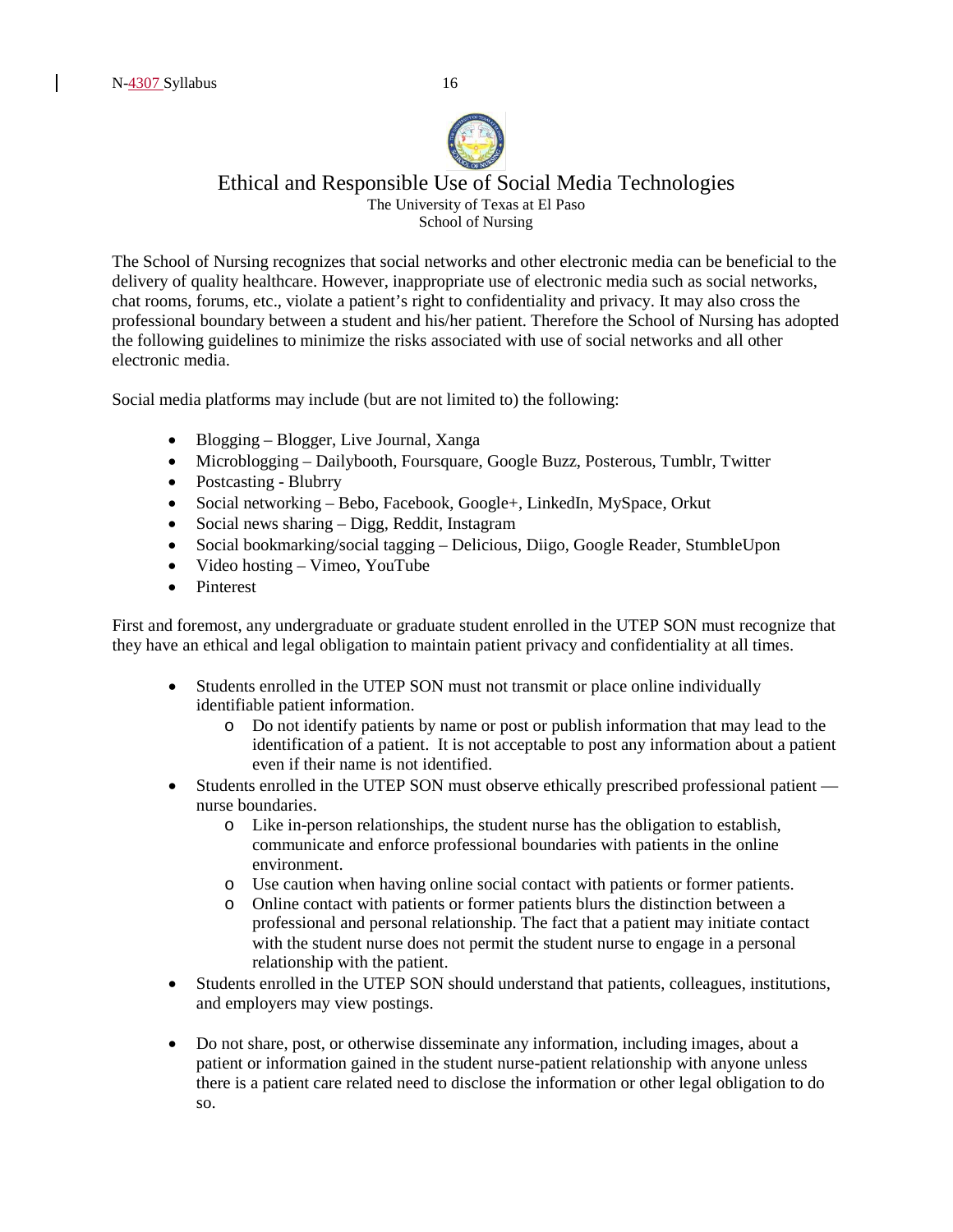- Do not take photos or videos of patients on personal devices, including cell phones. Follow facility policies for taking photographs or video of patients for treatment or other legitimate purposes using employer-provided devices (i. e. wound photos).
	- o Students are strictly prohibited from transmitting by way of any electronic media any patient-related image.
	- o No photos or videos of patients may be taken on a personal device, including cell phones.
	- o In addition, students are restricted from transmitting any information that may be reasonably anticipated to violate patient rights to confidentiality or privacy, or otherwise degrade or embarrass the patient.
- Nurses should take advantage of privacy settings and seek to separate personal and professional information online.
	- o However, limiting access to postings through privacy settings is not sufficient to ensure privacy.
- Students enrolled in the UTEP SON should not make disparaging remarks about patients, instructors, other students enrolled in the UTEP SON or clinical partner facilities, even if they are not expressly identified.
	- o Students enrolled in the UTEP SON should not make threatening, harassing, sexually explicit, or derogatory statements regarding any person's race, ethnicity, gender, age, citizenship, national origin, sexual orientation, disability, religious beliefs, political views, or educational choices.
- Students enrolled in the UTEP SON have a responsibility to promptly report an identified breach of confidentiality or privacy to a school authority—including, but not limited to, an instructor, staff person, or dean.

Students enrolled in the UTEP SON must practice and behave in a manner that protects clients by exercising reasonable judgment when using social media technologies whether in their personal life or in their professional life. Inappropriate use of Electronic/Social Media can lead to disciplinary action including but not limited to formal reprimand, suspension or dismissal from the program which is contingent upon the nature of the infraction. Students enrolled in the UTEP SON can also be held personally liable. Such violations may result in civil and criminal penalties including fines or possible jail time in accordance with state and federal laws.

#### References

American Nurses Association (2011). 6 Tips for Nurses Using Social Media. [http://www.nursingworld.org/FunctionalMenuCategories/AboutANA/Social-Media/Social-](http://www.nursingworld.org/FunctionalMenuCategories/AboutANA/Social-Media/Social-%20%20%0b%20%20%20%20%20%20%20%20%20%20%20%20%20Networking-Principles-Toolkit/6-Tips-for-Nurses-Using-Social-Media-Poster.pdf)   [Networking-Principles-Toolkit/6-Tips-for-Nurses-Using-Social-Media-Poster.pdf](http://www.nursingworld.org/FunctionalMenuCategories/AboutANA/Social-Media/Social-%20%20%0b%20%20%20%20%20%20%20%20%20%20%20%20%20Networking-Principles-Toolkit/6-Tips-for-Nurses-Using-Social-Media-Poster.pdf) Marshall University (2012). School of Nursing Usage of Electronic/Social Media Guidelines Policy. Retrieved from [http://www.marshall.edu/cohp/assets/documents/SON%20](http://www.marshall.edu/cohp/assets/documents/SON) Electronic mediapolicy%281%29.pdf

National Council State Boards of Nursing (NCSBN) (2011). White Paper: A Nurses Guide to the Use of Social Media [https://www.ncsbn.org/Social\\_Media.pdf](https://www.ncsbn.org/Social_Media.pdf)